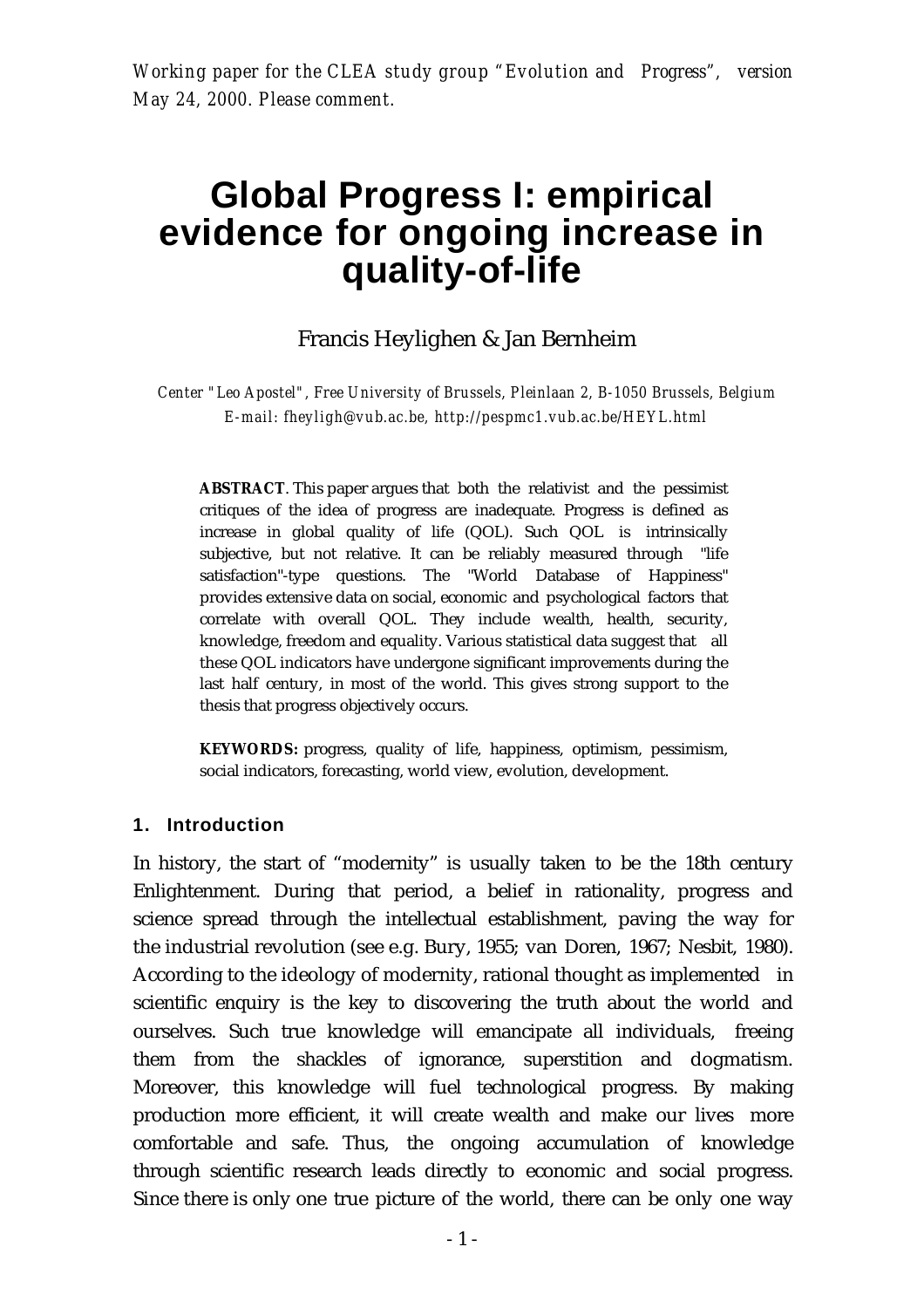to progress: by gradually filling in more and more elements of this picture. The more elements are known, the better science will be able to predict and control nature, and the more the individual will be liberated from the vagaries of fate.

Such a simple, deterministic view of historical progress does not fit in well with the complexity and confusion characterizing the 20th century. Atrocities like Hiroshima or the Holocaust paint a very different picture of the effects of scientific advances. Where is the progress in being able to kill thousands of people in a few minutes? Questions like these have brought post-modern thinkers to reject the project of modernity and its belief in rationality and progress. They argue that the idea that there is one true representation of the world produces intolerance towards those who disagree with this picture. Too often, the supposedly superior Western world view has been used to justify the oppression of women and colonized peoples. Instead, the post-modernists see knowledge as a set of perspectives, where different people have different views, without anyone being "right" or "wrong". Post-modernist thinkers emphasize the relativity of good and evil, and therefore the relativity of progress (cf. Marx & Mazlish, 1996). According to them, the modern Western way of life cannot be seen as objectively superior to the way of life of more "primitive" cultures, both today in Third World countries or in the past before industrialization.

On the other hand, the publicity given to negative events and developments, such as pollution, global warming, resource exhaustion, overpopulation, famines, crime, war and terrorism has created a generally pessimistic mood, where people expect things to get ever worse. Publications such as Paul Ehrlich's (1976a,b) "The Population Bomb", and the "Limits to Growth" report of the Club of Rome (Meadows & Meadows, 1972) have sketched rather gloomy pictures of our planet's future. The media are replete with bad news of all types, from wars to corruption, unemployment, child abuse and the appearance of new diseases. This leads many people to believe that the "noble savage" of the pre-agricultural age and the godfearing simple person of the pre-industrial age in fact had a much better life than the harried computer user of the present. They see deterioration rather than progress (cf. Marx & Mazlish, 1996), and their vision of the future is one of gloom and doom.

Our purpose here is to argue that both the relativistic and the pessimistic views are inadequate. We wish to show that life in our present society is objectively better than life in earlier ages, and that progress continues unabatedly on a variety of fronts. We will do this in two movements: part I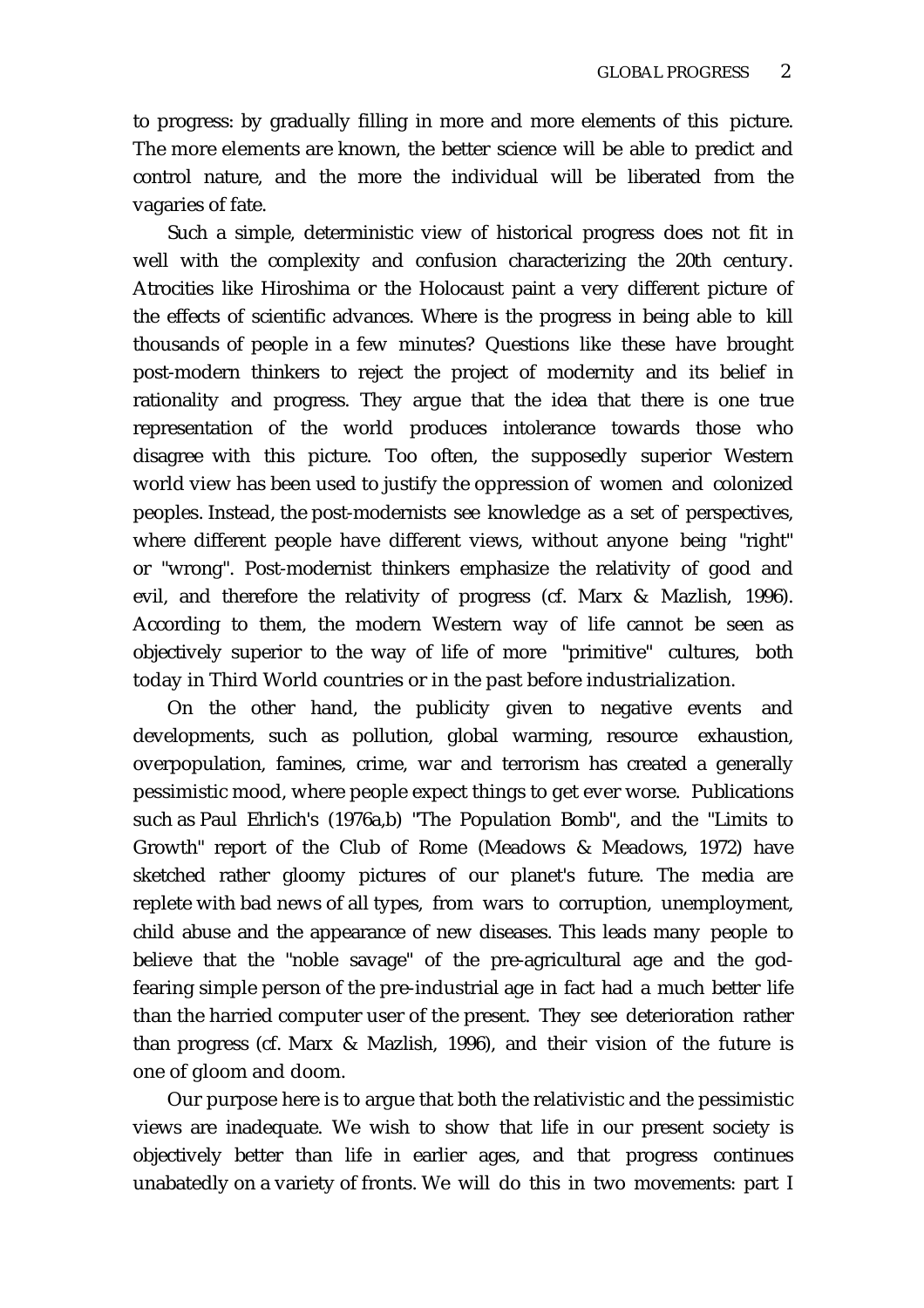of this paper will review empirical evidence for a continuing increase in quality of life; part II (Heylighen & Bernheim, 2000) will argue on theoretical grounds that all evolution tends to be accompanied by progress, while discussing some of the most common counter arguments that question contemporary progress.

Let us conclude this introduction with a few remarks about the scope and methodology of our inquiries. First, we are humanistic: human wellbeing is our central concern. (This implies no disregard for nature, on the contrary: the consciousness of humanity as a product of evolution and as part of a larger ecosystem confers due respect for all of nature). Second, we want to study the world as a whole. Though we may look at particular countries or groups for purposes of illustration, or because we lack data about others, we are ultimately interested in progress at the global level. Third, our scope in time is limited to the 20th century, because this period is characterized by a surge in both technological advances and criticisms of those advances, and because it provides more reliable data. Fourth, we want to measure what is measurable, thus supporting speculations as much as possible by concrete data. This requires a statistical approach. We believe in the law of large numbers: a phenomenon involving an individual person may be a mere coincidence, but it becomes a hard fact when it applies to averages for large groups, such as the world population. Thus, the intrinsic unreliability and subjectivity of notions such as "happiness" or "improvement" are reduced if they can be correlated with objective, statistical factors. The following section will discuss in more detail how this can be achieved.

#### **2. Global Quality of Life**

Before we can start our analysis we need to define our basic concepts. The mechanistic world view which underlies industrial society tends to reduce progress to mere material growth, increase in knowledge, or at best some additive combination of such objective factors. One might wonder whether such reductionist indicators represent global progress or merely an arbitrary or ideologically biased selection of factors, which are not representative of what people really experience as important. For example, to what extent is increase in GNP to be considered as progress, if wealth is more unequally distributed and this increase is accompanied by a degradation of the environment? The basic question concerns *values*: what is to be considered as the greater good or the greater evil? Universal norms of progress cannot be derived from objective facts. The answer to the question of value is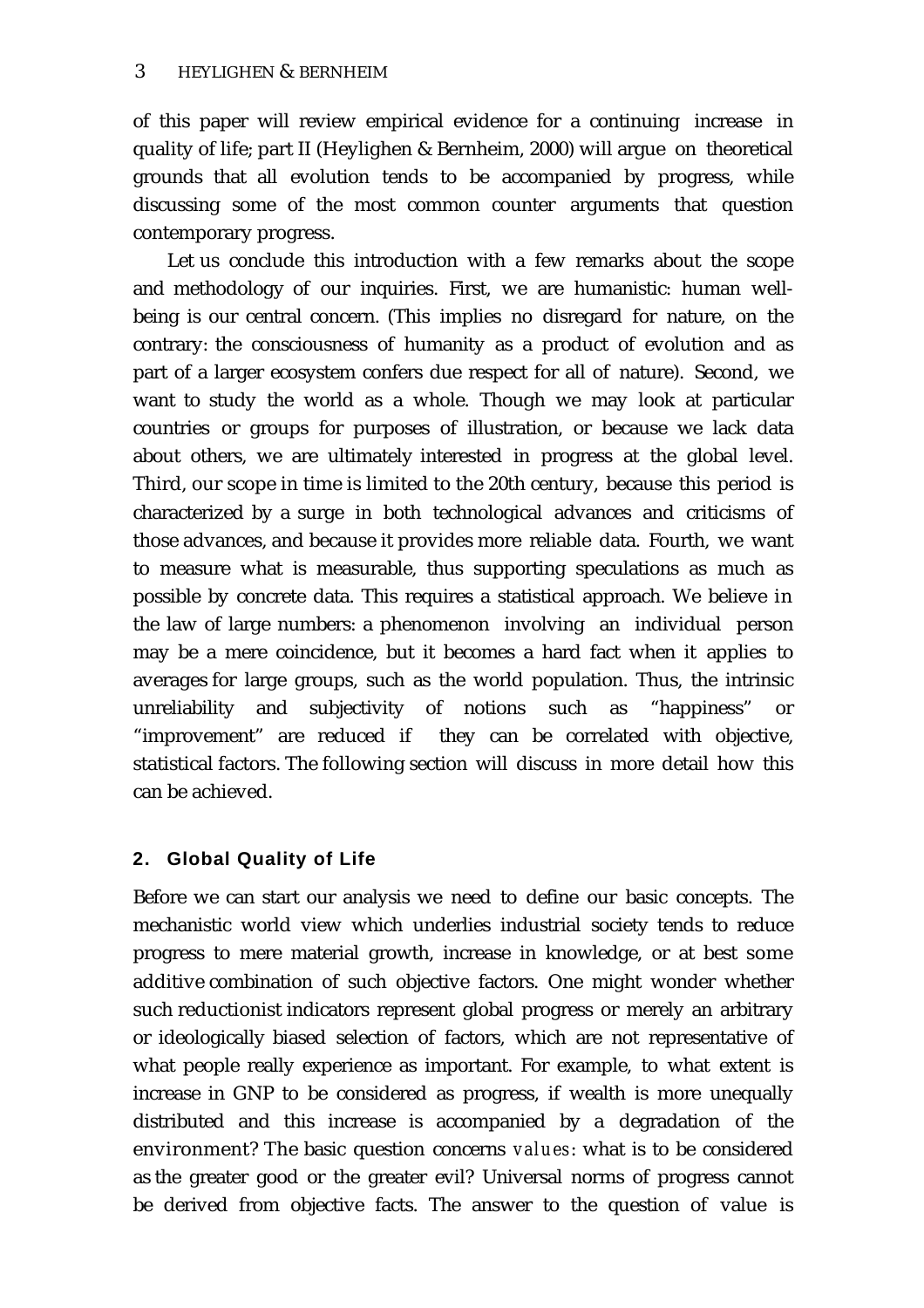intrinsically subjective. Therefore, we propose to use the appreciation by the subjects themselves as a yardstick, and define progress as *increase in the subjectively experienced quality of life for the world population.*

What we mean by "increase" is obvious enough. This leaves us to clarify what we mean by "quality of life" (QOL). Intuitively, we can equate subjective QOL for an individual with overall happiness or satisfaction with one's life. We see QOL as an emergent property, which is more than the sum of its components. This does not mean that QOL cannot be measured, though. In spite of the multitude of interacting factors that affect it, people generally have little difficulty in judging the quality of experiences. For example, people can easily tell you whether they like one restaurant better than another, or whether they enjoyed their vacations more this year than last year. Similarly, if the questions are asked in the right way, they are able to seriously answer the serious question on overall quality of life, and express their feeling of satisfaction with their life in general (Bernheim, 1999a).

#### *2.1. Measuring QOL: felicitometrics*

There exist a number of standardized item-based questionnaires for evaluating QOL. These typically subdivide QOL into different domains or components, that are captured by a validated set of selected items. For example the SF-36 test (Ware et. al, 1993) derives a health-related QOL profile with the following dimensions: physical functioning, role physical, bodily pain, general health, vitality, social functioning, role emotional, and mental health. However, such instruments do not allow you to determine the overall QOL of an individual, since it is not clear how the subscores on each of the dimensions should be added. For an individual, it seems impossible to determine the "weights" of each of the components, since one typically only becomes aware of the importance of a component when it is lacking. Moreover the different components will generally interact in nonlinear ways, so that even if we knew the relative importance of each, we would not be able to add them together. Finally, we can never be sure that all relevant dimensions of QOL or happiness are included in a multi-item questionnaire. In short, QOL questionnaires are useful for the *per se* worthy goal of identifying problem areas so as to get clues for remedial action. However, they *describe* quality of life components but do not *evaluate* quality of life itself, neither in individuals nor in populations (Bernheim, 1995).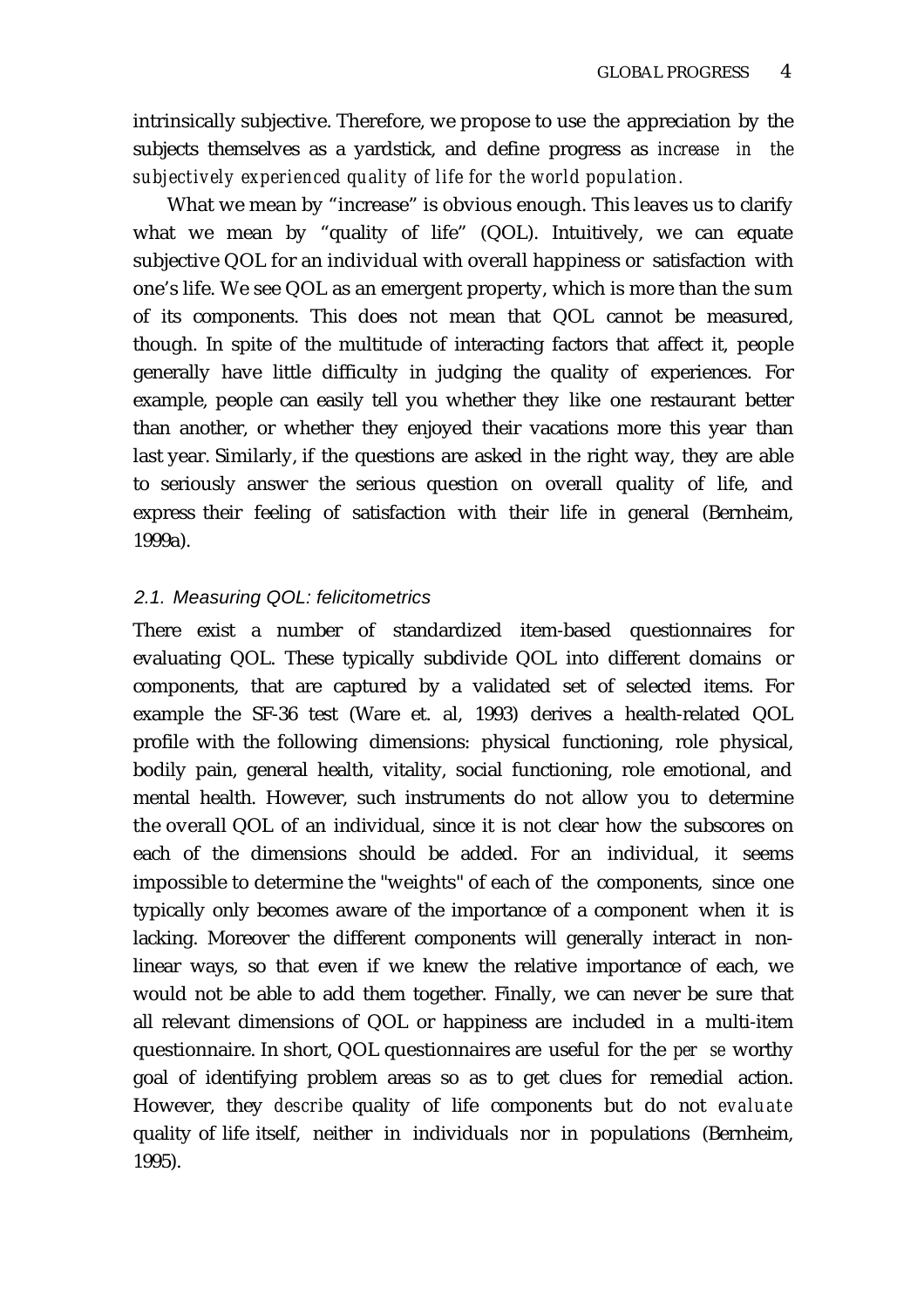These deficiencies can be overcome by using a global QOL measure, such as ACSA (Anamnestic Comparative Self-Assessment, Bernheim & Buyse, 1984; Bernheim, 1999a), where people evaluate their overall feeling. The original feature of ACSA, in comparison with other "uniscales" or global assays, is that is does this by asking people to compare their present situation with the best and worst situations they have experienced in their life, thus defining an exquisitely personal scale. Using ACSA together with multiitem questionnaires in principle allows us to derive weights for the different components, by calculating to what extent each component correlates with the overall QOL. However, Rose et al. (1998) found that with ACSA the QOL dimensions of standard instruments have different weights in different categories of people, thus showing that multidimensional instruments cannot be universal or generic.

 The specific advantage of ACSA as a global tool is that it uses an internal (personal) standard for QOL. This eliminates social desirability, trait and cultural biases, e.g. where people answer that they are happy or unhappy, because that is what they feel they are expected to do, or because they are constitutional braggers or complainers. Such biases can be culturally determined. For example, we might expect that in the USA, where success or failure is typically seen as the individual's own responsibility, people would not like to admit they feel unhappy, while the French, who like to blame institutions like the unions, the government and the multinationals for everything that goes wrong, would find it perfectly acceptable to complain about their situation. ACSA also avoids peer relativity, where people define their own situation relative, not to personal standards, but to the distribution of the group to which they belong. Thus, with standard instruments quite often similar distributions of QOL are found between e.g. the healthy and the diseased (Bernheim, 1999a).

However, ACSA is still dependent on the relativity of best/worst experiences people have had. One may wonder whether the worst experience for a Rwandan, who saw his parents, siblings and children killed, his body maimed and his property destroyed during the 1994 genocide, is comparable to the worst experience for a Dane, who perhaps saw her father die of old age, or experienced an unhappy love affair. There would be no problem if all people would have experienced during their life a maximal level of happiness/distress, where feelings would reach a point of saturation, so that whatever happens additionally they could not feel better or worse. If people can be expected to have reached these maximum/minimum levels of satisfaction at least once in their previous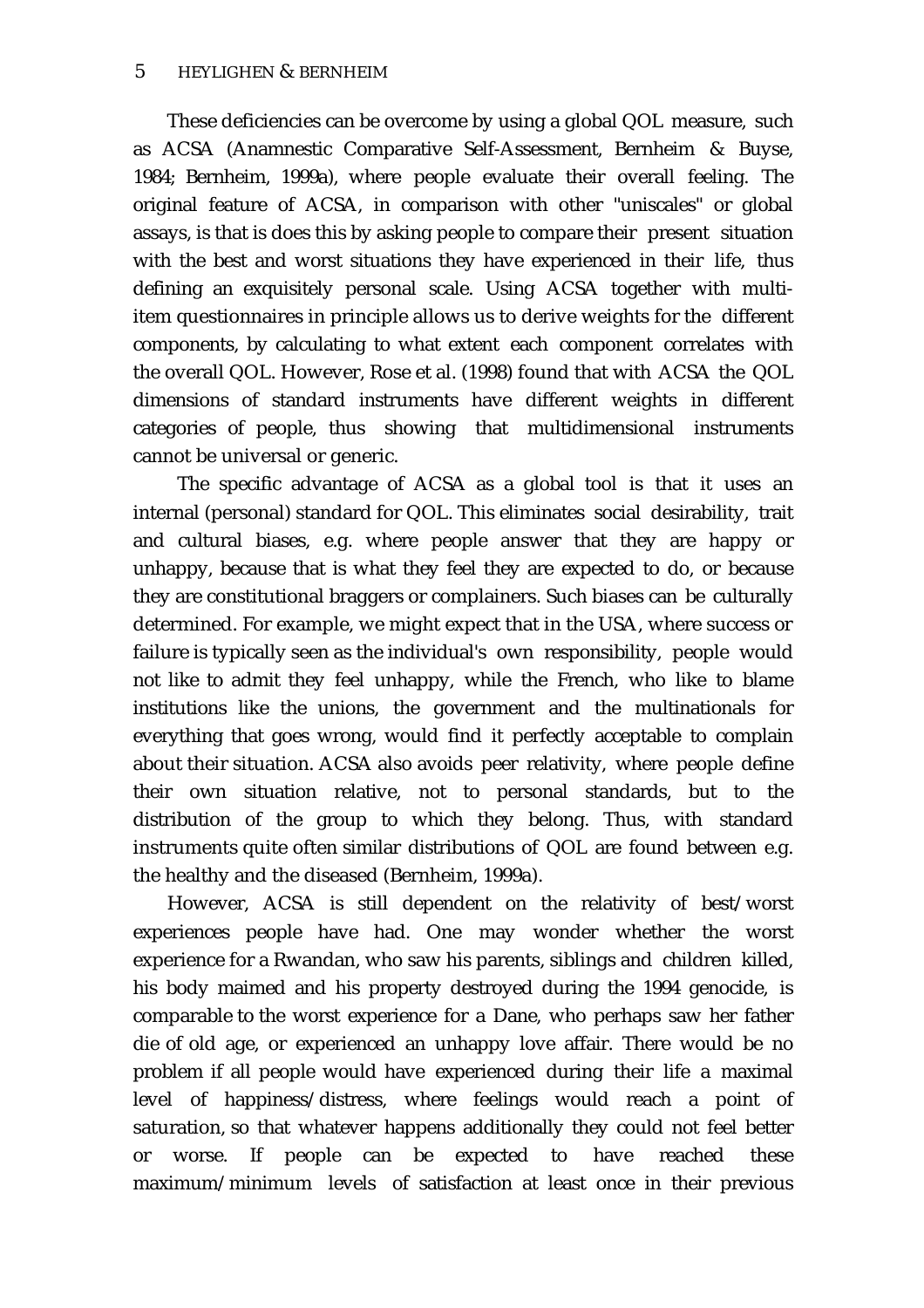life (and remember them as such), then their scores on ACSA would all be comparable. Such saturation levels exist for all physiological perceptions, such as physical pain, and are therefore also plausible for the mental domain.

#### *2.2 Is happiness relative or absolute?*

These questions point to some deeper issues connected to the measurement of QOL. There are reasons to think that satisfaction is to some degree relative, since people tend to compare their current situation to other situations, which are different for different people. The level of aspiration theory (Brickman & Campbell, 1971) says that this is part of what defines happiness, because people always aspire to improve on what they have. They choose their level of aspiration as higher than what they currently have, but realistically attainable. They judge attainability by comparing their aspirations with their previous experience (an internal standard), and with the situations of the people around them (an external standard). This provides them with a standard or reference level against which progress can be measured. Real happiness in this view can be achieved only if people experience progress towards their aspiration level, while the aspiration level itself moves up in step with their achievements. Although the net result may be the same, a series of small improvements is likely to be more satisfying than a big leap forward followed by a prolonged status quo or deterioration.

Such a relativistic theory would imply that the measurement of QOL would tell us very little about people's overall situation, since their satisfaction would only depend on their varying, subjective aspirations, and not on their objective level of achievement. Yet, most existing measurements of global QOL have significant correlations with objective factors, such as wealth, health, success and failure, as we will discuss in the following section. Veenhoven (1991) therefore concludes that the relativistic theory is wrong, and that increases in QOL are the result of objective improvements. Yet, the level of aspiration theory may not be incorrect, but simply incomplete. For instance, Saris (1996) has suggested that overall QOL would be the sum of an absolute, objective factor, reflecting the given situation in which a person lives, and a relative, subjective factor, reflecting the person's changing aspirations. Thus, the contribution of objective factors to overall QOL may be relatively small, yet quite significant. This implies that QOL can be increased by improving the objective factors, but that the effect will be damped by the subjective factors, which are more difficult to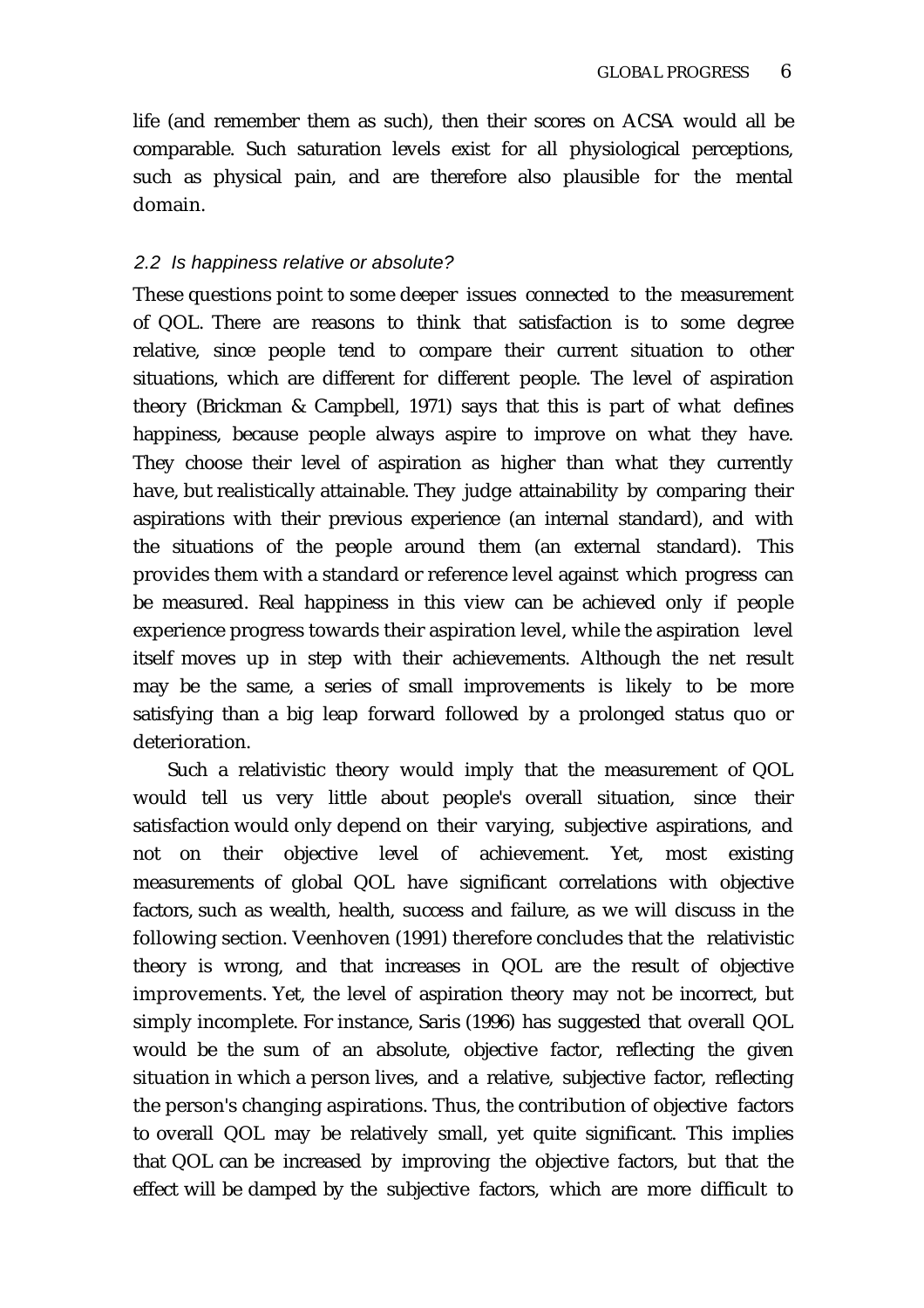change since they seem to be under some form of homeostatic control (Cummins, 2000): insofar that aspirations increase together with achievements, net changes in subjective QOL will be small.

Such a two-tier model also fits in with Maslow's theory of basic needs (Maslow, 1970; Heylighen, 1992). Maslow distinguishes two types of needs: 1) *deficiency needs*, such as hunger, thirst, loneliness, or the need for security, which can be satisfied by providing adequate amounts of food, drink, social contact or safety; 2) *growth needs*, such as the needs for learning, mastery and "self-actualization", which can only be satisfied by continuing development. Thus, the satisfaction of growth needs implies a continuous increase in aspirations, while deficiency needs are satisfied at a given saturation level. If this is true, overall satisfaction can be objectively determined, since the satisfaction of the deficiency needs can be measured by the degree to which the deficiency is eliminated, while the satisfaction of the growth needs can be measured by the degree to which people feel capable of reaching their aspirations, whatever those are. Both aspects depend on the objective qualities of the environment (what Veenhoven (1996b) calls the "liveability of society"): it must provide sufficient food, housing, health care, etc. to satisfies deficiency needs, but also sufficient support for education, achievement and freedom to allow unlimited personal growth.

 Maslow denotes the highest level of satisfaction or psychological health by the term *self-actualization*, i.e. the state in which all a person's potentials are being realized. We have argued (Heylighen, 1992) that this potentially confusing concept (which are those "potentials" that are to be actualized?) can be formulated more adequately as the "perceived competence to satisfy basic needs". Happiness in this view is less determined by the objective situation itself than by the subject's feeling of *control* over that situation, that is, the subject's perceived capacity for maintaining or improving it. This encompasses both the deficiency needs (hunger, thirst, health, safety, ...), which can be seen as short-term deviations from equilibrium that must be corrected, and the growth needs (knowledge, freedom, self-esteem, ...), which can be seen as long-term potentialities for increasing control. This may explain why the big leap forward followed by stagnation is less satisfying than the series of small improvements: the former points to a lucky break which the subject is unable to reproduce, while the latter seems to indicate that the subject will be able to progress further and further.

This higher level interpretation of happiness as control over one's self and environment ties in with our evolutionary world view. Indeed, it can be argued that natural selection will prefer individuals who can survive and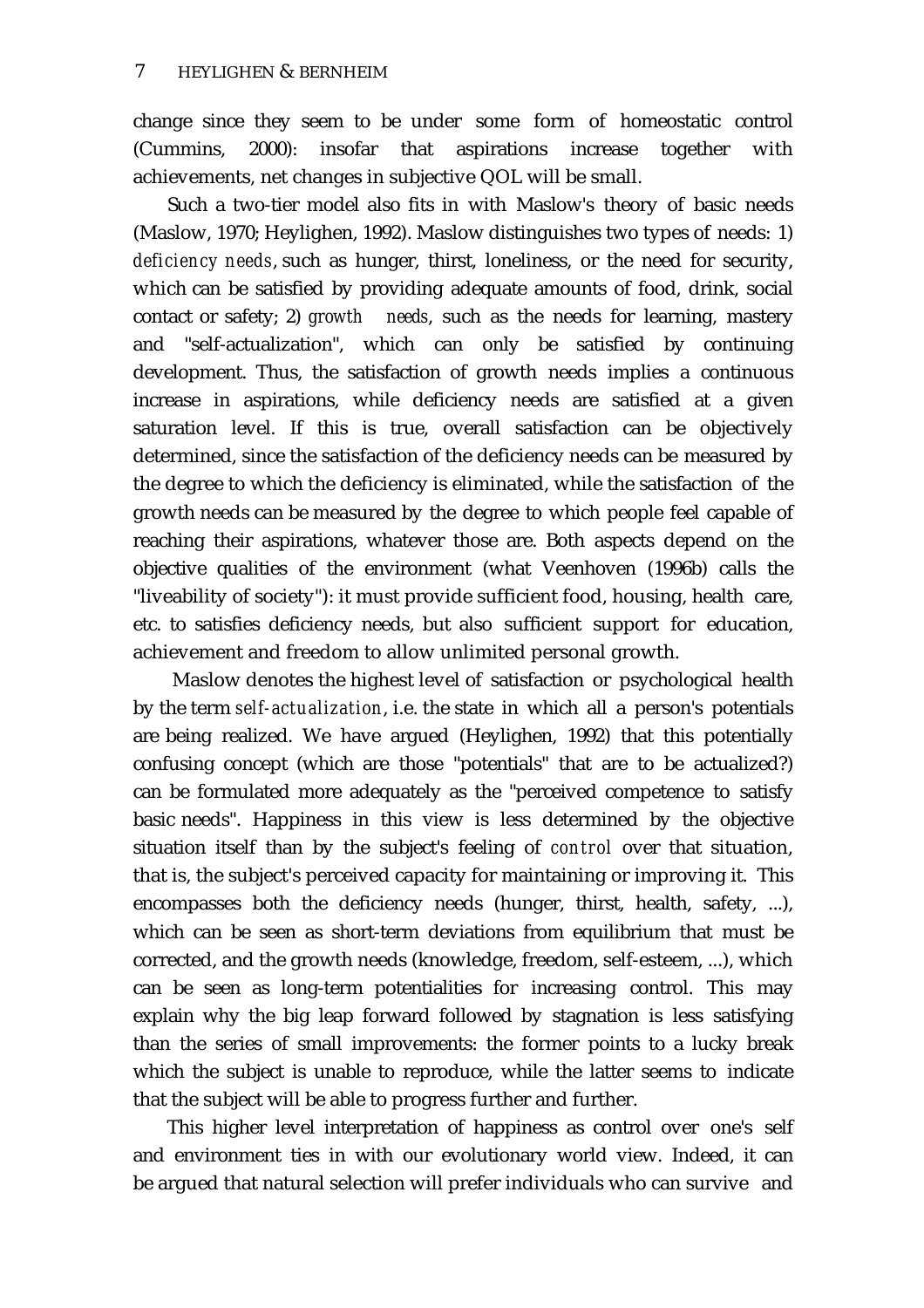thrive in a variety of situations, i.e. who are capable to adapt and cope. In this sense, the psychological analysis of happiness leads us back, via the cybernetic concepts of adaptation and control, to a higher level interpretation of the evolutionary concept of "fitness" (Heylighen, 1999). Happiness—in the sense of a preponderance of positive feelings—is then merely the biological signal that everything is OK, i.e. that needs are met, that the organism is fit (Veenhoven, 1996b). Negative feelings, such as pain, hunger, fear or anger, on the other hand, are control signals prompting the organism to take action that will remedy the deficient conditions. This control interpretation may also explain rising aspirations: if pleasure or satisfaction with a given state of affairs would become too great, then people would simply stop attempting to improve it further. This would lead to a dangerous state of inaction or lethargy, comparable perhaps to the euphoria experienced by a rat that can directly stimulate its pleasure centers by pressing a lever. This can only be avoided by habituation to the pleasurable stimulus, so that the organism would be motivated to strive for ever better conditions, just to maintain its present level of satisfaction.

#### **3. Correlates of QOL**

Now that we have discussed QOL as a theoretical concept, we can look at the concrete factors which either contribute to, or signal changes in, QOL. Such factors can be identified as the variables that are statistically correlated with QOL. Correlation does not imply causation. A factor that goes up when QOL goes up, can be a cause of that increase, an effect of that increase, or the effect of a common cause which affects both. These relations are not mutually exclusive: the same factor—e.g. health—can be both a cause and an effect of QOL. This feature is typical for circular or feedback relations. However, in any case the correlated factor can be seen as an *indicator* of QOL. This means that if we see that factor go up, we can expect that in general QOL will go up as well.

A very extensive analysis of such correlates has been carried out by the sociologist Ruut Veenhoven (1991, 1994, 1995, 1996a,b, 1997) and his coworkers at the University of Rotterdam. They have compiled a comprehensive *World Database of Happiness* (Veenhoven, 1994, 1995), which contains the data from hundreds of surveys testing for something akin to global QOL. These polls, carried out by different institutions in different countries using different methodologies, have been recompiled to a common standard so that the results are largely comparable. The quality of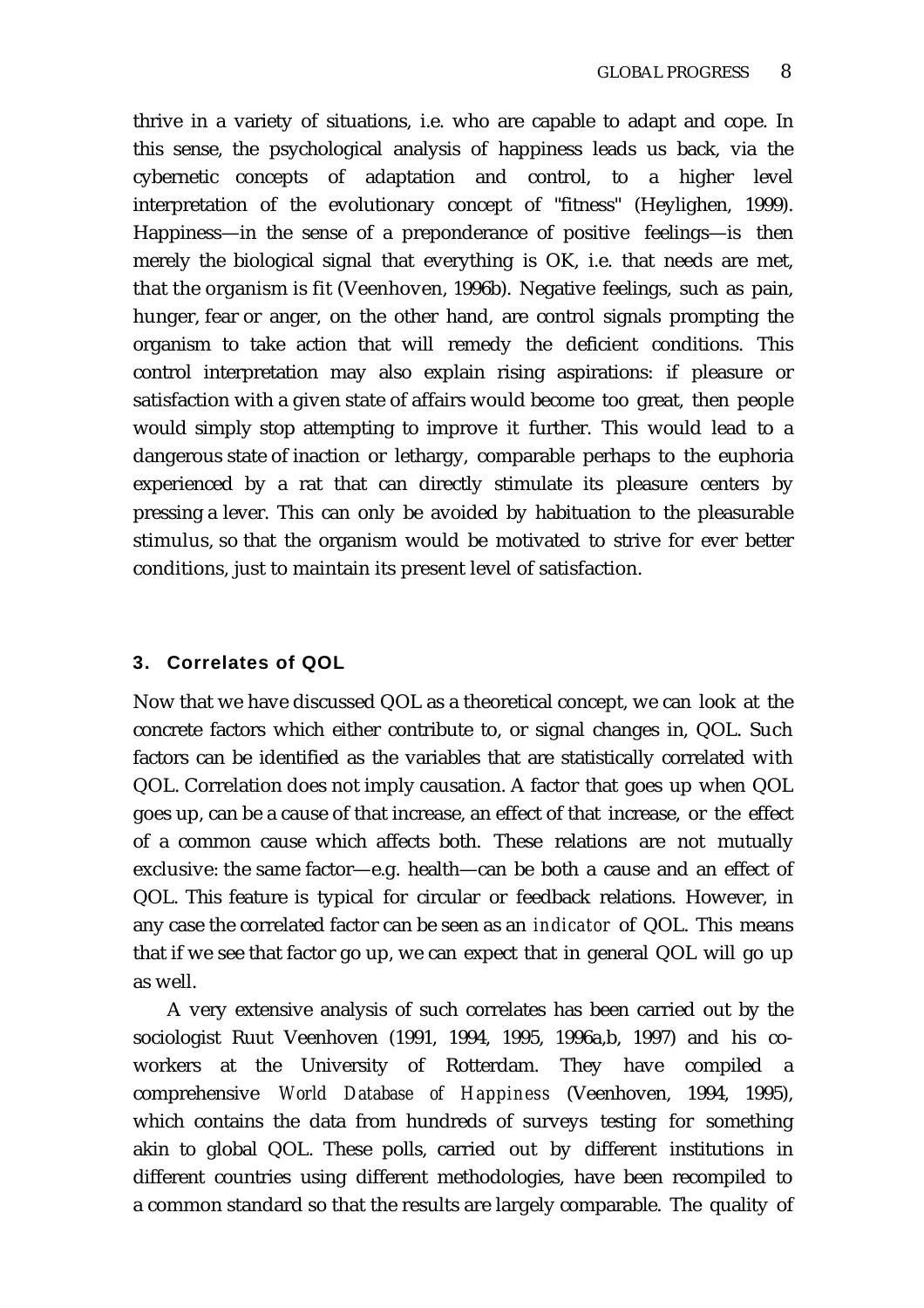input data varies somewhat, but no systematic biases can be found in the methodology. The results are therefore at least ordinally reliable. Although the wording of these polls can vary (using keywords such as "happiness", "QOL" or "satisfaction", which are distinct only among professionals in the field), the basic question they all ask is: "How satisfied are you with your present situation?"

The answers to this question seem comparable to the results of an ACSA score of global QOL, except that there is no explicit reference to the best and worst moments for comparison. As such, the "life satisfaction" questions may be more sensitive to cultural biases, comparisons with peers and some other biases that ACSA seeks to avoid (Bernheim, 1999a). Although Veenhoven (1991) convincingly argues that his results are largely independent of culture, we note that the USA does score markedly better than France, as we predicted earlier on the basis of cultural difference. Of course, the higher score of Americans may be due to objective factors as well, but it is clear that this issue needs further study before we can be certain to have completely eliminated cultural bias.

The average QOL scores for up to 48 different countries were correlated with a number of objective variables that describe various socio-economic characteristics of these countries, such as GNP per head of the population, average education level, freedom of expression, etc. Not surprisingly, life satisfaction turned out to have strong ( $R > 0.5$ ;  $p < 0.01$ ) positive correlations with most of the factors which we would intuitively consider as "good". For example, using data for 1990, correlation of QOL with purchasing power was +0.64, with number of lethal accidents -0.67, with corruption -0.73, and with absence of prejudice +0.58 (Veenhoven, 1997). (In ACSA studies it was similarly found that in clinical settings global QOL is correlated with different health-related variables, such as gravity of disease or response to treatment, Bernheim & Buyse, 1984). Although we will focus on the results of Veenhoven, because they seem most detailed, it is worth mentioning that other researchers (e.g. Diener & Suh, 1998) using different data have found essentially similar correlations.

It must be noted that some of these variables characterizing a country as a whole—e.g. wealth or education level—can also be used to differentiate individuals *within* a country. However, the correlations between QOL and such individual differences tend to be more subtle. Part of the reason may be that people normally do not choose the country in which they live, whereas their situation (occupation, wealth, education, etc.) within that country to some degree depends on their personal traits and preferences. Thus,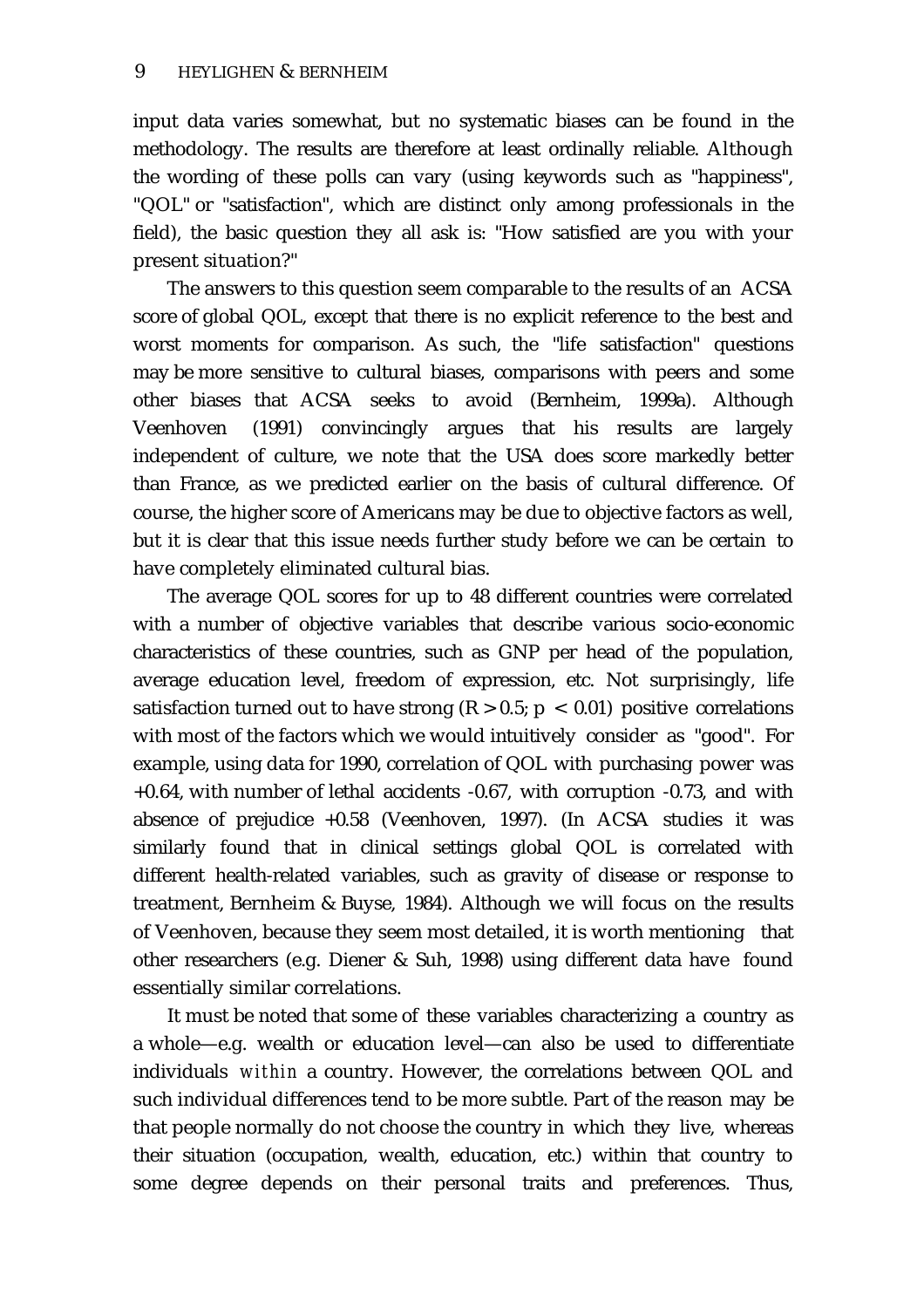individual characteristics will interact with social conditions in determining overall QOL, making correlations more difficult to interpret in terms of external factors. For example, intrinsically greedy people are likely to have accumulated more wealth than their less materialistic compatriots, without therefore being happier. This may in part explain Veenhoven's (1996) observation that wealth is strongly correlated with QOL when different countries are compared, but less so when individuals within the same country are compared—at least if this country is rich enough to allow everyone the chance to acquire wealth.

More generally, the complicating effect of personal characteristics may explain why objective, external factors can explain up to 81% of the variance in QOL between countries (Veenhoven, 1996b), but a much smaller part of the variance in QOL between individuals. Because we want to measure global progress rather than the effect of personality, our discussion will therefore focus on differences in QOL *between* countries, rather than *within* countries. The only exception will be mental health variables, which seem to be affected by overall country development, but for which unfortunately no between-country statistics are available. Let us now discuss the most important correlates, grouped by general category.

#### *3.1. Physical variables*

The most obvious factor correlated with QOL is physical well-being or *health*. This is the basis for most QOL measures used in medicine to test the usefulness of different treatments by health-related QOL questionnaires. There may be a two-way relation between health and happiness: on the one hand, healthy people will suffer less physical discomfort and therefore be able to enjoy life more; on the other hand, there are indications that people who have many pleasant feelings are more likely to live a long and healthy life than people who feel bad (cf. Grossarth-Maticek & Eysenck, 1995), possibly because stress has a strong negative effect on health. Physical QOL is indicated by variables such as life expectancy and child mortality, which have strong correlations with life satisfaction. Among the factors that contribute to high life expectancy are adequate nutrition and quantity and quality of health care. Veenhoven (1996a,b) indeed found that sufficient food, as measured by average caloric intake, is correlated with life satisfaction when different countries are compared, although the correlation disappears once a sufficient level of nutrition is reached. As we would expect for a deficiency need, more calories than the necessary level do not translate into more satisfaction.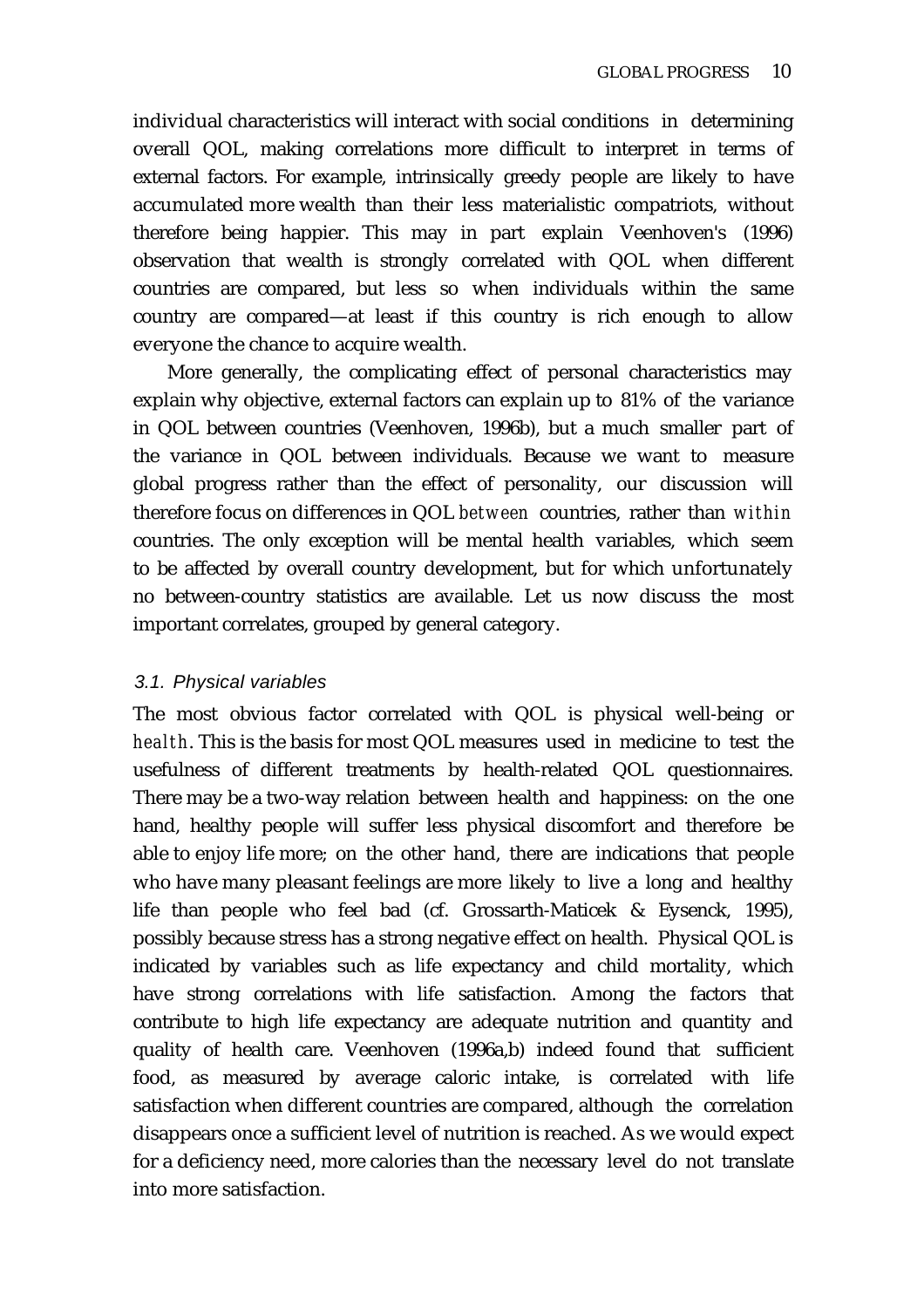A less obvious correlate, which belongs to the effects rather than the causes of QOL increase, is tallness. Indeed, countries where nutrition and health care have over the last decades improved typically witness a growth spurt among the new generations.

#### *3.2. Economic variables*

Adequate nutrition and health care require a certain level of wealth. At the level of countries this is usually measured by the GNP (Gross National Product) per inhabitant. However, GNP is not really a measure of wealth, but of the amount of money being transacted. A miser, who has accumulated property but does not spend anything, can be very rich, yet does not contribute to GNP. GNP also depends on fluctuations in the values of currencies, which have little to do with the objective standard of living. The latter problem can be corrected by recalculating GNP per capita so as to take into account the "purchasing power" of money in that particular country. Veenhoven (1996a,b) found that the resulting measure of real income per inhabitant is indeed strongly correlated with life satisfaction. Yet, he noted that the correlation diminishes once a certain level of wealth (about the level of Mexico) is reached. It seems that once people have sufficient money, further earnings contribute little to their QOL, implying that wealth, like nutrition, is an indicator for the satisfaction of a deficiency need.

Although it is traditional to consider GNP per capita as *the* basic measure of socio-economic development, we find nothing in the data that would warrant such a preferential treatment. Although the different QOL indicators we will discuss are all correlated with wealth (cf. Diener & Suh, 1998), this is merely because they are all correlated with QOL, and therefore with each other. Even when affluence is kept constant most of these indicators retain their correlation with QOL (Veenhoven, 1996, 1997), showing that they make a wealth-independent contribution. Moreover, longitudinal studies of country development show that there is little direct correlation between GNP growth and improvement in the other QOL indicators, implying that QOL can increase even without increase in wealth (Easterly, 1998).

#### *3.3. Social variables*

People's social position and the organization of the society in which they live also play an important role in their QOL. Veenhoven (1996a,b) noted a clear correlation between average happiness in a country, and social equality, which is measured by equality between sexes, and equality between classes.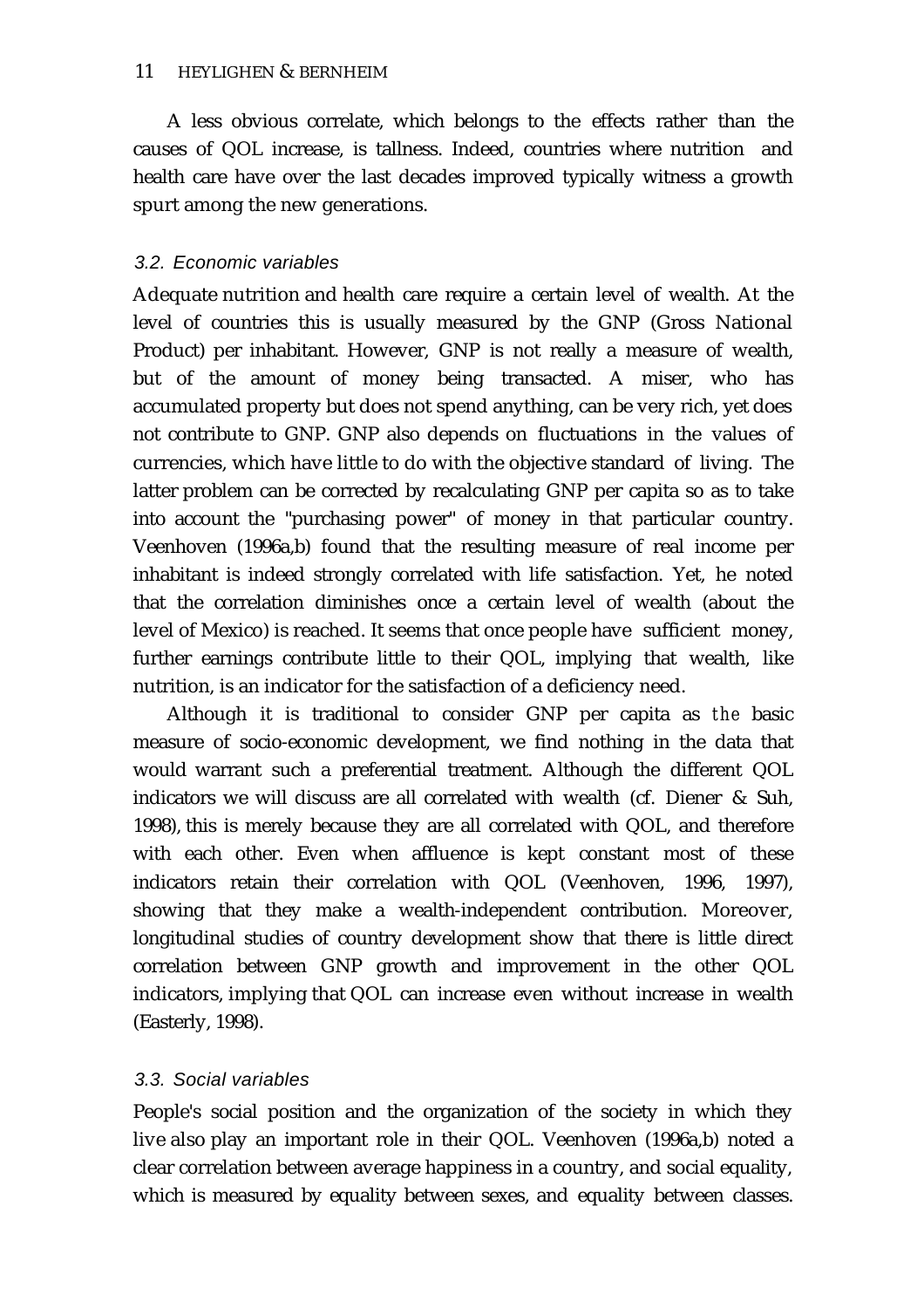There is also a positive correlation with the amount spent on social security, but this correlation disappears when the income per capita is held constant.

On the other hand, Veenhoven found clear correlations with personal and economic freedom, freedom of the press and political democracy, although the latter correlation again disappears when income is held constant. Unlike wealth, freedom does not reach a saturation level, where further increases do not increase QOL, implying that it would be a growth need rather than a deficiency need.

A more subtle factor may be the "social capital" of a society, that is, the capacity for efficient cooperation between people, with a minimum of conflict and profiteering. This social capital is implicit in the legal system, the organization of the economy and the unwritten rules which individuals follow in their interactions with others. For example, a society in which no one trusts anyone, and everybody is constantly trying to cheat the others, will have a low social capital. One partial measure of this, a country's level of corruption, has indeed a strong negative correlation with happiness (Veenhoven, 1996a). Moreover, happiness has a positive correlation with tolerance and (less pronounced) with trust in other people (Veenhoven, 1997).

# *3.4. Security variables*

Peacefulness, safety and political stability seem to be important requirements for a society to have high QOL. It seems obvious that the QOL will be lower in countries involved in external or civil wars, or which are at the mercy of crime, terrorism and political upheaval. Available data indeed show significantly lower life satisfaction in countries with high murder rates or high accident rates (Veenhoven, 1996, 1997). Veenhoven also found a negative, albeit weaker, correlation between happiness and the importance of the military in a nation.

# *3.5. Cognitive variables*

Perhaps the most important variables contributing to QOL are those which determine the general level of knowledge. Veenhoven (1996, 1997) found that the factor of education (as measured by literacy and school enrolment) has a large positive correlation with QOL when different countries are compared. Media attendance, the number of people getting information through radio, TV or newspapers, too shows a strong correlation. For individuals within one country, though, differences in education do not correlate well with life satisfaction. The fact that more highly educated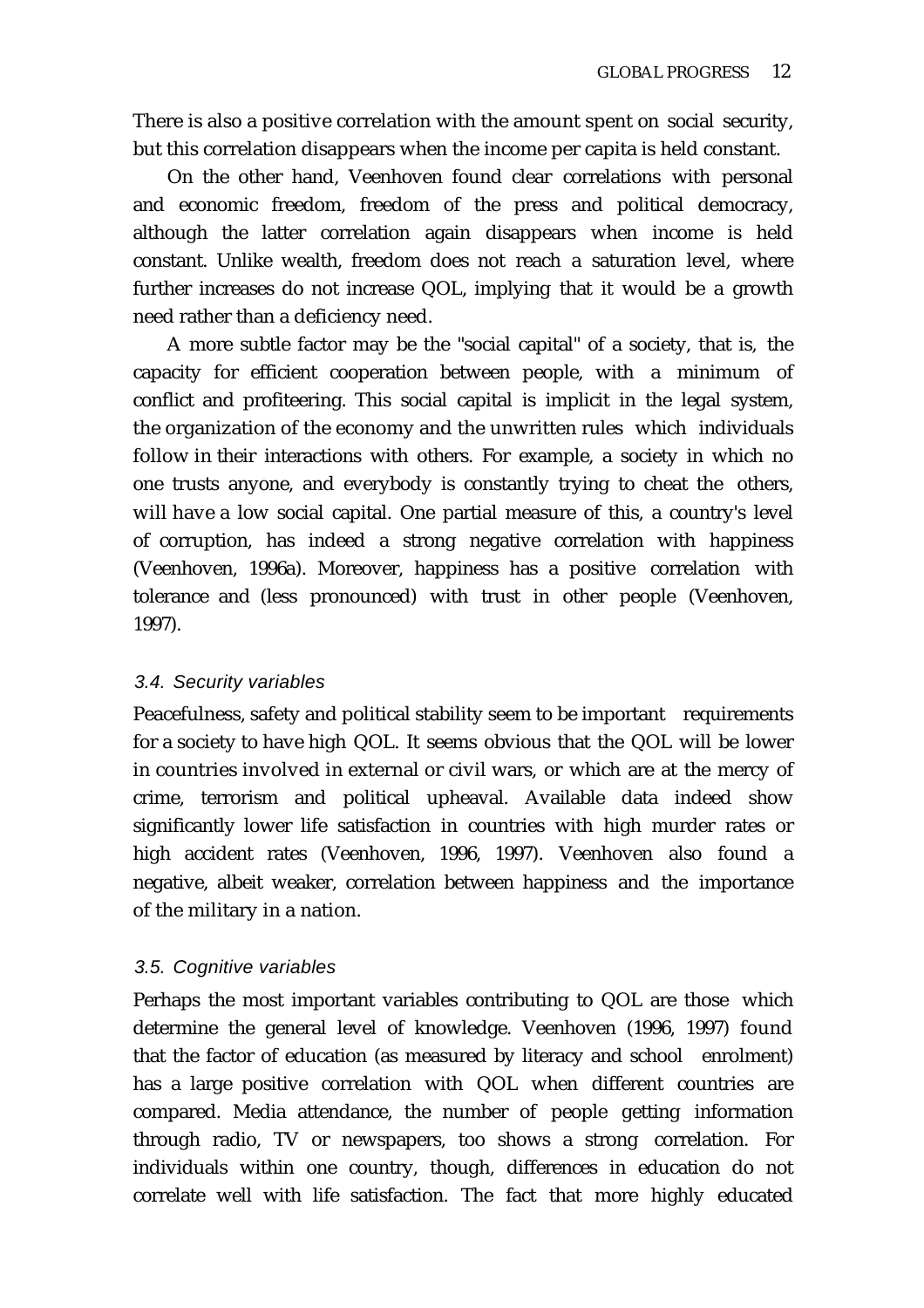people tend have to higher aspirations may contribute to this. This may also explain the lack of correlation with intelligence, as measured by IQ tests, within one country. (Between country differences in IQ are not available, but are likely to reflect differences in the levels of education and health).

# *3.6. Mental health variables*

An individual's general character and outlook on life correlates strongly with happiness. According to Veenhoven's (1996b) survey of research findings, life-satisfaction tends to be greater among people with good mental health, social assertiveness and empathy. Not surprisingly, happy people tend to exhibit the major characteristics which Maslow (1970) associated with self-actualization, the highest level of mental health: openness to experience, psychological resilience, and the belief that events can be controlled by the individual. Persons with these character traits also tend to be the most lucky ones, in the sense that they have many successes or pleasant experiences. Those who lack these traits, on the other hand, are also those most prone to get in trouble or have different kinds of accidents or problems. Most of these findings boil down to the principle that happy people are those most able to control their environment (Veenhoven, 1996b), supporting our evolutionary interpretation of QOL.

# *3.7. Unrelated variables*

Not all the variables that one might intuitively associate with QOL produce the correlations that one would expect. Some variables which would seem to indicate lack of QOL, such as unemployment, suicide rate, or distrust in institutions, show in fact little or no correlation (Veenhoven, 1996a). This indicates the complex origin of these phenomena, involving subjective, cultural factors, unreliable data collection, or negative side-effects of a primarily positive evolution (see part II of this paper).

For example, the correlation between unemployment and QOL when comparing countries, though not very strong, is actually positive! Suicide rate and expressed trust in institutions, for which the correlations are practically zero, on the other hand, are clearly dependent on culture. In some societies it is more acceptable to commit suicide (e.g. Japan), or to be cynical about the government (e.g. France or Belgium), without this implying that life in those societies is intrinsically less worth living or that their institutions are intrinsically less effective.

Some other non-correlated variables remind us that the dimensions we use to estimate QOL must be carefully selected. The proportion of industrial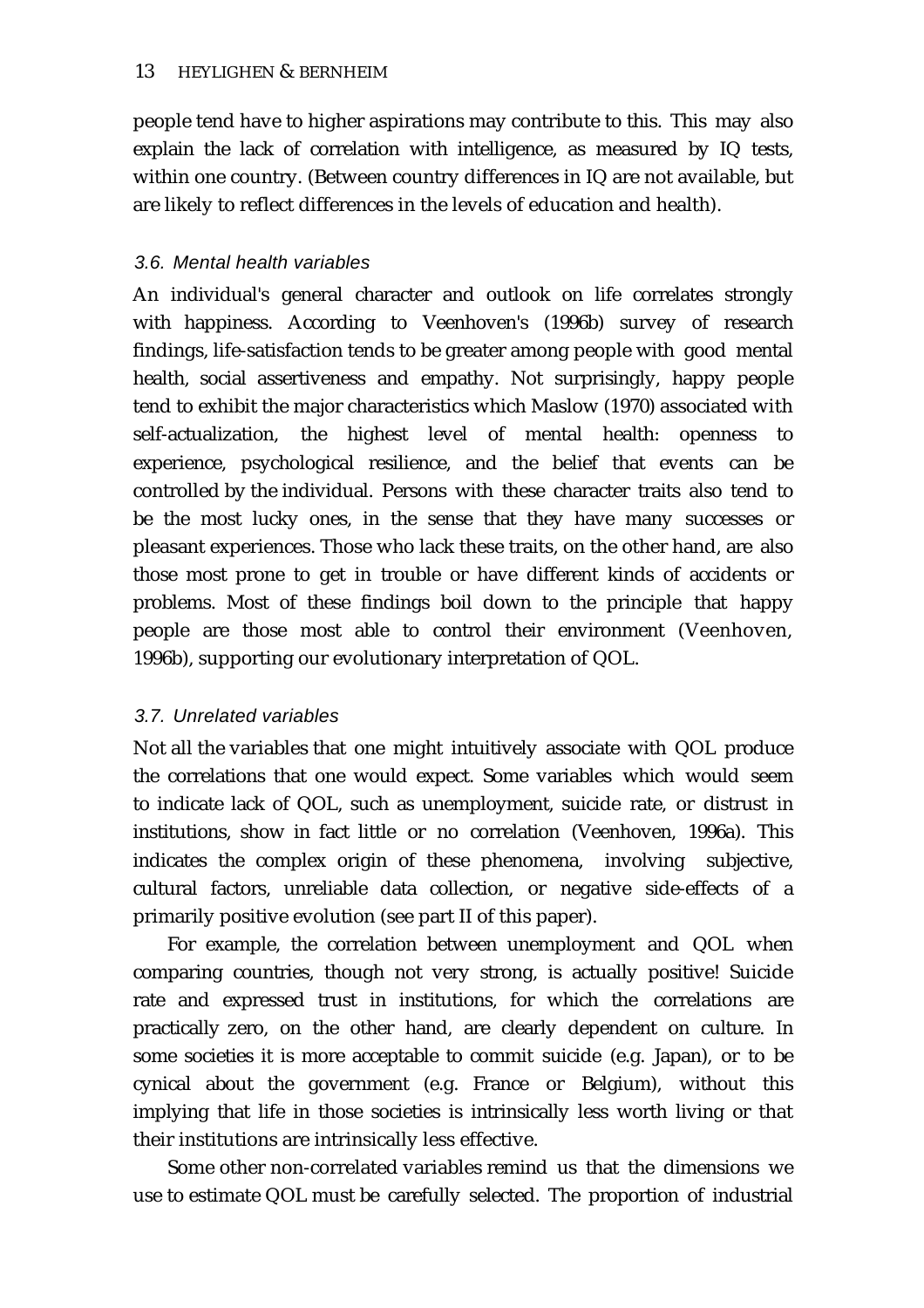production in the GNP might seem to indicate industrialization and therefore economic development. However, the importance of industry typically increases when a country develops out of an agricultural stage, and then decreases again when it turns into a service-based economy. The proportion of agricultural production in the GNP is a much better indicator, since it continues to decrease even after the country has made the transition to a service economy.

Finally, there are some variables that are controversial, in the sense that some observers might expect them to correlate positively, while others would expect negative or zero correlations. These include population density, population growth, and church attendance. The data of Veenhoven (1996a) show correlations close to zero for all of them. We can conclude that high QOL can be achieved as well in densely populated countries (e.g. the Netherlands) as in sparsely populated ones (e.g. Australia), and in countries where religion is prominent (e.g. the USA) as well as countries where it is rather discrete (e.g. the Scandinavian countries).

# *3.8. Conclusion*

Practically all factors that are intuitively seen as measuring improvement, from wealth, safety and health, to knowledge, freedom, equality and honesty, are strongly correlated with QOL, as measured through life satisfaction questionnaires. Therefore, these factors are also mutually correlated. Even if people would disagree with our choice of quality of life or "happiness" as a fundamental measure of progress, it seems unlikely that they would dismiss all these others factors as well. Which of these factors you choose as fundamental is rather academic, since they all tend to go up or down together. Therefore, if we can show that most of these factors effectively improve over time, it will be difficult to deny the objective existence of progress—however you define it.

Yet, the fact that not *all* intuitive "improvement" variables are correlated with QOL suggests that the results of this analysis are non-trivial. The presence of correlation gives us an objective criterion for deciding which particular variables—e.g. education or church participation, accident rate or suicide rate, media attendance or industrial production—are good indicators of progress. Selecting only the correlated variables makes it in principle possible to formulate an overall "index of progress". Unlike existing indicators, such as the "Physical Quality of Life Index" (PQLI, see Morris, 1979), the "Human Development Index" (HDI, see UNDP, 1996), or the "Index of Social Progress" (ISP, see Estes, 1984), it would be difficult to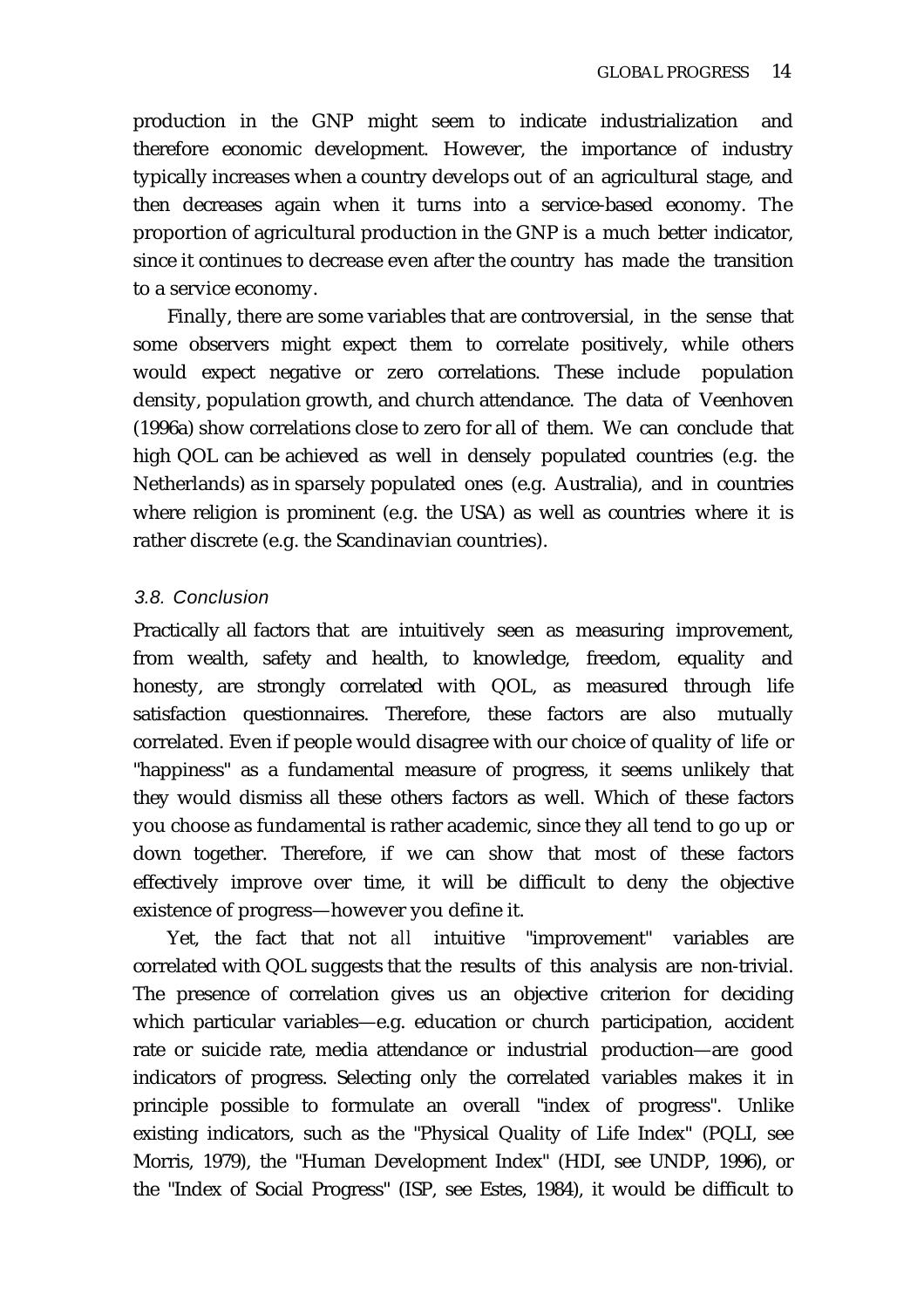criticize such an empirically supported index as being arbitrary or ideologically biased.

We may note that of these existing indicators, the PQLI, which combines life expectancy, child mortality and literacy, and the HDI, which moreover includes per capita GNP and school enrolment, are based on factors which all correlate with QOL. The more detailed ISP, on the other hand, includes a number of factors such as population growth and unemployment, for which we found no correlation with QOL, and seems therefore less reliable. Although the number of included factors is quite limited, the HDI is at present probably the most reliable overall indicator of progress. It could be improved by adding some factors that measure e.g. freedom, equality, media attendance and security. This would allow it to more finely distinguish between the developed countries, where the HDI factors are close to their saturation levels.

It is also worth noting that the basic values which come out of this correlation analysis largely correspond to those formulated in the Universal Declaration of Human Rights. Although human rights discussions tend to focus on the violations of the rights to freedom and to physical security, the Declaration also includes the rights to equal treatment, adequate standard of living, social security, health care, and education. The emphasis of Western governments and media on the freedom-related rights often leads to the accusation that the declaration is culturally biased. However, if the other rights are taken into due account, the World Database of Happiness data can be taken as empirical evidence that the Universal Declaration provides a pretty accurate, culture-independent inventory of the basic conditions for happiness.

In conclusion, although we started by defining the basic value of QOL through people's subjective feeling of happiness or satisfaction, a review of statistical correlates brought us to a set of objective indicators that seem largely independent of subject or culture. This indicates that the postmodernist focus on the relativity of values, although a valuable reminder that there are many different contexts or points of view from which to consider a statement, is misguided if it is used to deny the possibility of progress.

# **4. Progress in QOL**

As yet there have been few longitudinal studies in which the changes in QOL have been directly measured over prolonged intervals. One often cited example is Easterlin's (1974) analysis for the post-war decades in the USA,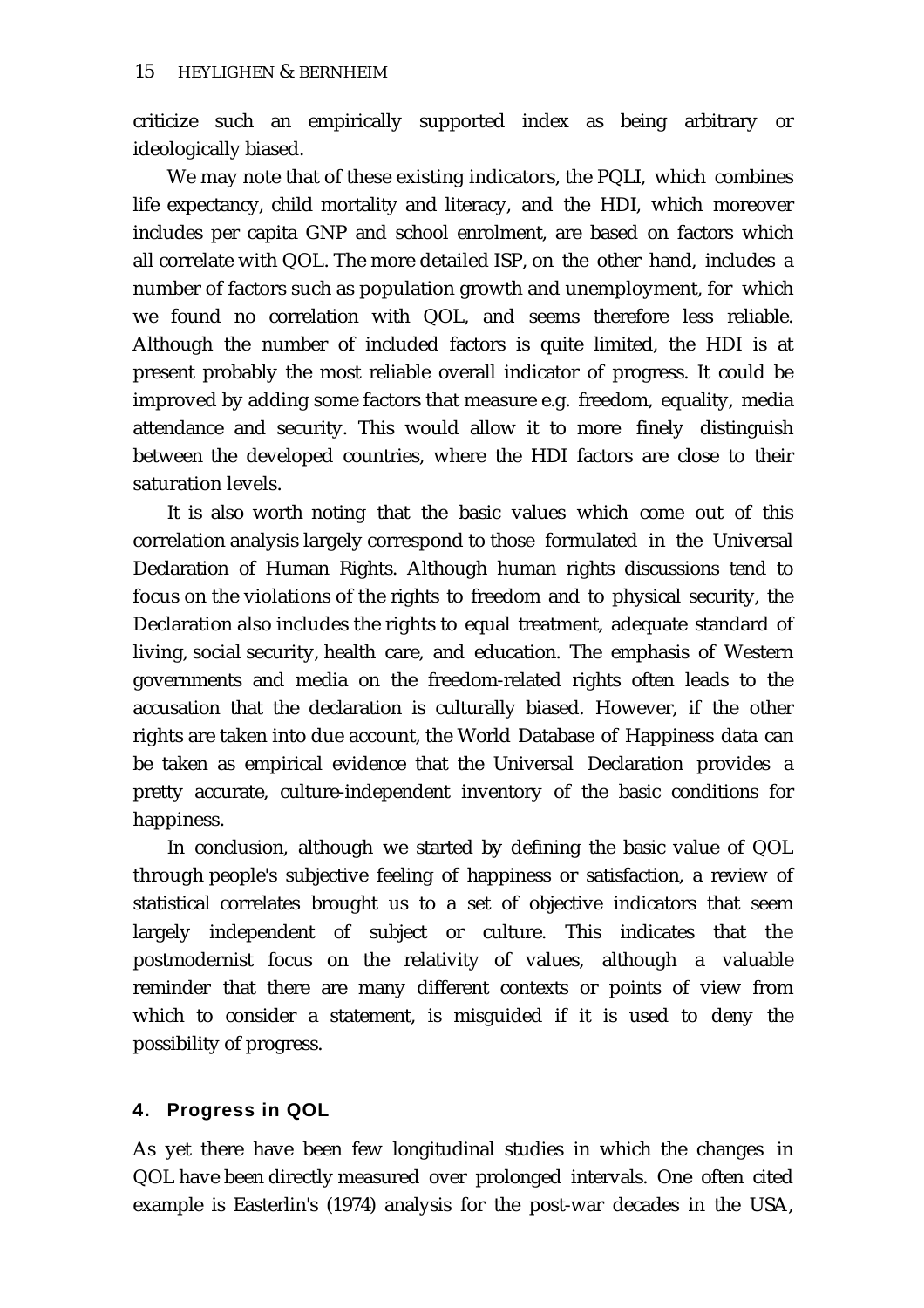which found that life-satisfaction remained stable in spite of a doubling in income levels. On the other hand, results from less wealthy countries in the Third World and European Union seem to show small increases over the last decades. Such longitudinal studies are prone to "homeostatic" distortions, as people will increase their aspirations with improvements in the overall socio-economic situation, and thus tend to report a constant level of satisfaction. Such homeostatic damping is likely to become stronger as countries come closer to a hypothetical maximum or saturation level for QOL, and therefore it is to be expected that the most developed countries would show only very small changes in reported QOL.

To reduce this effect, it might be interesting to do longitudinal studies with a QOL measure which is less subject to relativity of expectations, such as ACSA. In pilot studies with ACSA biographical interviews, a majority of elderly Belgian cancer patients reported that since World War II, the overall quality of their lives had considerably improved. It is also worth mentioning that for most of those having lived consciously through WW II, their worst experience was directly or indirectly linked to the war.

The lack of clear data about QOL evolution can be compensated by the wealth of data on the evolution of most of the variables correlated with QOL, such as wealth, life expectancy and level of education. Since these variables are generally easy to measure in an objective way, are not under homeostatic control, and in general do not have intrinsic saturation levels, they will be much more sensitive to improvements in the "liveability" of a society. Therefore, they seem to propose more fine-grained measures of social progress than global QOL itself. As we will show now, apart from the mental health variables for which it is difficult to get objective data, all these factors have undergone a spectacular increase during the past century in all major regions of the world.

# *4.1. Physical progress*

Fig. 1 shows the increases in life expectancy for the world as a whole, the developed and the less developed countries. It turns out that life expectancy for the world is increasing with over 3 years every 10 years, while in the developed countries it has slowed down to little over 1 year, showing that the poor countries are quickly catching up with the rich ones in this respect. Yet, further medical advances and more healthy life styles promise a continuing increase even in the richest countries for the foreseeable future. Life expectancy is probably the most reliable measure of the physical component of QOL. Other physical indicators such as the amount of calories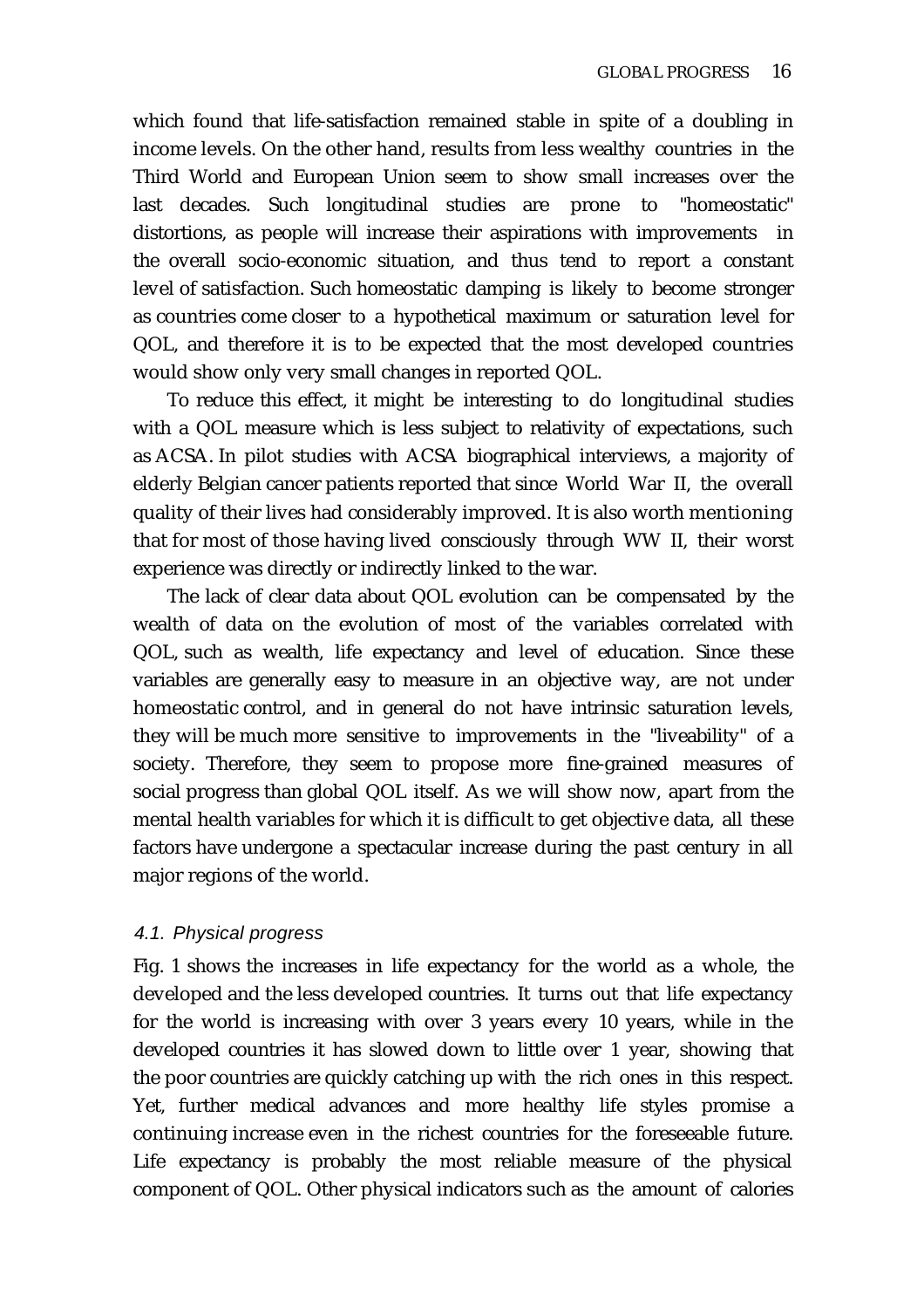available for nutrition per head of the population, or the average height of individuals also show a steady increase for practically every country for which data are available. The most spectacular improvement is perhaps the steep decline in child mortality, which appeared first in the most developed countries, and now has reached even the poorest countries. Needless to say, these mortality statistics also indicate an immense decrease in the emotional suffering caused by the loss of loved ones.



Figure 1: increase in life-expectancy for the period 1950-1995. Source of the data: United Nations Population Division (1994).

# *4.2. Economic progress*

The average increase in wealth for most countries is well-documented. Poverty on the world level has decreased from over 70% in 1960 to 30% at present. Averaged over the different decades, a yearly increase in GNP of about 2% seems normal for the developed countries. This increase is primarily due to an increase in productivity of about the same amount. Although more difficult to measure, the underlying increase in productivity is more stable or reliable, as it is less dependent on the "boom and bust" cycles of the economy than GNP, where periods of stagnation or recession are followed by increases of 6% or more.

The increased productivity means that less resources and labor are needed to produce the same amount of goods. Buckminster Fuller (1969) called this on-going trend to do more with less "*ephemeralization*". Perhaps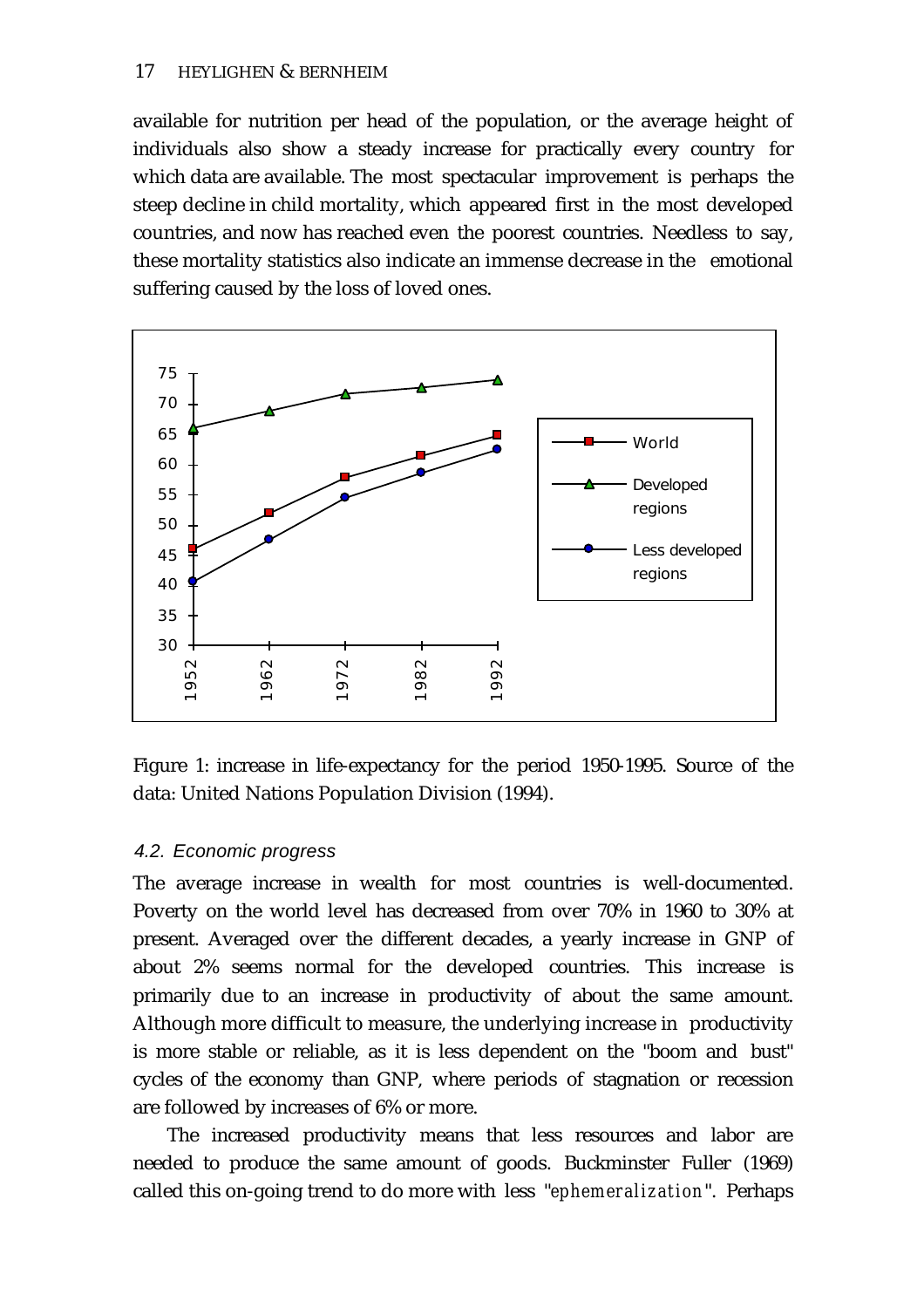the most spectacular illustration of the underlying technological progress is Moore's Law, the observation that the speed of microprocessors doubles every 18 months, while the price halves. This improvement results mainly from miniaturization, so that more (processing power) is achieved with less (materials).

Ephemeralization explains the stable or declining prices (corrected for inflation) of physical resources and energy. The decline is particularly evident if the value of a resource is expressed as a percentage of the average income (Simon, 1995). The richer people become, the less they need to spend on basic resources such as food, energy and materials. This refutes the widely quoted pessimistic predictions (Ehrlich, 1976a) according to which our resources are near to exhaustion. This was illustrated by a famous 1980 bet (Tierney, 1990) between the economist Julian Simon, who wagered that the price of \$1000 worth of 5 natural resources would decrease, and the ecologist Paul Ehrlich who betted that they would increase. In 1990, ten years later, all five resources chosen by Ehrlich as being near to exhaustion, had in fact become cheaper, providing Simon with a handsome \$600 gain.

# *4.3. Social progress*

For the social variables, somewhat less clear statistics are available, although Estes (1984) has developed a comprehensive International Index of Social Progress which includes such diverse variables as number of years since introducing unemployment compensations, violations of civic liberties and female primary school enrolment as per cent of males. Over the longer term, there does seem to be a clear increase in equality between the sexes (world-wide) and a less pronounced increase in equality in income (although this trend presently seems to be reversed in the developed countries). Even though the wealth gap between rich and poor countries does not seem to decrease, the gap in other QOL indicators such as life expectancy, child mortality and literacy has definitely been reduced (cf. Easterly, 1998). With the collapse of the communist block and the gradual disappearance of right wing dictatorships (Spain, Portugal, Philippines, Latin America, etc.), the last decades have witnessed a quite spectacular increase in democracy and general freedom of expression. The number of countries that can be broadly called "democratic" has risen from 6 (out of 43) in 1900, to 37 (out of 121) in 1980, and 117 (out of 193) in 1998 (Emmott, 1999).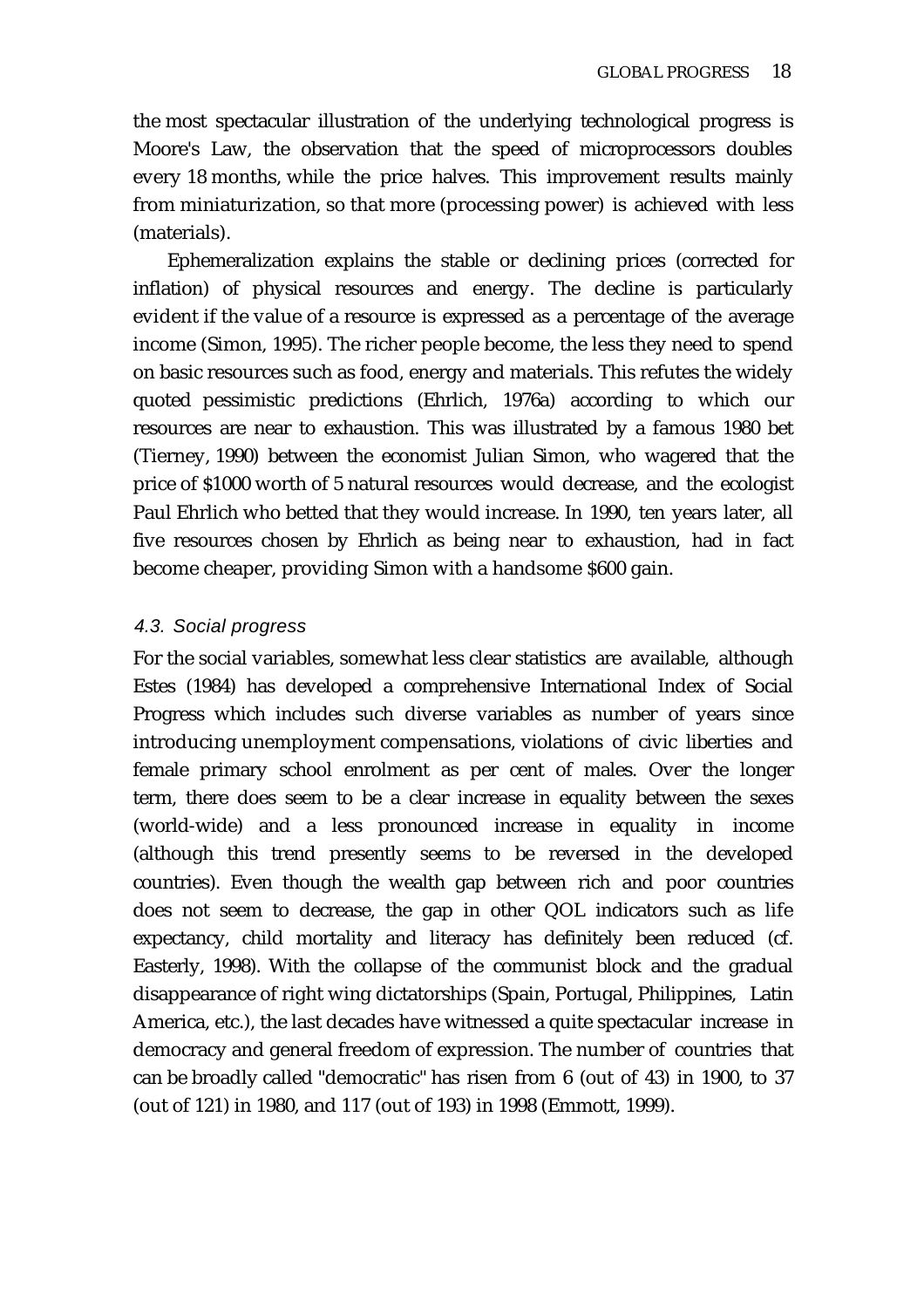#### *4.4. Progress in security*

Clear figures are available about the number of people killed in accidents and through homicide. Data for the USA and a number of European countries show a steady decrease in the number of lethal accidents, with the present rate less than half the rate at the beginning of the century (Holen, 1995). This happened in spite of the fact that automobile traffic, which is by far the main cause of lethal accidents, has increased spectacularly. Although the absolute number of traffic deaths is higher than in the beginning of the century, the number of deaths per mile driven has fallen to a fraction of what it was, and even the absolute number is now starting to decline. For deaths caused by homicide, which are but a small fraction of the accidental deaths, there is also a long term tendency toward decrease, although the last few decades have seen a slight increase for the USA, which has reversed recently (Chesnais, 1995).

The relation between general socio-economic development and the number of people killed in war seems to form an inverted U-curve: as Peeters (1979) argues, economic development first increases the risks of large scale war, as more money and more lethal technologies become available for building up military power, but then decreases as a higher level of social and cognitive development makes both leaders and the public understand how much there is to be lost and how little to be gained by waging war (cf. Bernheim, 1999b). This pattern is clearly recognizable in Western Europe, which went through two world wars in the first half of the 20th century, and remained war-free during the second half. This is confirmed by the fact that rich countries have significantly less war deaths than poor countries (Easterly, 1998). We would therefore expect that the risk of war would become quite small once a country has reached a development level comparable to mid-century Europe. Many Third World countries haven't reached that level yet and as such provide increased risks for military conflicts (e.g. Pakistan and India, cf. Peeters, 1979). Yet, the control exerted by supranational institutions and alliances, which are dominated by the most developed countries, makes it increasingly unlikely that such conflicts would escalate into large-scale war.

Although we haven't found precise figures as yet, we would therefore hypothesize that the number of people killed in wars as a percentage of world population would show a tendency towards decrease over the last few decades. Although recent wars such as the Gulf War or the war in Kosovo have received a lot of publicity, the number of deaths (measured in the ten thousands) are quite small compared to wars such as Vietnam, Korea or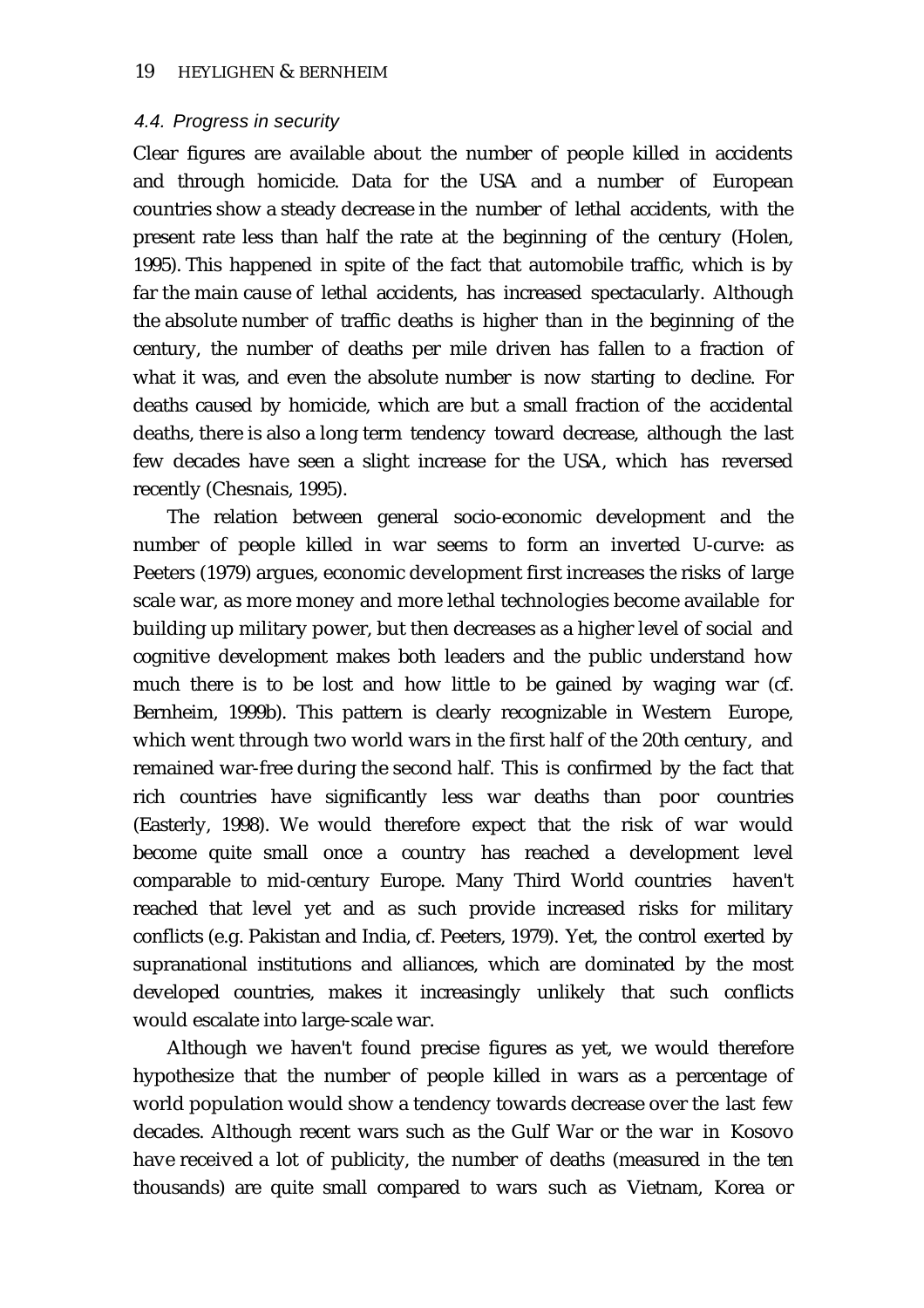WW II (measured in millions). The end of the cold war has made it quite unlikely that we will witness anything like a 3rd World War. Also, for the first time in history, the consequences of conflict have become at once highly predictable and utterly unacceptable.

# *4.5. Cognitive progress*

For the cognitive variables, there are plenty of data that show a strong and consistent improvement. Illiteracy has virtually disappeared in the developed world, and is quickly receding in the developing countries. In practically every country of the world, the average time spent in school has been constantly increasing over the past century. Both the percentage of people enrolled in school and the number of years people stay in school are continuously increasing (Simon & Boggs, 1995). Never have so many people known so much about so many subjects (Bernheim, 1999b). With the increasing importance of permanent education, there does not seem to be a limit to this growth in the amount of education received. At the same time, the explosive spread of communication media, from telephones to newspapers, and TV to computer networks, has made access to information much easier. This is also reflected in the growing number of books and journals that are published and read everywhere in the world.

Cognitive progress is not limited to a mere accumulation of information, though. Even intelligence, as measured by IQ tests, has been undergoing a constant increase during the last century of about 3 points per decade, for the 20 or so countries for which data are available. This surprising phenomenon has been called the "Flynn effect", after the researcher who most extensively studied it (Flynn, 1987). Even more surprising is that the increase is strongest for those components of IQ that are least related to school knowledge. The Flynn effect is therefore not merely a result of increased schooling, but is probably due to a combination of factors, including better nutrition, better health, more parental attention, and more cognitive stimulation by a more complex and information-rich environment

# *4.6. Progress in mental health*

According to Maslow's (1970) theory of self-actualization, increased satisfaction of basic needs should lead to improvement in mental health. This should show itself in decrease of neuroticism, more openness to experience, empathy, self-esteem, and belief in one's capability to change things for the better. It seems likely that such an increase in the average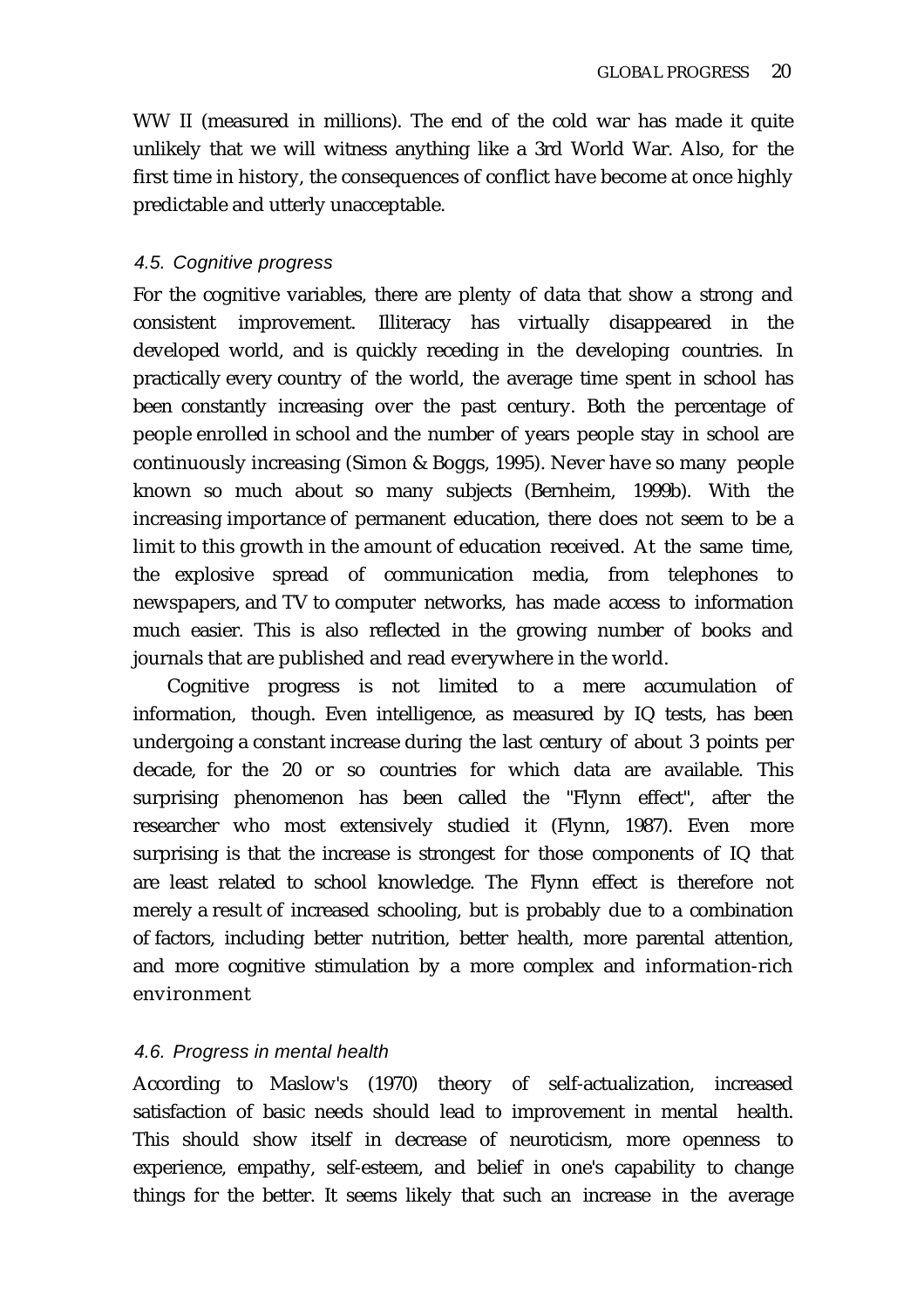mental health of the population would have occurred during this century, but we have as yet found no data to support this conjecture. On the other hand, one might expect that increasing stress due to the accelerating pace of life and increasing cognitive load (see part II of this paper) has had a negative effect, especially during the last two decades.

Mainly on the basis of intuition it seems to us that people are more open-minded, autonomous and self-confident than a century ago (cf. Bernheim, 1999b). The general attitude towards life seems more relaxed and spontaneous. Rigid control of behavior and emotions was probably necessary in difficult living conditions. Now that many physical and social constraints have relaxed, this has created room for acceptance and expression of different feelings, emotions and desires, such as sexual pleasure (Bernheim, 1999b). This has reduced psychopathogenic repressions and increased the capacity to enjoy pleasant feelings. As a result, some mental disorders, such as hysteria, seem to have almost disappeared.

As we will discuss in part II, other disorders, such as anxiety and depression, however, seem to have become more frequent. The question, though, is whether these problems are really more common or merely more visible, as the advances in psychological awareness have attracted the attention to a whole range of conditions that used to be ignored earlier. Support for this more sceptical view of reported increases in psychopathology can be found in the data of Bulmahn (2000), who observed that the frequency of a broad range of anxiety-related symptoms in the German population has *decreased* over the last 20 years, in spite of rapid modernization.

# *4.7. Synthesis*

Practically every factor that correlates with QOL and for which data are available shows a consistent, on-going improvement over the last century. None of the QOL correlates shows a consistent deterioration. Unless we would have overlooked essential components of QOL—which seems unlikely—this proves the objective existence of progress over at least the past century. Table 1 summarizes the different variables and their evolution.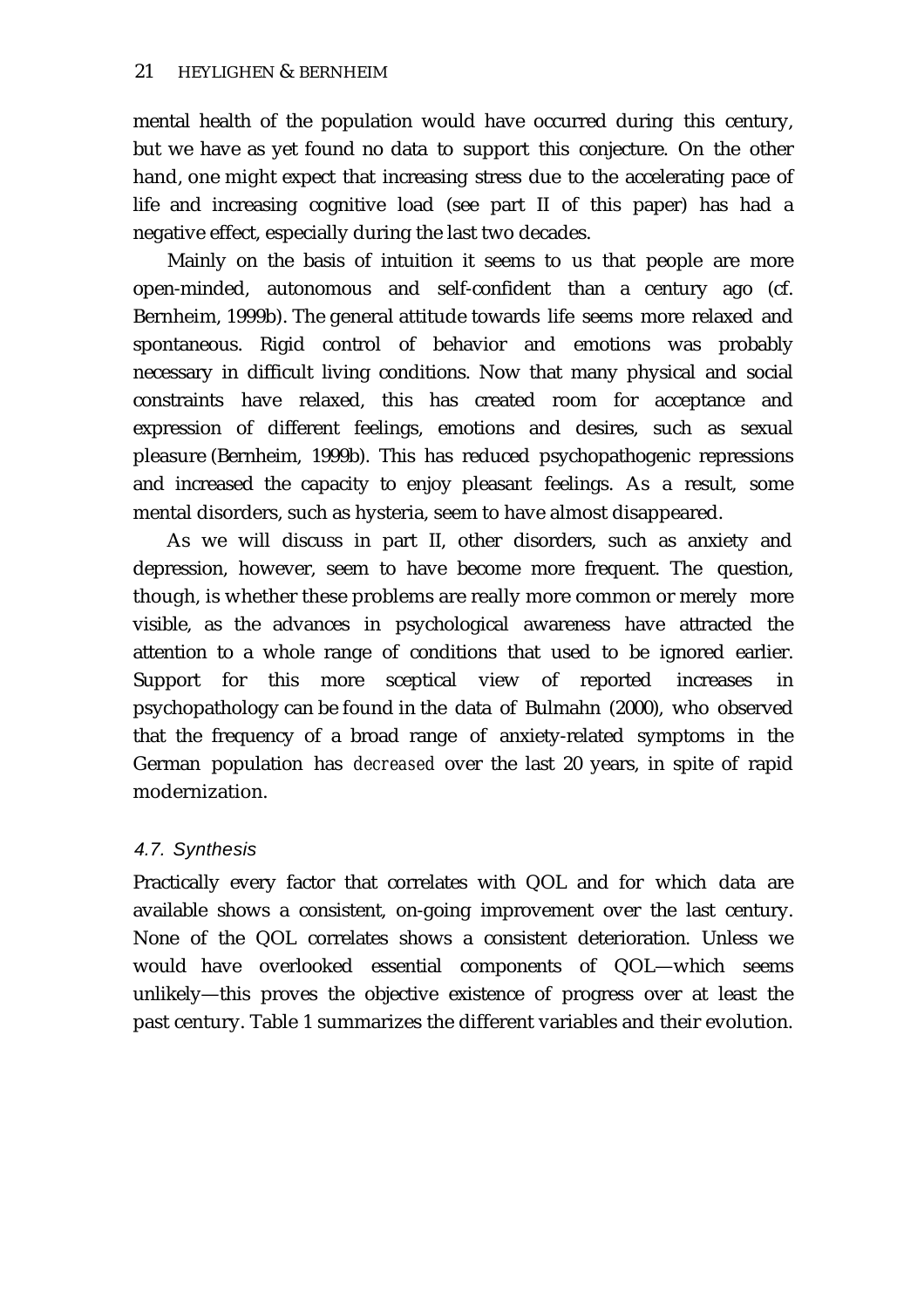| type          | <b>Variable</b>        | <b>Correlation</b> | <b>Increase</b> | <b>Progress</b> |
|---------------|------------------------|--------------------|-----------------|-----------------|
|               |                        | with QOL           | over time       |                 |
| physical      | infant mortality       |                    |                 | $++$            |
|               | life expectancy        | $++$               | $++$            | $+ +$           |
|               | adequate nutrition     | $+$                | $\pm$           | $\ddag$         |
| security      | lethal accidents       |                    |                 | $+ +$           |
|               | murder rate            |                    |                 | $+$             |
|               | war deaths             |                    | $- ?$           | $+?$            |
| economic      | purchasing power       | $+ +$              | $++$            | $+ +$           |
|               | productivity           | $+?$               | $++$            | $++?$           |
| social        | freedom                | $+ +$              | $++$            | $++$            |
|               | equality               | $+$                | $+?$            | $+?$            |
|               | corruption             |                    | $-?$            | $+$ ?           |
| cognitive     | education level        | $+ +$              | $++$            | $++$            |
|               | literacy               | $\ddag$            | $++$            | $++$            |
|               | IQ                     | $+?$               | $++$            | $++?$           |
|               | access to information  | $+$                | $++$            | $+ +$           |
| psychological | openness to experience | $+$                | $+?$            | $+?$            |
|               | mental health          | $+$                | $+?$            | $+?$            |

Table 1: Indicators of progress.

The marks in the last three columns specify the correlation between the given variable and the column header. "+" means positive , "–" means negative correlation; a double mark means that the relation is especially strong; "?" means that the relation is conjectured but that we have no hard data to confirm it yet. Positive correlation with QOL implies that a factor measures happiness. Positive correlation with time means that the factor increases. If both columns have the same sign (a happiness factor that increases or an unhappiness factor that decreases), then the factor indicates the presence of progress.

The same progress appears if we use the most reliable of the "objective" indicators, the Human Development Index (UNDP, 1999): the percentage of the world's population ranked "low" in terms of human development has shrunk from 73% in 1960 to 35% by 1990. Between 1975 and 1997, most countries have made substantial progress in human development (UNDP, 1999), while only one (Zambia) among those for which full data are available experienced a decrease in HDI value (mostly because of the AIDS epidemic).

This general trend may be exemplified by the probability of accidental death (Holen, 1995). This factor is both strongly correlated with QOL, and consistently decreasing. Unlike the increases in some more ideologicallyloaded factors, such as wealth, equality, or freedom, nobody would deny that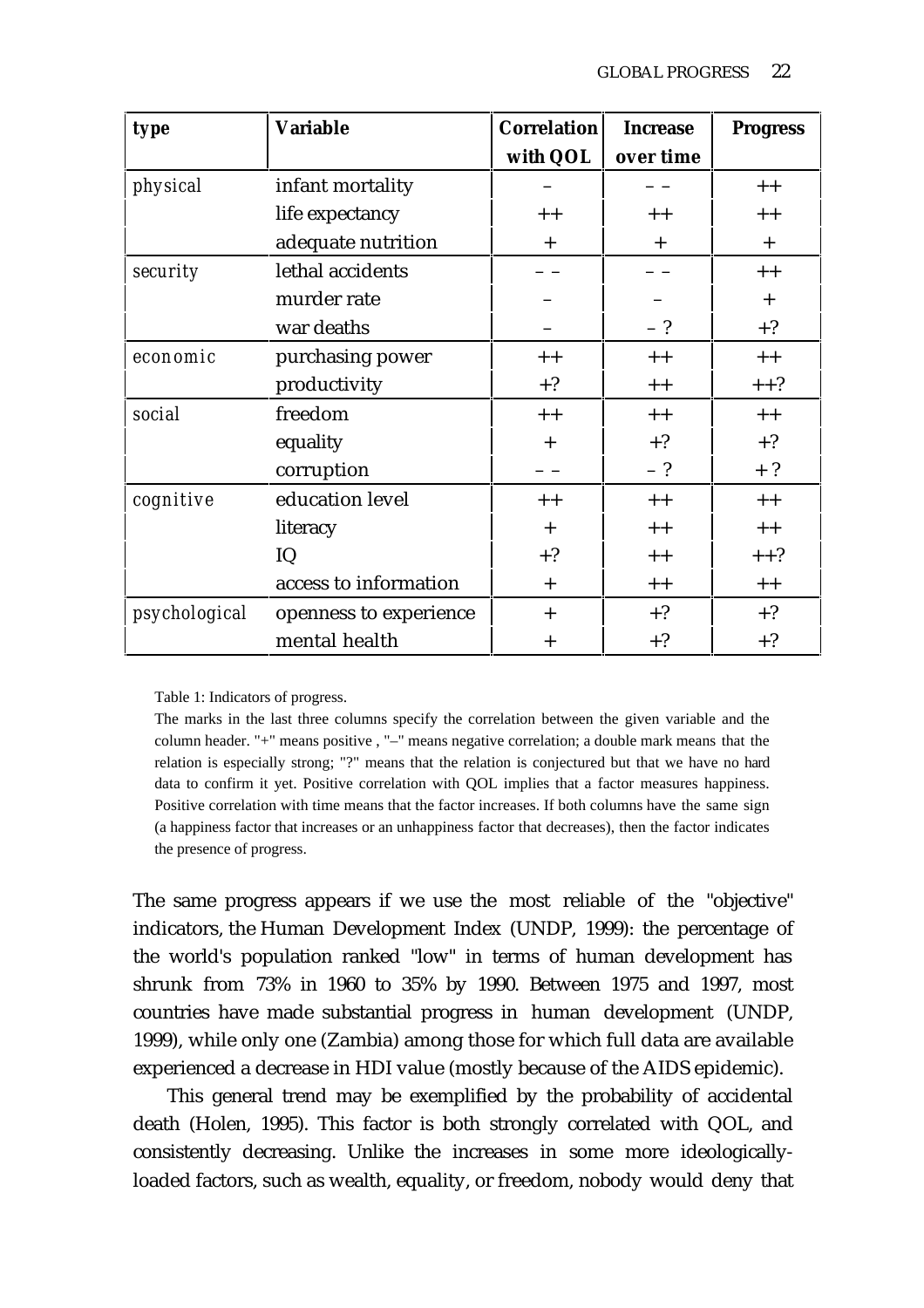decrease in accident rates constitutes an objective improvement. Yet, there is not any single, obvious cause for this decline. It is rather a combined effect of a multitude of small improvements in the most diverse domains, from seat belts in cars to better fire detection, more reliable technologies, higher awareness of objective risks, more stringent regulations for dangerous work, and more responsible behavior by better educated citizens. The only thing these diverse developments have in common is that they decrease the probability of serious misfortune, and thereby improve the control people have over their fate.

# **5. Summary and Conclusion**

Cultural relativism has led post-modernist thinkers to argue that the 18th century concept of progress has become meaningless. At the same time, the emphasis by the media on social and environmental problems has fostered an atmosphere of gloom and doom. This paper set out to show that both the relativist and the pessimist positions are flawed. This means that we had to: 1) define progress in a universally acceptable, culture-independent manner; 2) show that progress defined in this way effectively occurs. We have attempted to update the concept of progress by replacing the materialistic and reductionistic assumptions underlying the philosophy of the Enlightenment by a more evolutionary and holistic framework.

The resulting holistic concept of progress had to be operationalized, so as to make it empirically testable. Our definition of progress as increase in global quality of life led us to study the different indicators of quality of life. The extensive data from the World Database of Happiness allowed us to determine which objective social, economic and psychological variables have a significant correlation with QOL. The results confirm the values that most people intuitively hold: health, wealth, security, knowledge, freedom, honesty and equality all seem to contribute to our feelings of well-being. These factors together explain between 63% and 81% (depending on the size of the country sample) of the variance in QOL for the 50-odd countries for which data are available (Veenhoven, 1996b, 1997). We then checked to what extent each of these factors has increased for the world population as a whole. Representative data for roughly the last half century seem to indicate that all these factors have indeed progressed. This makes a strong case for the objective existence of progress.

Yet, in the absence of longitudinal, direct measurements of QOL, it can always be argued that however extensive the list of indicators that we have considered, it lacks some important factors (e.g. amount of pollution). If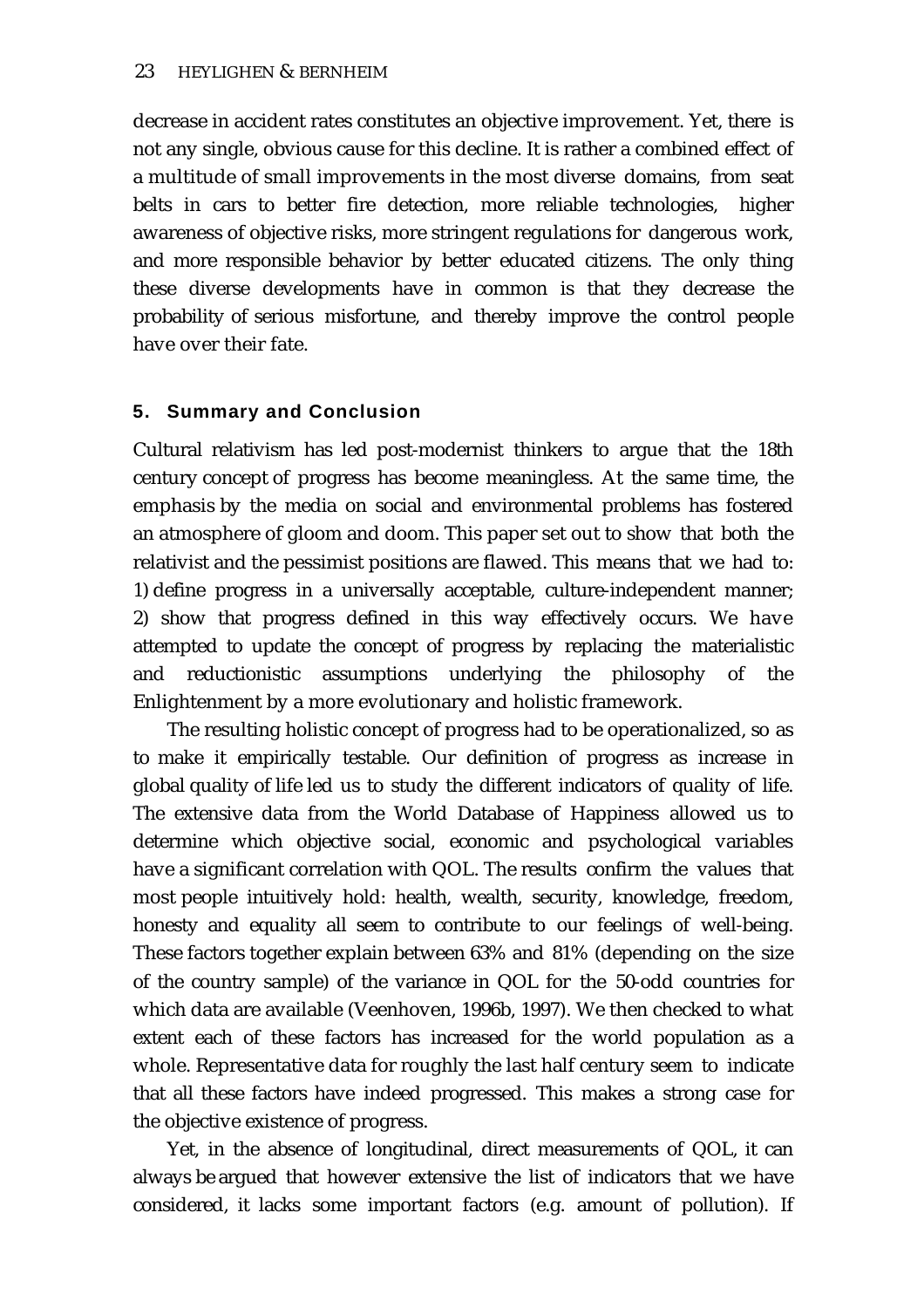these factors would show deterioration, then our thesis of global progress could again be put into question. Because our conception of QOL is holistic, we can of course never discuss *all* possible factors that contribute to it. Therefore, we must analyse progress in the most general, most abstract way. This will be attempted in part II of this paper (Heylighen & Bernheim, 2000). The resulting theoretical framework will be connected back to reality by considering those factors that are most often associated with pessimistic prognoses: pollution, global change, population growth, acceleration of change, and information overload.

#### **References**

- Bernheim J. (1995): "Quality of life, or qualities of life? A critique, and a plea for emphasized global assessment of QOL", Quality of Life Research 3 , p. 155-156.
- Bernheim J. (1999a): "How to Get Serious Answers to the Serious Question: `How have you been?': Subjective Quality of Life (QOL) as an Individual Experiential Emergent Construct", Bioethics 13: 3&4 .
- Bernheim J. (1999b): "The Cognitive Revolution and 21st Century Enlightenment: towards a contemporary evolutionary progressive world view", in: Aerts D., S. Gutwirth, Smets S. & L. Van Langenhove (eds.), Science, Technology and Social Change (Kluwer Academic Press, Dordrecht), p. 63-96.
- Bernheim J., Buyse M. (1984). "Anamnestic comparative self assessment (ACSA): A method to measure the subjective quality of life of cancer patients". J. Psychosoc. Oncol. 1, p. 25- 38,
- Brickman P. & Campbell D.T. (1971): "Hedonic Relativism and Planning the Good Society", in: Adaptation-Level Theory: a symposium, Appley M.H. (ed.), (Academic Press, New York), p. 287-302.
- Buckminster Fuller R. (1969): Utopia or Oblivion, (Bantam, New York).
- Bulmahn T. (2000): "Modernity and Happiness: the case of Germany", Journal of Happiness Studies (this issue).
- Bury J.B. (1955): The Idea of Progress. An inquiry into its origin and growth, (Dover, New York).
- Chesnais J-C. (1995): "Worldwide historical trends in murder and suicide", in: Simon J. L. (ed.), p. 91-97.
- Cummins, R.A. (2000). Objective and subjective quality of life: An interactive model. Social Indicators Research (in press).
- Easterlin R.A. (1974): "Does economic growth improve the human lot? Some empirical evidence", in: Nations and Household in Economic Growth, David P.A. & Melvin W.R. (eds.), (Stanford University, Palo Alto), p. 98-125.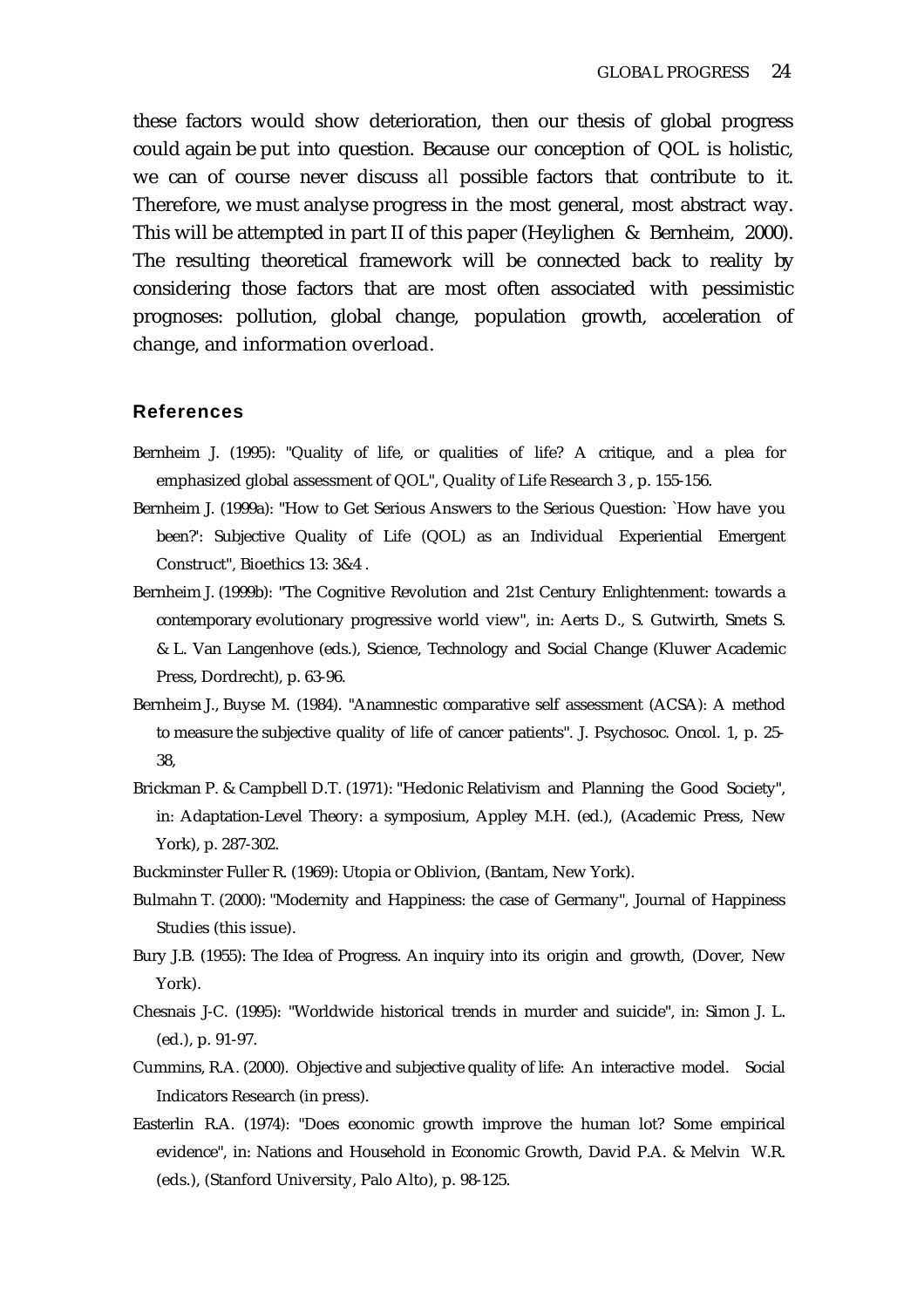- Easterly W. (1998): Life during Growth: International Evidence on Quality of Life and Per Capita Income (World Bank Working Paper, WPS 2110).
- Ehrlich P. R. (1976a): The End of Affluence: A Blueprint for Your Future (Amereon Ltd).
- Ehrlich P. R. (1976b): The Population Bomb (Amereon Ltd).
- Emmott B. (1999): Survey: the 20th Century , The Economist, Sept. 11, 1999.
- Estes R. (1984): The Social Progress of Nations (Praeger, New York).
- Flynn J.R. (1987): "Massive IQ gains in 14 nations: what IQ tests really measure", Psychological Bulletin 101:2, p. 171-191.
- Grossarth-Maticek R. and Eysenck, H.J. (1995), "Self-Regulation and Mortality From Cancer, Coronary Heart Disease, and Other Causes: A Prospective Study", Personality and Individual Differences 19(6), p. 781-795
- Heylighen F. (1992): "A Cognitive-Systemic Reconstruction of Maslow's Theory of Self-Actualization", *Behavioral Science* 37, p. 39-58.
- Heylighen F. (1999): "The Growth of Structural and Functional Complexity during Evolution", in: F. Heylighen, J. Bollen & A. Riegler (eds.) (1999): "The Evolution of Complexity" (Kluwer, Dordrecht).
- Heylighen F. & Bernheim J. (2000): "Global Progress II: evolutionary mechanisms and their side-effects", *Journal of Happiness Studies* (this issue)
- Holen A. (1995): "The history of accident rates in the United States", in: Simon J. L. (ed.), p. 98-105.
- Marx L. & Mazlish B. (Eds.) (1996): Progress: Fact or Illusion? (Univ of Michigan Press).
- Maslow A. (1970): Motivation and Personality (2nd ed.), (Harper & Row, New York).
- Meadows, D. H, and Meadows, D. L: (1972) Limits to Growth (Signet, New York).
- Morris M.D. (1979): Measuring the conditions of the world's poor: the physical quality of life index, (Pergamon, New York).
- Nesbit R. (1980): History of the Idea of Progress, (Basic Books, New York).
- Peeters P. (1979): Can we Avoid a Third World War in 2010? (Holmes & Meier, London).
- Rose M., Scholler G., Klapp B.P. & Bernheim J. (1998): "Weighting dimensions in "Generic" QOL questionnaires by anamnestic comparative self-assessment: different weights in different diseases", Quality of Life Research 7, p. 655.
- Saris W.E. (1996): "Integration of data and theory: a mixed model of satisfaction", in: W.E. Saris, R. Veenhoven, A.C. Scherpenzeel & B. Bunting eds.): A comparative study of satisfaction with life in Europe', (Eötvös University Press, Budapest), pp 281-298.
- Simon J. L. & Boggs R. (1995): "Trends in the quantities of education—USA and elsewhere", in: Simon J. L. (ed.), p. 224-230.
- Simon J. L. (ed.) (1995) The State of Humanity (Blackwell, Oxford).
- Tierney J. (1990) : "Betting the Planet", New York Times Magazine, December 2, 1990, p. 52.
- United Nations Development Programme (1999): Human Development Report (Oxford University Press, New York).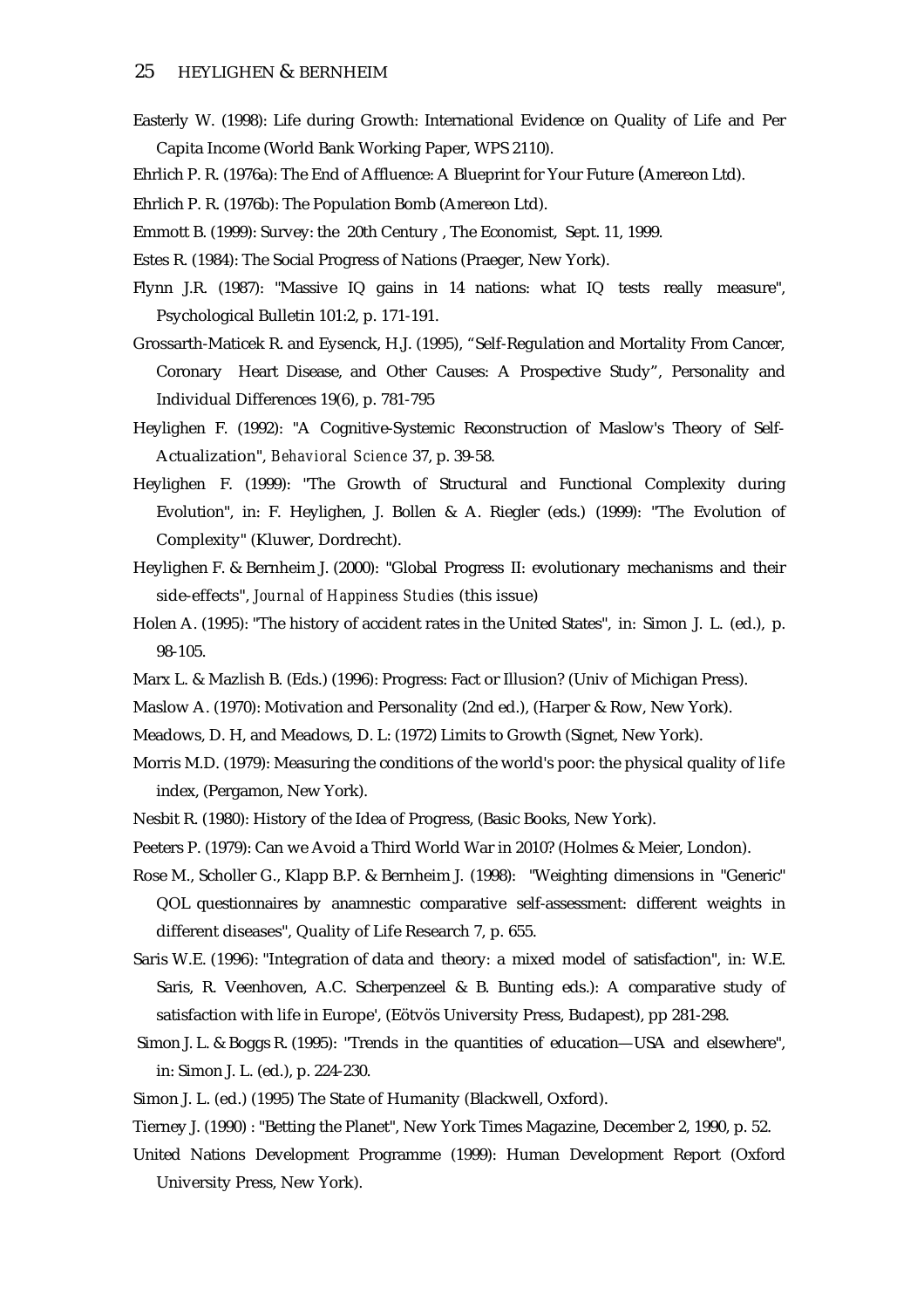- United Nations Population Division (1994): World Population Prospects: the 1994 Revision (United Nations, New York).
- van Doren C. (1967): The Idea of Progress, (Praeger, New York).
- Veenhoven R. (1991): Is Happiness relative? *Social Indicators Research*, vol 24, p 1-34.
- Veenhoven R. (1994a): Correlates of Happiness: 7838 findings from 603 studies in 69 nations 1911-1994 (3 volumes), RISBO, Series Studies in Social and Cultural Transformation, Erasmus University Rotterdam, 2028 pages (also available electronically at http://www.eur.nl/fsw/soc/happiness.html).
- Veenhoven R. (1995): World Database of Happiness, Social Indicators Research, vol 34, p 299-313.
- Veenhoven R. (1996a): "Happy life-expectancy. A comprehensive measure of quality-of-life in nations", Social Indicators Research, vol 39, p. 1-58.
- Veenhoven R. (1996b): "The study of life-satisfaction", in: W.E. Saris, R. Veenhoven, A.C. Scherpenzeel & B. Bunting eds.): A comparative study of satisfaction with life in Europe', (Eötvös University Press, Budapest), pp 11-48.
- Veenhoven, R. (1997): Progrès dans la compréhension du bonheur. *Revue Québécoise de Psychologie*, vol 18, nr 2, pp 29-74.
- Ware JE, Snow KK, Kosinski M, Gandek B. SF-36 health survey: manual and interpretation guide. Boston: The Health Institute, New England Medical Centre, 1993 .
- Warren Wagar W. (1972): Good Tidings. The belief in progress from Darwin to Marcuse, (Indiana University Press, Bloomington).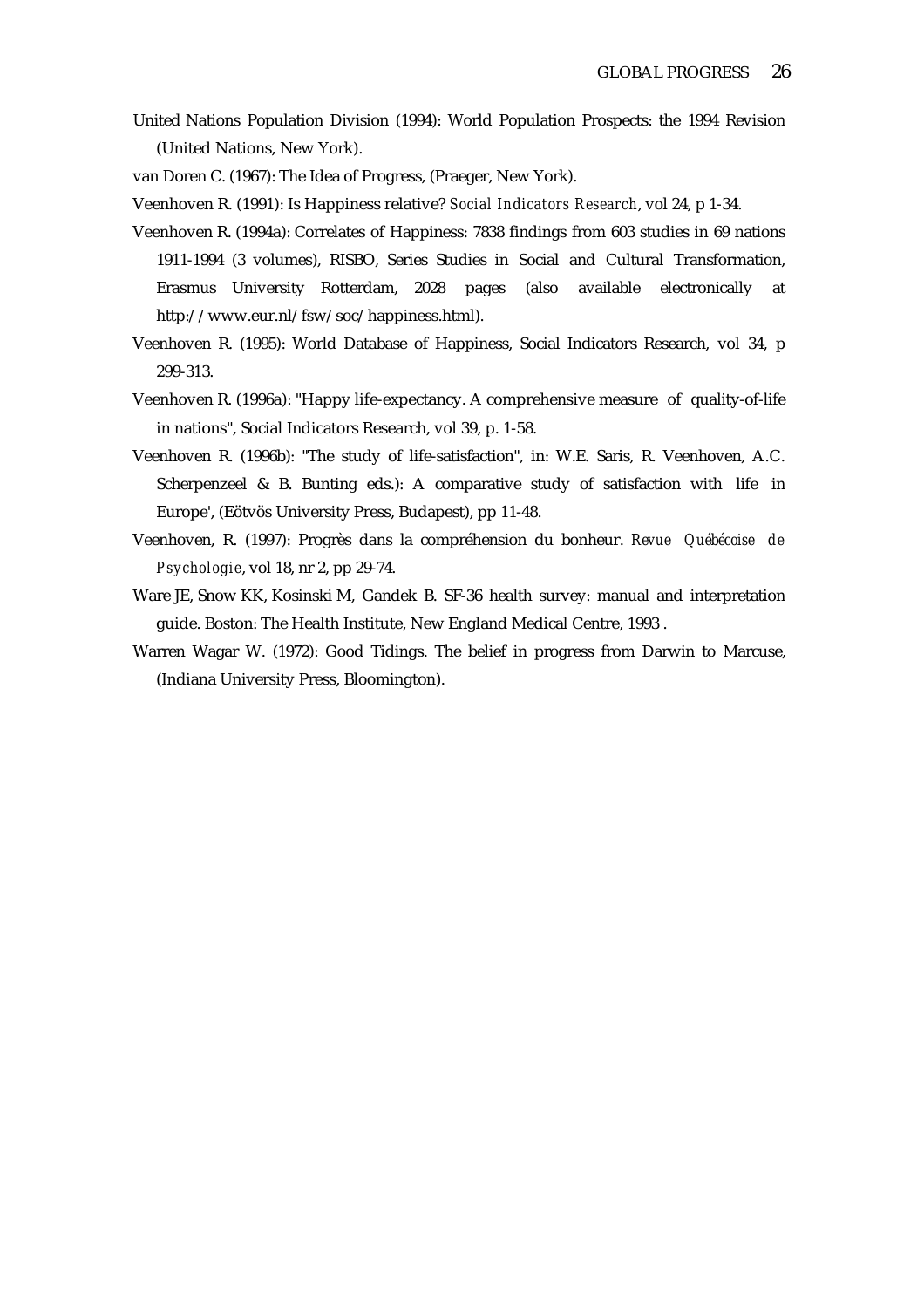# **Global Progress II: evolutionary mechanisms and their side-effects**

# Francis Heylighen & Jan Bernheim

*Center "Leo Apostel", Free University of Brussels, Pleinlaan 2, B-1050 Brussels, Belgium E-mail: fheyligh@vub.ac.be, http://pespmc1.vub.ac.be/HEYL.html*

**ABSTRACT**. This paper attempts to update the 18th century concept of progress by an evolutionary theoretical framework, while replying to some of the contemporary critiques. Progress, understood as increase in fitness (or its proxy, quality of life) necessarily accompanies evolution by natural selection. In socio-cultural evolution, this mechanism is reinforced by growth of knowledge and virtuous cycles, but can be accompanied by negative side-effects such as overshooting and parasitism. The most pressing of the contemporary side-effects, such as pollution and the increased pace of life, are discussed, but it is concluded that they can be tackled without really endangering global progress. The anxiety that they engender is unfortunately amplified by a "bad news" bias in the media, leading to an inappropriately pessimistic view of the situation by the public.

**KEYWORDS:** progress, quality of life, optimism, pessimism, social indicators, world view, evolution, development, global change, information overload.

#### **1. Introduction**

Whereas part I of this paper (Heylighen & Bernheim, 2000) argued on empirical grounds that global quality of life is progressing, the present part II wishes to explain this observation on the basis of a theoretical framework. The evolutionary world view (cf. Heylighen, 1992b, 1999) that underlies this framework is intended to transcend the in retrospect simplistic assumptions of 18th century rationalism and mechanicism, and to address their shortcomings. It is based on a number of insights developed in diverse scientific disciplines, both traditional, such as history, sociology, and the life sciences, and more novel, such as cybernetics and the sciences of complexity. Thus, we wish to revive the progressive ideals of the Enlightenment, while criticizing its erroneous assumptions.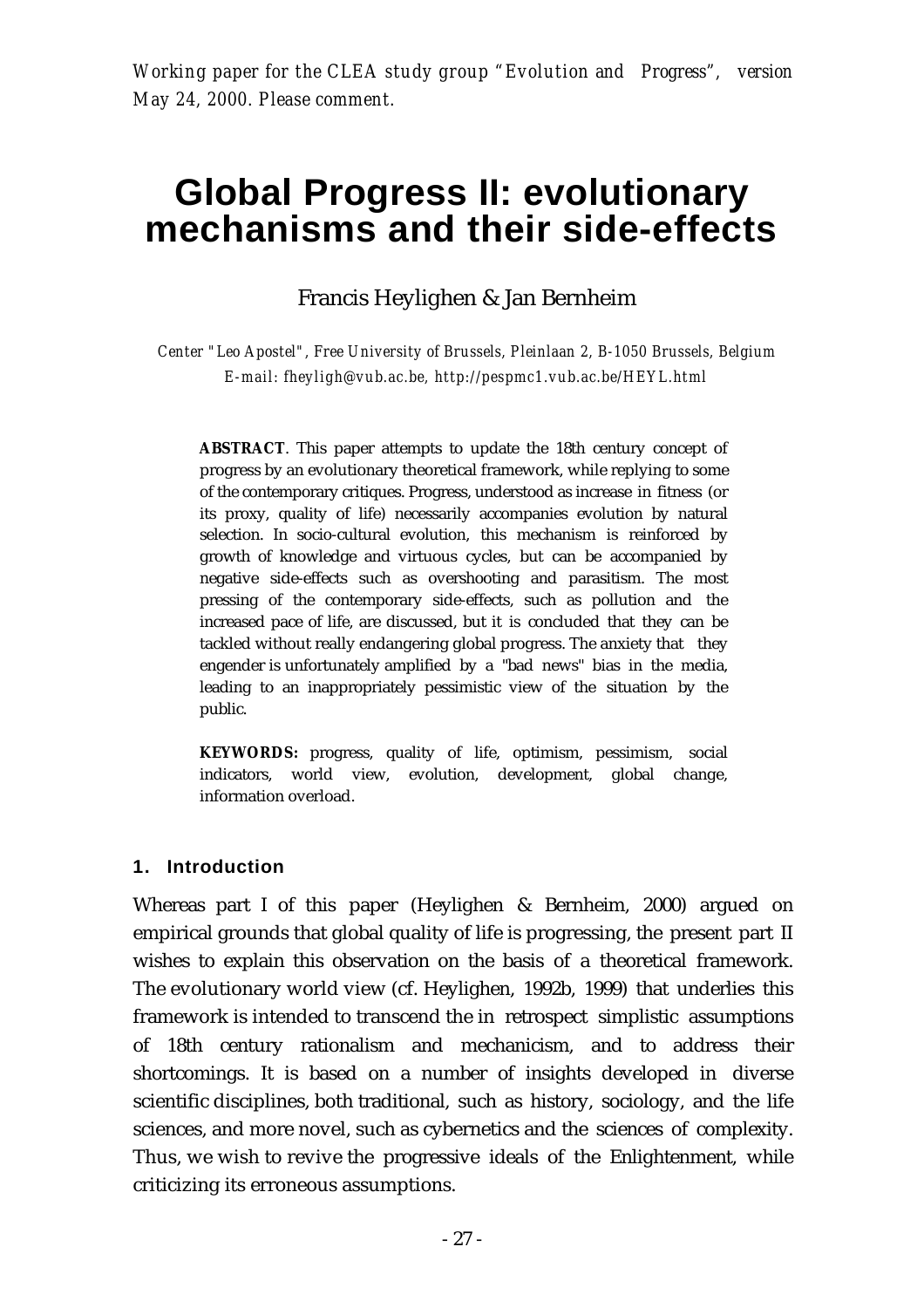Our philosophy departs from the Newtonian world view in three essential respects:

1) *holism or emergentism*: the idea that the whole is more than the sum of its parts. When different components are put together, they may interact either synergistically or antagonistically, but in general this interaction creates something new, an "emergent" system or property.

2) *beyond materialism*: non-material, "mental" factors, such as organization, knowledge, goal-directedness are essential in the functioning of such systems.

3) *evolutionism*: systems are not static entities governed by deterministic laws, but the products of evolution, a self-organizing, creative process based on variation and the selection of "fit" variants.

These assumptions provide an alternative for the reductionism and materialism which characterize industrial society, and which play an obvious role in many current problems, such as resource exhaustion, pollution, reduction of cultural diversity and alienation. They emphasize non-material needs, creativity and the awareness of being in evolution. They also make a case for gradual, evolutionary changes, rather than revolutionary transformations. Evolution is innovative and conservative at the same time: it keeps what works, while exploring possible avenues for improving the things that could work better. Revolutions tend to be based on absolutes or utopias: simplistic, reductionist pictures based on a particular ideology. Thus, an evolutionary world view can be progressive, while its emphasis on feedbacks, checks and balances dissuades from all too costly revolutionary experiments (such as the excesses of the French, Soviet of Chinese revolutions).

# **2. Evolutionary Mechanisms of Progress**

# *2.1. Natural selection*

Having shown through empirical evidence that progress seems to accompany global change in part I (Heylighen & Bernheim, 2000), we must investigate why there is progress rather than regress. First, in spite of recent criticisms (Gould, 1996), it can be argued that the process of evolution is inherently progressive. We understand evolution here in the most general sense, as the process which generates novel designs, whether of biological organisms, physical systems, technical inventions, social organizations, or simply ideas. Evolution proceeds by the variation of a given design and the selection of the most *fit* variants.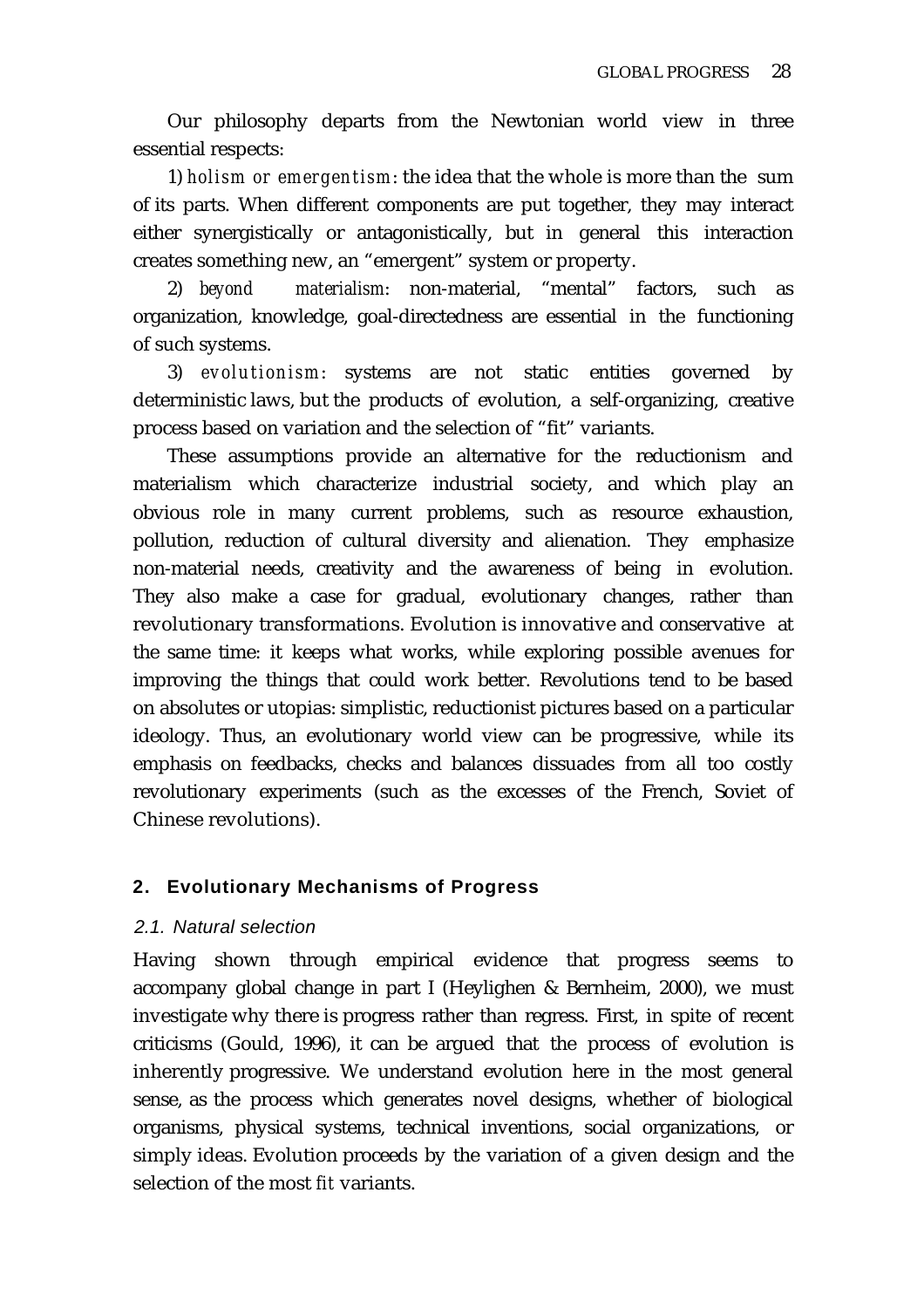"Fitness" refers to the probability that a given design will survive and be (re)produced in a given environment (Heylighen, 1999). Fit variants by definition will become more numerous, while unfit variants will decrease in numbers. Therefore, the average fitness of a population of designs can only increase or remain the same, but never decrease. (Applied to biological systems, this is a paraphrase of Fisher's (1930) fundamental theorem of natural selection.) If we assume that there always exist fitter designs, then variation will sooner or latter generate such a design, and therefore average fitness will continue to increase. Formulated in this way, the principle of natural selection (the "survival of the fittest") is a tautology, and the increase of fitness an inescapable fact. The real matter for debate is whether "fitter" also means "better". Taken in its original biological meaning as a measure of the potential for population growth, fitness would seem a poor indicator of progress in a world with finite resources. However, in our present society there are better determinants of fitness than merely the number of people surviving and reproducing.

We have argued in part I of this paper (Heylighen & Bernheim, 2000) that what we called "quality of life" (QOL) can be seen as an extension of "biological" fitness to our present human situation. Indeed, QOL is measured by people's subjective appreciation of their life, and these accumulated feelings of pleasure or displeasure essentially represent the degree to which our biologically inherited needs, such as hunger, thirst, security, companionship, and curiosity, are satisfied. These needs and the corresponding feelings of pleasure and pain have evolved to steer us away from dangers and towards opportunities, that is, to maximize our fitness. Therefore, for an individual person, QOL seems a good proxy for fitness.

QOL is more than an imperfect, psychological indicator of biologically determined fitness, though. As we will discuss in the next section, evolution in this age is not primarily biological, but cultural: what is selected are no longer the genes, but the *memes*, i.e. the ideas, beliefs, habits, etc. that are transmitted from person to person (Heylighen, 1997a; Dawkins, 1976). There are many specific criteria that determine which memes have most chance to survive and spread (Heylighen, 1997a), but in essence people are most likely to adopt a new idea if it enhances their QOL in some way. For example, they will switch to new food if it is more healthy or more tasty, they will accept a new theory if it is more reliable and has more practical applications than another theory, they will adopt new traffic rules if these are likely to reduce the number of accidents. On the other hand, if it turns out that a promising new idea (say, communism, or the widespread use of pesticides) actually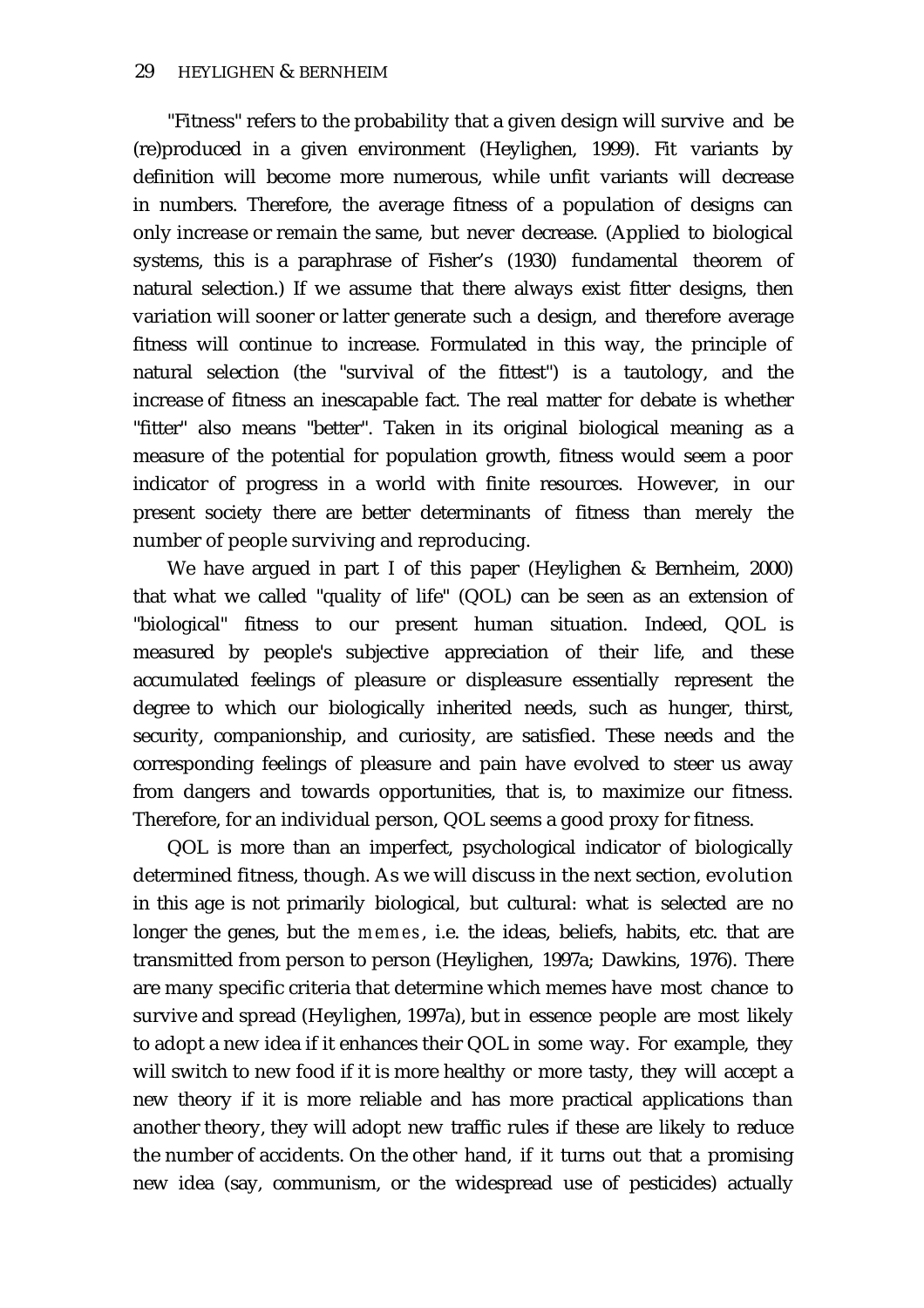decreases QOL, it will be abandoned sooner or later. Thus, QOL has turned from a mere indicator of biological fitness into a direct determinant of sociocultural fitness.

In conclusion, natural selection of the more fit (i.e. QOL-enhancing) alternatives takes place not only in nature, but at all levels of society: in general, good ideas are retained and publicized, while bad ones are forgotten; successful firms and organizations expand and are imitated, while unsuccessful ones disappear from the scene; competent people are promoted and become role models, while the incompetent remain uninfluential or seek a better education; prosperous nations attract immigrants and influence world policy, while poor, unhappy ones lose people through emigration, and are held up as examples of how not to organize society. Of course, there are many exceptions to this general principle, some of which we will discuss in the section on negative side-effects, but as a rule positive developments are more likely to be retained by selection than negative ones.

One might still object that fitness is a *relative* notion: what is fit in one type of environment will no longer be fit in another (cf. Gould, 1996). For example, the agricultural technique of slash and burn may be adaptive when used by small tribes in large forests, but is no longer so if the population expands and the forests dwindle. Since the advances made by a system in adapting to its environment tend to change that very environment, the inexorable increase of fitness relative to a given environment may have little value in practice.

Yet, there is at least one way in which fitness can increase in an *absolute* sense: doing more with less. If a new design can achieve more than a previous design, while requiring the same resources or less, then its fitness will be higher in *all* environments. Achieving more means being able to cope with a larger variety of problems or getting better results on any one problem. Requiring less means being less dependent on what the environment provides. Together, they imply more power, productivity and efficiency, that is, increased control over the problems that threaten QOL or survival. We noted in part I that such a trend of doing more with less (called "ephemeralization" by Buckminster Fuller) is conspicuous in the evolution of our society. Although it is difficult to estimate the relative efficiency of extinct organisms from paleontological evidence, it appears likely that the same trend also characterizes biological evolution.

It is in this sense of increasing control over one's life that the progress in QOL which we discussed in part I can be seen as a special case of the increase in fitness that characterizes evolution as a whole (cf. Heylighen, 1999).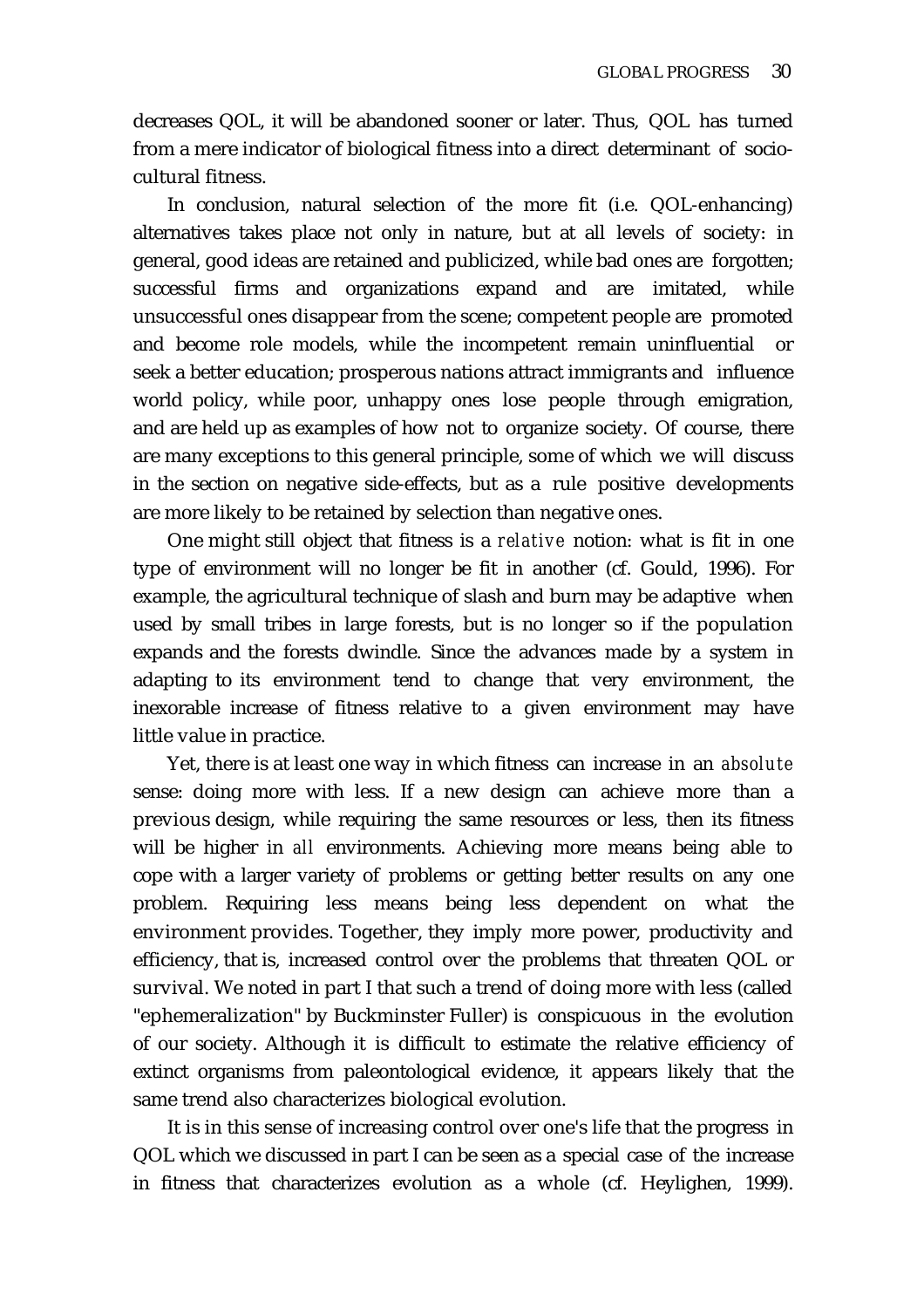Economic development can similarly be seen as an increasing control of society over the products and services that it needs (Heylighen, 1997b).

# *2.2. The growth of knowledge*

Although natural selection on its own leads to increase in control, once a minimal level of control has been reached, progress can take place in a more efficient way. Since it is based on trial and error, progress through natural selection tends to be slow and inefficient. Although natural selection in a sense guarantees that negative developments won't last (because they will eventually be eliminated), this elimination is usually fraught with suffering and loss of resources. The survival of the fittest normally implies the demise of the unfit. For example, it can be argued that Soviet-style communism was an intrinsically unfit system, and that it had to collapse sooner or later, to be replaced by a more fit Western-style democracy. However, it would have been more efficient, resulting in less suffering and much faster progress, if that replacement would have taken place at an earlier stage.

Unlike biological evolution, cultural evolution has developed a number of shortcuts for the tortuous process of blind variation and natural selection. It is knowledge in its diverse forms which allows us to anticipate to some extent what will happen. This allows us to avoid blind alleys, without first needing to explore them. Campbell (1974) has conceptualized knowledge as a "vicarious selector". Knowledge selects the most adequate actions from the variety of potential actions, in the same way that natural selection selects by destroying inadequately behaving systems. The difference is that knowledge does not destroy actual systems, it only eliminates unpromising potentialities. Knowledge substitutes for the environment, allowing us to make selections *before* the environment is able to destroy the system that would prove unfit. Thus, blindness is replaced to some degree by foresight, allowing intelligent, informed choices.

Yet, knowledge is in principle always incomplete (Heylighen, 1992b). No theory is able to make perfectly accurate predictions in all situations. Therefore, there always remains an element of blindness or unpredictability, so that well-intended actions can result in undesirable consequences. Examples abound of wonder cures with fatal side-effects, household chemicals that cause cancer, social housing projects that engender vandalism and crime, or political utopias that can only survive through harsh repression.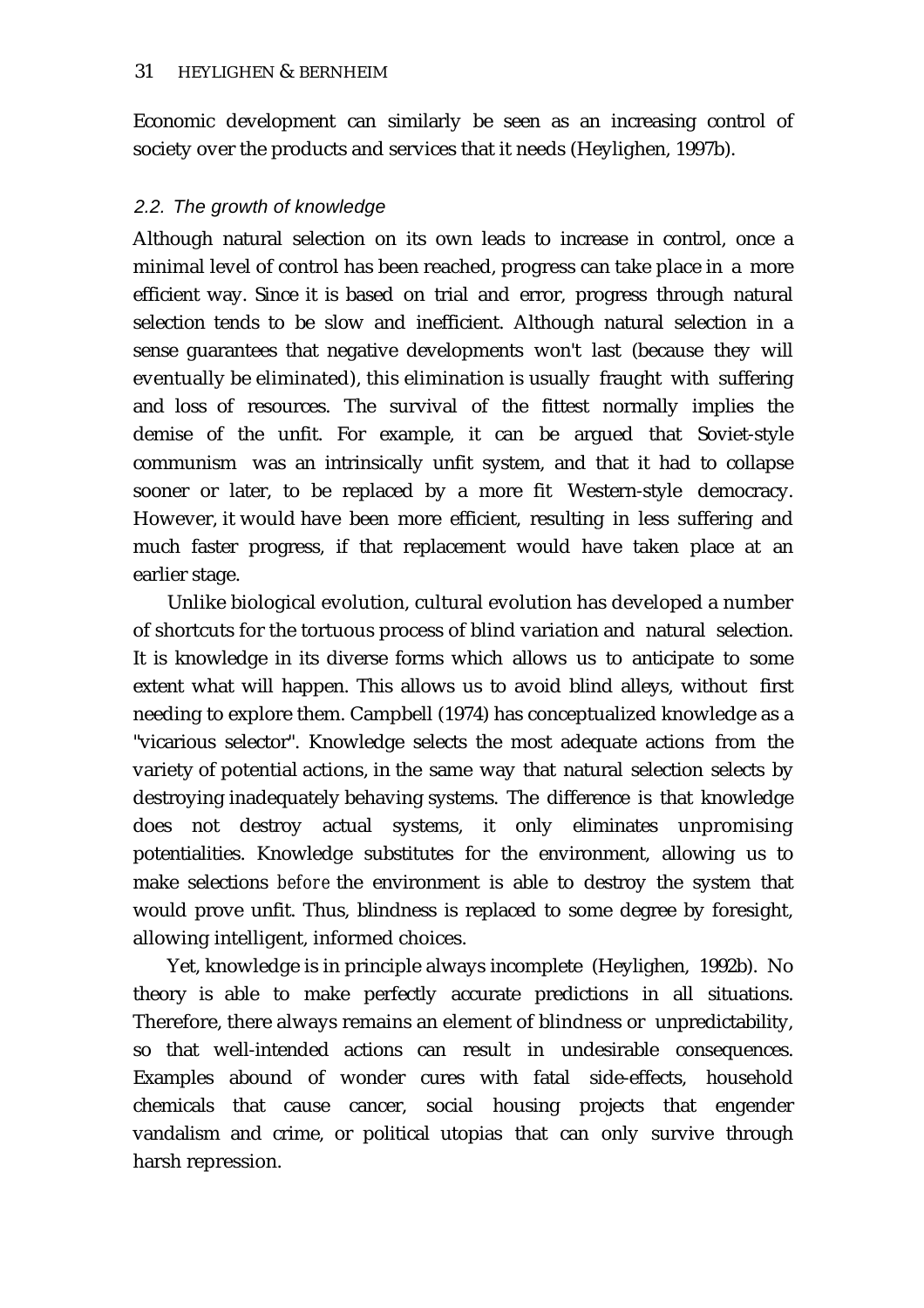Our difficulty to anticipate problems (*feedforward*) is to some degree compensated by our capability to correct mistakes after the fact (*feedback*). The moment you observe that things start to go the wrong way, you can take counteraction to compensate the deviation. For example, if the central bank notices that the economy of a country is overheating, it can reduce inflationary pressures by increasing interest rates. The bank economists do not need to know the precise causes of the overheating to effectively control inflation. In many cases, simple reactions based on a minimum of knowledge are sufficient to correct the problem. Feedforward and feedback together determine the classic cybernetic paradigm of regulation or control. Even with deficient knowledge, progress can be made towards the chosen goals, and disturbances can be corrected, whatever their origin.

Still, feedback control requires at least an *awareness* of the problem, that is, the perception that the real situation deviates in a some way from the desired situation. In totalitarian regimes, where feedback from the population to the authorities is minimal, that awareness is often absent. In such cases, the process will eventually have to fall back on natural selection: a system that is incapable of solving the problems that threaten its survival will eventually disintegrate and be replaced by a system that can cope better. Moreover, effective feedback requires the knowledge of at least one way to counteract the deviation. Even without such knowledge natural selection will reduce the problem, albeit in a slow and inefficient way. This is what happened with the great epidemics that plagued humanity during the Middle Ages: eventually the number of victims dropped, not because of effective countermeasures, but simply because only the more resistant populations were left.

#### *2.3. Virtuous cycles*

Although the quick expansion of knowledge to some degree explains why progress is much more visible now than it was a few centuries ago, the spectacular acceleration of social and economic development requires some further explanation. In part I of this paper, we discussed the different components of progress, such as wealth, education, health, security, etc., as if they were independent. They obviously are not. Each and all of them contribute to the overall QOL or fitness of humanity. This means that progress in one domain will make society more competent to push for progress in another, by increasing its overall capacities. Progress in the latter domain will similarly boost progress in the former, thus creating a virtuous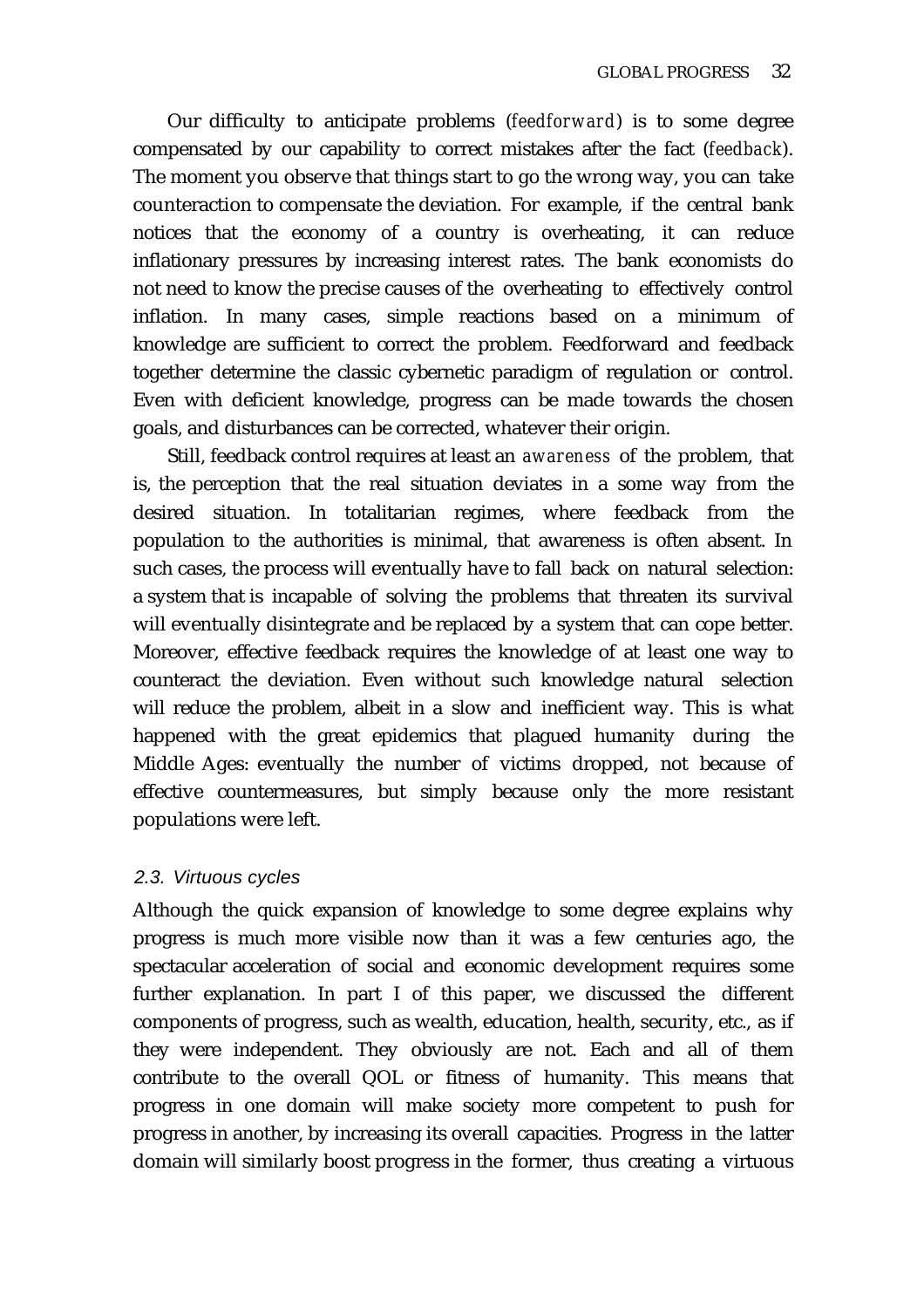cycle of progress producing more progress. A few examples will clarify this general principle.

The growth of knowledge obviously benefits all other domains: it creates economic growth through technological developments, improves health through education and medical advances, decreases the probability of war or accidents by better informing people about risks and opportunities, leads to more democracy by making people more aware of the issues and more capable to express their opinions, etc. In turn, the growth of wealth will benefit all other domains, including the domain of knowledge: it makes more resources available for education, research, medical interventions, improved security, increased freedom because of reduced dependency on income, etc. We can go on with health: more healthy people will be more productive in general, whether it is in the material, the intellectual or the social domain. Similarly, people who feel more secure will invest more resources and energy in developing themselves or the economy.

The same positive feedback or mutual reinforcement can be observed within each of the major domains. The best example is scientific progress where advances in one domain (say, particle physics) often unexpectedly boost research in another domain (say, computer networks), which can then again help forward the former domain. Similarly, higher productivity in one economic sector will generate resources that can be invested in another sector, thus improving productivity there as well. In conclusion, progress feeds on progress, thus continuously promoting its own development.

It must be noted that there are vicious cycles too, where positive feedback aggravates negative developments. We will discuss, for example, the increase of crime through inner city dereliction. The novelty is that such phenomena have become detectable, analysable and to some extent controllable.

# *2.4. Negative side-effects*

It is necessary to analyse the undesirable side-effects of evolution in more detail. It is important in that respect to distinguish between "blind" evolution, and "controlled" progress driven by knowledge. Evolution's trial-and-error mode implies a great amount of errors, and therefore a lot of avoidable waste and suffering. However, the inefficiency of variation is compensated by the relative efficiency of selection, which eliminates inadequate trials at an early stage. The controlled mode, guided by knowledge, produces far fewer errors. However, because its results are largely shielded from natural selection, its errors will persist much longer,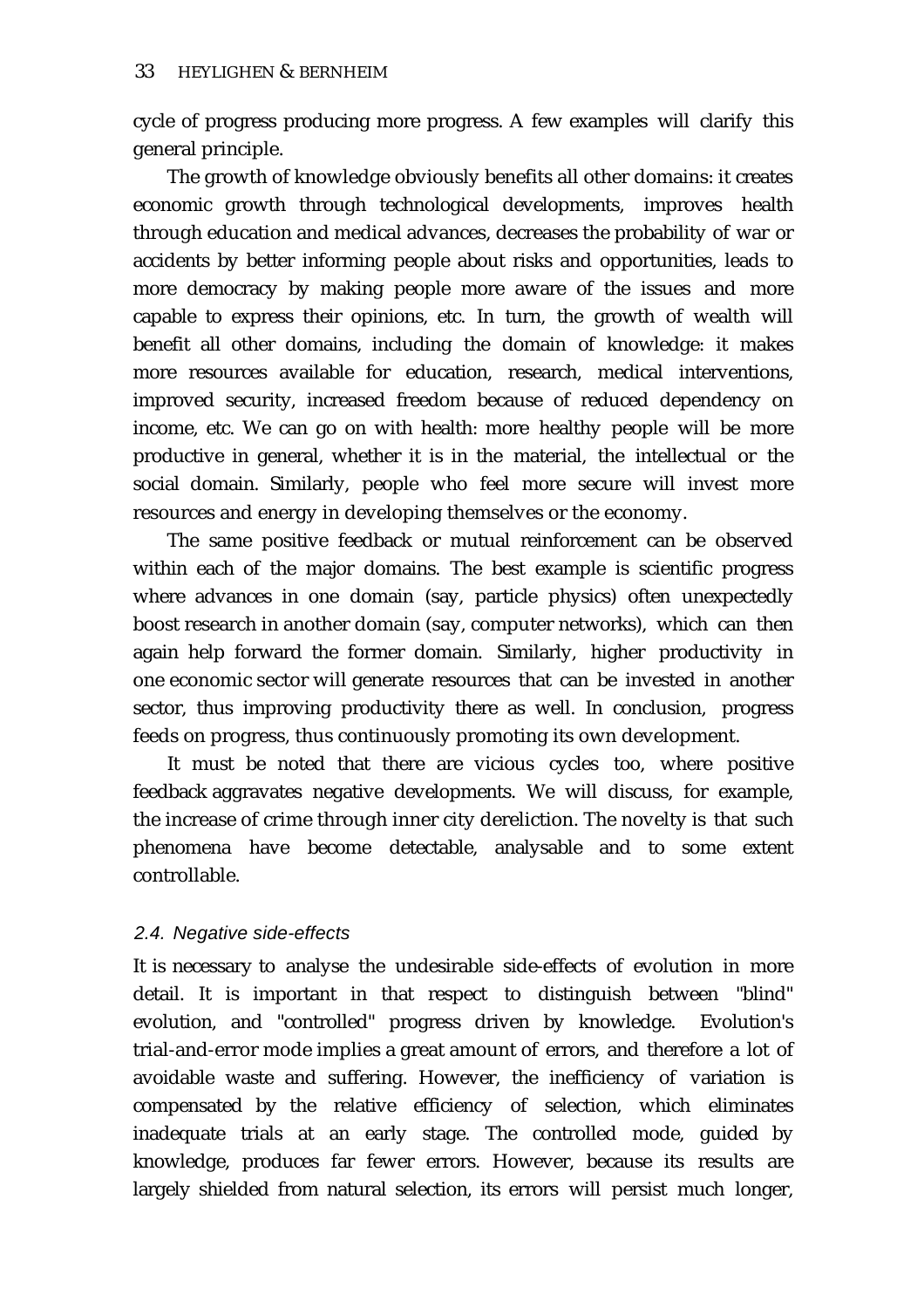with potentially more devastating effects. Ironically, the more fit a design, the more flaws it can afford to accumulate before it is eliminated by selection.

One common side-effect of all evolutionary processes is the appearance of *parasitism*. A design (e.g. an organism) that thrives provides plenty of resources for another design to profit from. If that second design uses up resources needed by the first one, without providing anything in return, the relation is one of parasitism. Parasitism in the present sense not only encompasses living organisms, such as viruses, bacteria or worms, that live off another organism, but any type of self-sustaining and self-reproducing phenomena that thrive at the expense of other self-sustaining phenomena. Examples of parasitic phenomena in society are addictive drugs, computer viruses, clothes fashions and religious cults (Cullen, 1999), which maintain and spread at the expense of the addicts, computer users, slaves to fashion, or cult members.

Like all self-reproducing phenomena, "parasites" develop through a positive feedback process: the more numerous they are, the faster they spread. This vicious cycle must stop, however, when the process runs out of resources: if a parasite has exhausted the hosts' reserves, it can no longer grow. In the worst case, when the parasite is extremely virulent, this means that the parasite is eliminated together with its host. In the more common case, parasite and host populations reach a relative equilibrium, characterized by an on-going "arms race", where the host tries to evolve better defenses to counter the negative effects of the parasite, while the parasite tries to evolve more efficient strategies to make use of the host's resources. In the longer term, parasitism tends to evolve to *symbiosis*: a state of "peaceful coexistence" or even "mutual support", where both parties live together without any one being harmed by the other's activities (Dawkins, 1976).

As the examples of addiction and computer viruses illustrate, contemporary progress provides plenty of opportunities for the appearance of new types of parasitic phenomena. The abundance of resources produced by a highly industrialized society—from agricultural produce to computer processing power to leisure time—are guaranteed to invite the evolution of new types of organisms, systems, or patterns of behavior that make use of those resources, usually at the expense of the people for whom those resources were intended. Moreover, the ever increasing efficiency of communication and travel in our society makes it ever easier for the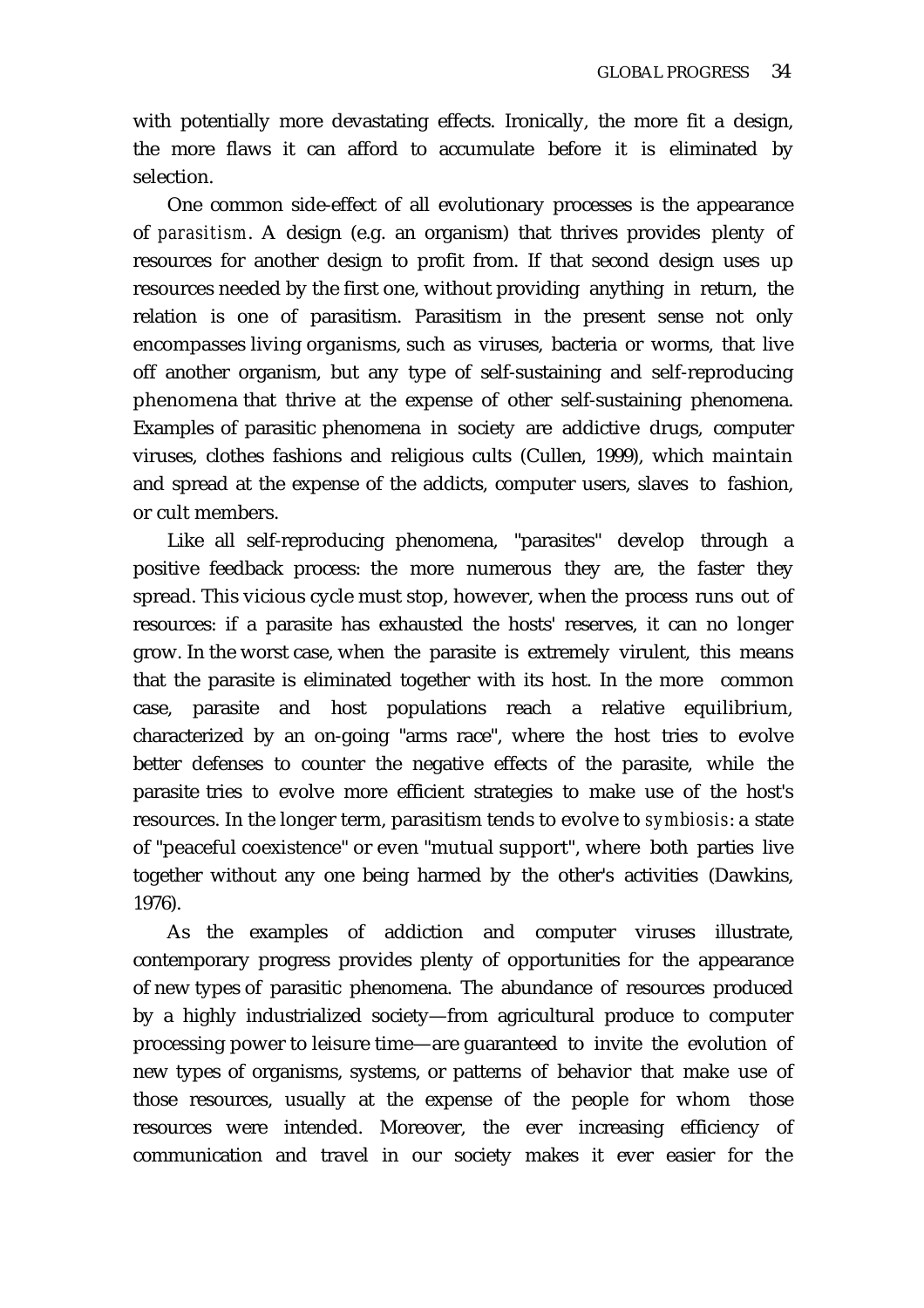parasites to spread, as illustrated by computer viruses and the AIDS epidemic.

Although parasitism explains many of the unexpectedly vicious sideeffects of progress, our evolutionary understanding of this phenomenon again leads us to an optimistic view for the long term: because of natural selection, parasites are much more likely to evolve to a benign form than to cripple their hosts (and thus reduce their own opportunities). In the meantime, parasites can create a lot of suffering, though, and therefore society would do well to monitor and control their development in the earliest possible stages. In our present, information-based society, the most dangerous parasites may well be the ones that infect our mind: misleading ideas and patterns of behavior that are easily transmitted from one individual to another one (Dawkins, 1976; Brodie, 1995; Heylighen, 1997).

Another common side-effect of progress is simpler in origin but perhaps more subtle in its effects: *overshooting*. Controlled progress, unlike trialand-error, is goal-directed. Most goals are not specific end-points but general *values*: phenomena or states-of-affairs that are considered intrinsically good, and for which it is preferable to have more than to have less. In practice, however, there are limits beyond which having more of something provides no benefits, or can even be harmful. For example, there may be a trade-off where an increase in one desirable feature will lead to a decrease in another desirable feature. The precise trade-off point is difficult to foresee, and therefore goal-directed progress will have a tendency to overshoot: to produce more of a particular desirable good or value than is optimal.

Of course, overshooting can be easily corrected through feedback: once you notice that you have gone too far, you move back a little until you are on target. However, such a massive and complex process as societal progress has a large momentum: it is difficult to slow it down and make it turn back. This is due in part to the *inertia of desire*: it is difficult to convince people that they should stop longing for something that they have always considered desirable in the past. For example, in a situation where most children die young, it is desirable to have more children rather than less, but in an era of vaccination and antibiotics, this desire will quickly lead to overpopulation.

We can distinguish three major types of negative effects produced by overshooting: 1) *overabundance*; 2) *exhaustion*; 3) *pollution*. The first type of side-effect is simply the observation that there can be too much of a good thing. For example, too much food leads to obesity and the concomitant health problems; too much communication leads to information overload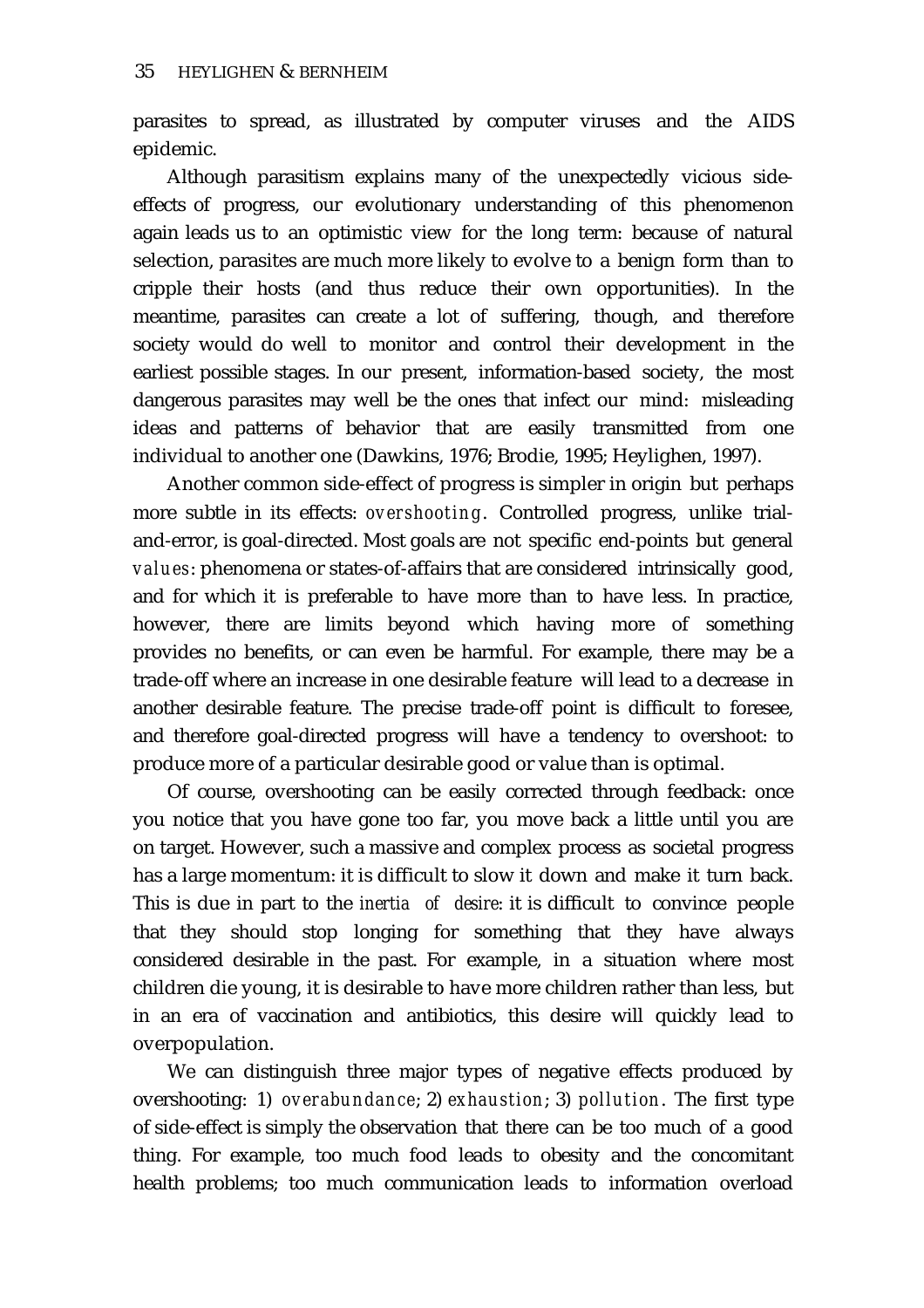and the resulting stress (see further); too much fertilizer leads to pollution of rivers. Overabundance of a particular resource can also invite parasitic phenomena, as we noted earlier. For example, too much free time may spur behaviors that "kill time" or "create a purpose", such as drug addiction or joining a cult.

The second type of side-effect follows from the fact that to produce a valuable good, you generally need to consume another valuable good or resource. If the speed of production and therefore consumption is excessive, the resource may be exhausted, endangering the maintenance of the original good and perhaps many other products that depend on it. As we illustrated in part I, resource exhaustion is in general corrected rather quickly by a negative feedback mechanism: as the resource becomes more scarce, it automatically becomes more valuable, and therefore more effort is invested in its conservation and renewal.

Finally, "pollution" is the general phenomenon that the production of a desirable good may, as a side-effect, lead to the production of some undesirable "waste products". If the production overshoots its optimal value, the drawbacks of the waste product may offset the benefits of the produced good. Here, negative feedback correction is unfortunately not so automatic, since the one who produces the waste generally does not pay for its clean-up, and therefore has little incentive to minimize waste. Again, we will discuss pollution more concretely later on.

All these examples of overshooting, as we noted, can be corrected by negative feedback. If the control system does not react adequately, natural selection will eventually eliminate overshooting. Therefore, overshooting will create problems in the short term, but these are likely to be solved in the long term. However, powerful control systems are likely to have more inertia, and therefore may sustain unfit states far longer than natural selection alone would allow. A well-known illustration is the "Peter Principle" (Peter & Hull, 1969), the observation that in a bureaucracy people tend to be promoted up to their level of incompetence. This is a clear example of overshooting, where people progress through the ranks on the basis of proven success until they reach a level that is too high for their capacities. Natural selection would correct this mistake and "demote" the person back to the level where he or she is most fit, but the inertia inherent in large bureaucracies makes it likely that the person will remain stuck in that position for the rest of his or her career. We should make sure that society as a whole does not fall into the same trap, and push us into situations that demand more than we can comfortably handle.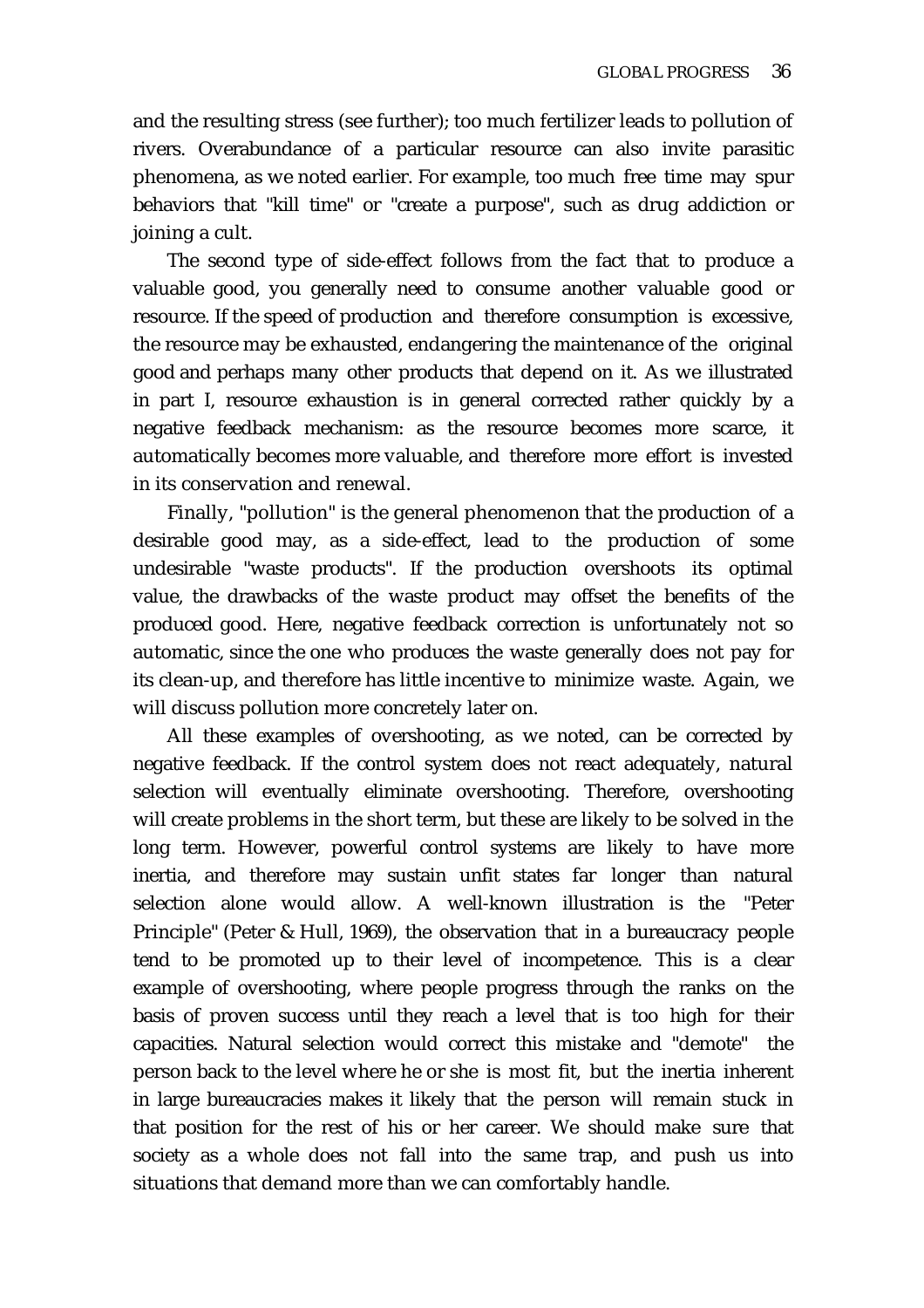#### **3. Negative Trends: real and apparent**

Given these theoretical arguments and the overwhelmingly positive trends which we reviewed in part I of this paper, it seems difficult to understand why the idea of progress has fallen into disrepute and why there is so much pessimism among contemporary commentators and the public at large. Several causes can be discerned. First, we are definitely far from living in the best of possible worlds. Many things are still much worse than we would like them to be, and some are effectively deteriorating. Because progress has raised our standards and expectations, we tend to pay attention to problems which used to be ignored or considered inevitable in earlier periods, such as poverty, pollution or child abuse (Bernheim, 1999b). This is a healthy attitude. The problem, however, is that there exists an inherent bias which exaggerates the negative developments while disregarding most positive ones. We will first discuss this general bias and then examine some real and apparent problems which contribute to the negative feelings.

#### *3.1. The bad news bias*

Why cannot society fully enjoy its undeniable successes? One factor is that negative events simply receive much more attention. Psychological research has shown that there is an asymmetry between positive and negative emotions: neutral situations produce a mildly positive feeling, the *positivity offset*, while unpleasant or potentially dangerous situations elicit a strong negative reaction, the *negativity bias* (Ito, Berntson & Cacioppo, 1999). This can be explained straightforwardly through evolutionary mechanisms: the positivity offset helps the organism to explore its environment and thus discover opportunities, while the negativity bias helps it to avoid dangers. Since much more can be lost by ignoring a danger than by ignoring an opportunity, the strength of the negative reaction tends to be much larger than the strength of the positive reaction. Thus, our brains are programmed to get much more aroused by negative than by positive or neutral stimuli.

This psychological mechanism influences our perception of progress in society. A phenomenon will only attract attention if it deviates from the default expectation of no change. Negative developments are usually the result of a sudden, unexpected disturbance: an error, an accident, a conflict, or a natural disaster. Such situations require quick action, and they arouse the immediate and full attention of the people involved. Positive developments, on the other hand, are usually the accumulated result of the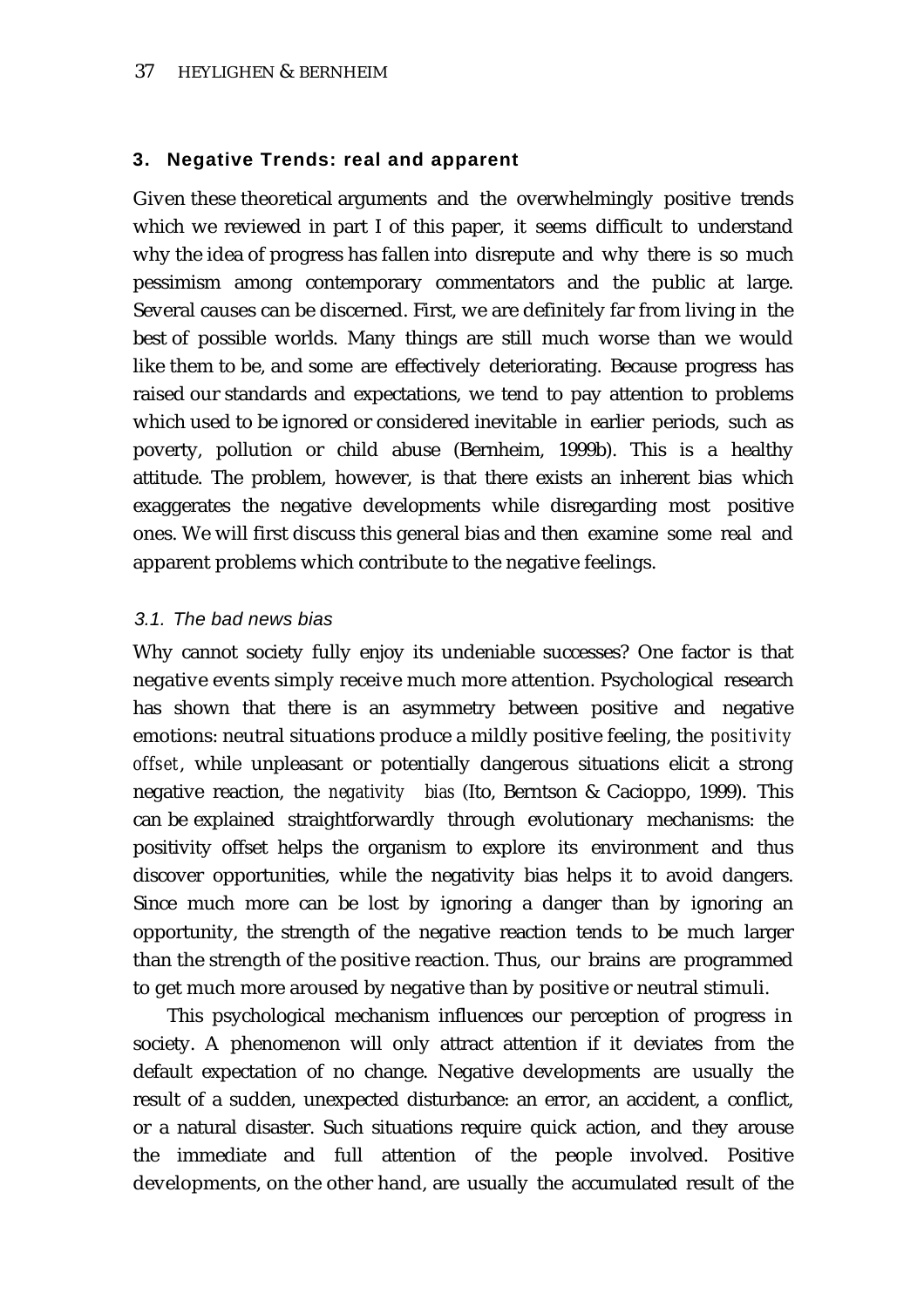sustained efforts of many people. They merely require further continuation of the activities, without much emotion. Thus, because of the asymmetry between positivity offset and negativity bias, negative changes are much more likely to be noticed and remembered than on-going progress.

Although this negativity bias has always existed, the present problem is its amplification by the media. Something is deemed newsworthy only if it is likely to grab the attention of many people. This excludes most of the slow, predictable processes of improvement, while favoring negative events such as murders, wars, famines or kidnappings. Marshall MacLuhan summarized this phenomenon as "good news is no news". Simon (1999) called it the "bad news bias", discussing many examples of how it works in practice. One of these concerned data about the catastrophic loss of farmland in the USA that had been making the headlines. When Simon investigated the situation, he found that the statistics were simply wrong. He even managed to make the authorities admit that they had made a mistake. Yet, no newspaper seemed interested in publishing the corrected—but less spectacular—statement that farmland was actually increasing.

The irony of the situation is that on-going progress increases the bad news bias. As communication technologies improve, and journalists and investigators become more competent, they will be able to gather and publish more news. As people's access to information and general education level increase, they will be subjected to more news. Given a growing amount of news about all possible events, a stable proportion of negative events, and a stable tendency to publicize only the negative events, the overall amount of bad news is bound to grow.

The effect on the public's mood can be illustrated most simply by contrasting people's appreciation of their own situation with the appreciation they have of society at large. Eckersley (2000) calls the former "personal QOL", the latter "social QOL". He notes that personal QOL is typically positive, while social QOL is typically negative. In other words, people tend to judge the state of society to be much worse than their own situation. But this is paradoxical: if most people are quite happy, how can society as a whole then be so bad? The positivity offset explains why people on the average tend to be rather satisfied: if they haven't experienced any major problems themselves, they will feel good. The bad news bias explains why they tend to believe that other people are so much worse off: as they are constantly bombarded by warnings about crime, corruption, poverty, drug abuse, etc., they naturally, but incorrectly, infer that these problems are the rule rather than the exception. The more worrying phenomenon is that,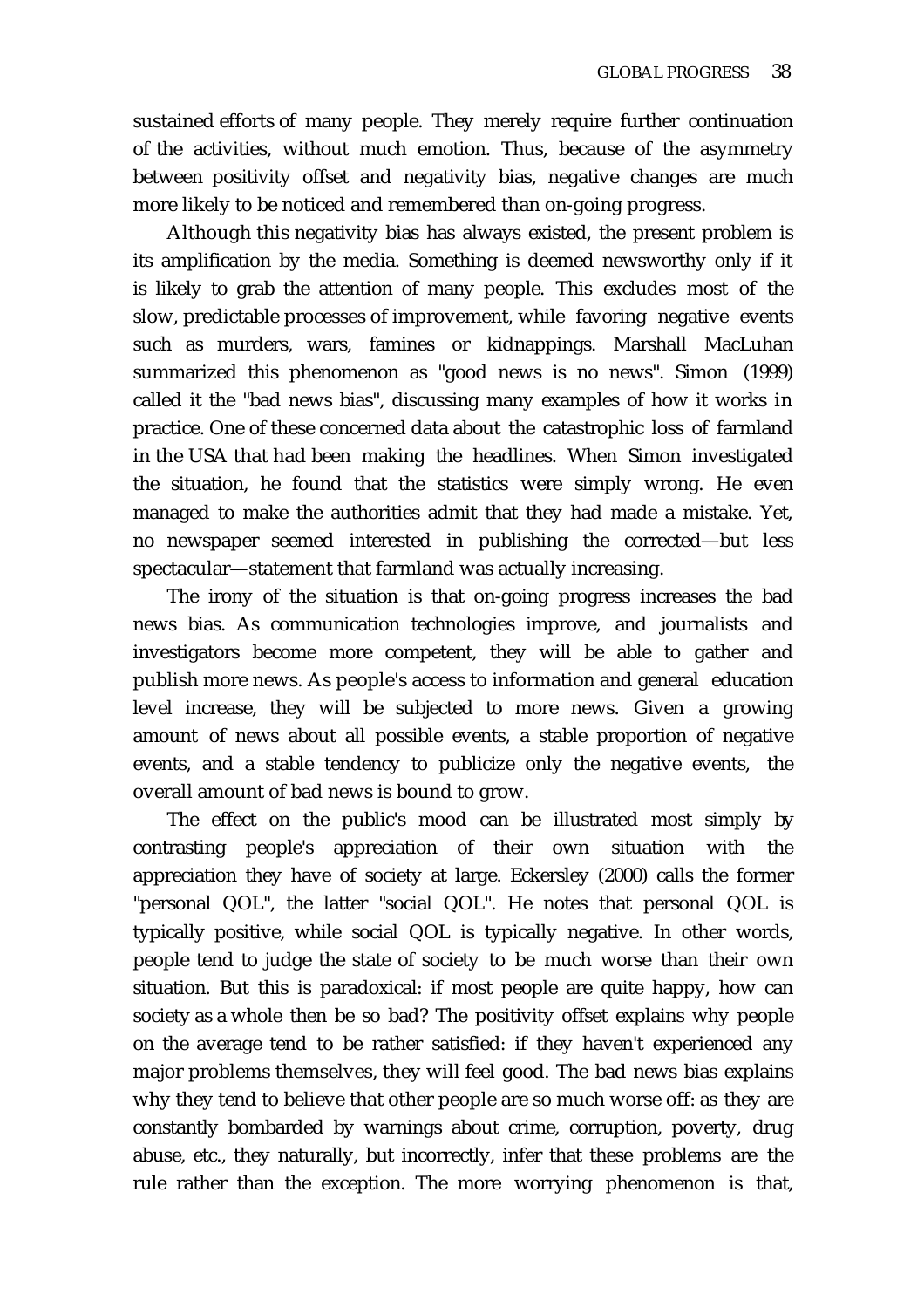according to Eckersley's survey data, a sizeable percentage of people admit that their personal QOL is affected by their worries about society at large. Thus, although the negativity bias and the increasing reach of the media are intrinsically positive phenomena, that help us to tackle problems at an early stage, together they may have created a bad news bias strong enough to reduce our QOL, thus providing another example of overshoot.

Often the media's emphasis on problems is being justified by the fact that it may motivate the public to do something about those shortcomings. However, the negativistic atmosphere can be so strong that people react in the opposite way: why should I exert myself to improve things if the world is going down the drain anyway? The resulting vicious cycle may be illustrated by the following example.

A number of governments confronted with inner city deterioration noted that the feelings of insecurity increased more quickly than the objective risks of becoming a crime victim. The inhabitants' fears appeared to be fed more by superficial signs of decay, such as graffiti, public drunkenness and vandalism, than by personal experience as crime victims. This gave people the impression that the urban environment was going to the dogs, and that nothing would be done about it. Many would leave the neighbourhood. Others would become fatalistic, no longer bothering to clean up litter, or warn the police when witnessing crimes. This reinforced the downward spiral, creating an atmosphere of anarchy in which disadvantaged youths would become increasingly desperate in their search for a meaningful way of life, and increasingly bold in defying the law.

Instead of spending all their resources on tackling the really harsh problems, such as drug trafficking, murder or organized gangs, the most successful attempts to reverse this downward trend have focused on combating the apparently more benign but conspicuous signs of deterioration, such as littering, broken windows and petty crime (Kelling & Coles, 1996). Paradoxically, when these superficial problems got under control, the more serious crimes were found to diminish as well. For example, after decades of seemingly unstoppable increase, the murder rate in New York City has more than halved in the last few years. Although this policy is best known under the label of "zero tolerance", which emphasizes the repressive aspects, we prefer the labels of "quality of life" or of the "broken window" (Kelling & Coles, 1996), which emphasize the positive contributions to the neighbourhood atmosphere (which may even include the creation of parks, flower beds and playgrounds).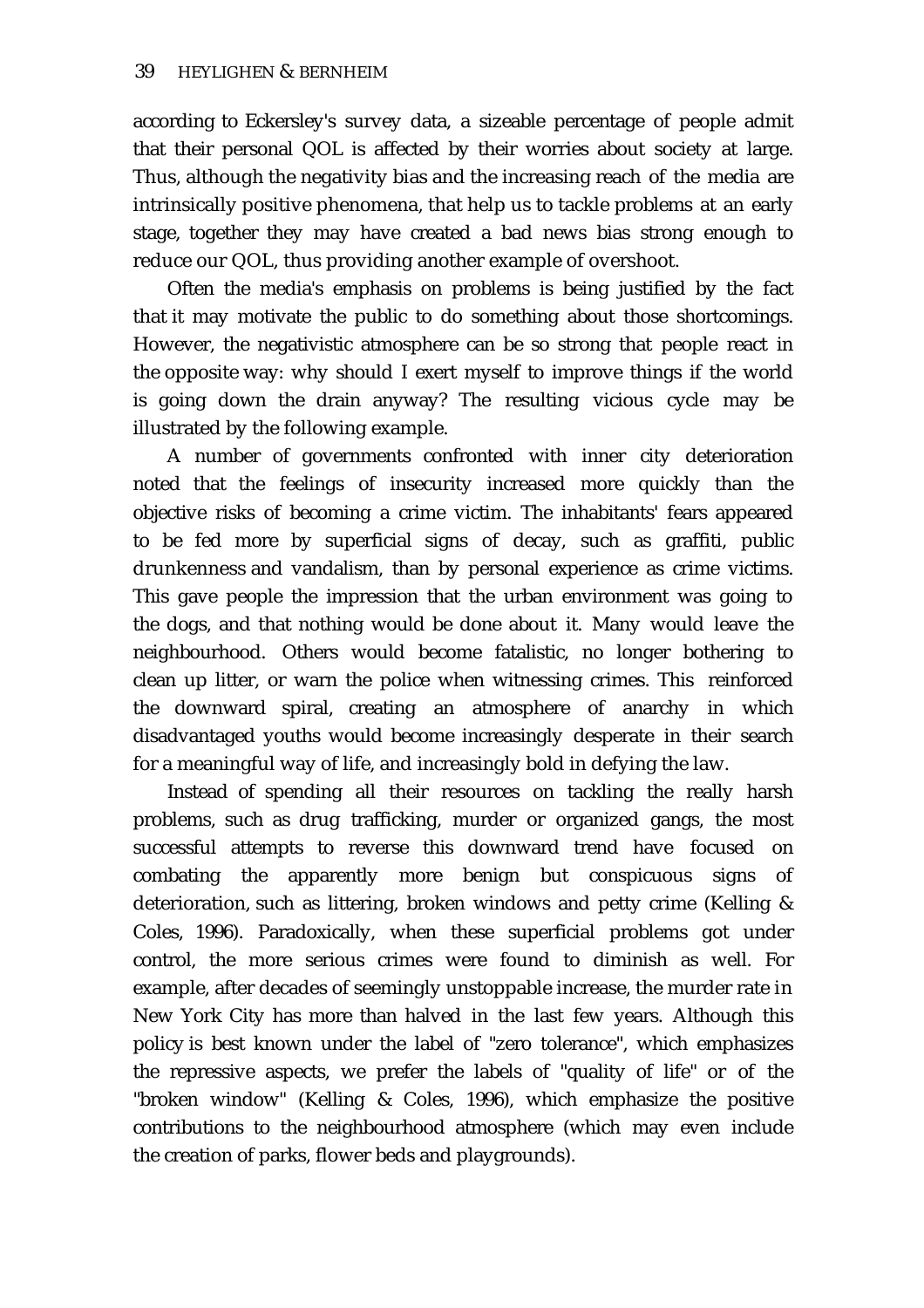One reason for this success seems to be that the inhabitants have regained a feeling of control over their neighbourhood, and thereby the motivation to work for its further improvement. This ties in with our proposed model of happiness as the *perceived* competence to satisfy needs (Heylighen & Bernheim, 2000; Heylighen, 1992a): whether people *feel* capable to solve their problems contributes more directly to QOL than whether they in fact *are*. Similarly, it seems likely that the all too common feeling of hopelessness among young people (Eckersley, 2000), which is at the root of drug abuse, vandalism and suicide, is at least in part caused by the barrage of bad news and the repeated warnings of impending doom in the media. Instead of motivating people to do something about it, exaggerated emphasis on negative trends has the opposite effect. A more positive portrayal of the situation, on the other hand, is likely to harness enthusiasm for further improvement.

#### *3.2. Environmental conditions*

Perhaps the most important cause for concern, fuelling most of the prophecies of doom, is the perceived deterioration of the environment. It cannot be denied that the natural world is affected by developments such as ozone depletion, deforestation, species extinction and the greenhouse effect. Since most of these developments are side-effects of economic growth, many people tend to think that material progress necessarily goes together with ecological deterioration, so that we can no longer speak about global progress. Although some of these ecological problems are quite serious, we must make several qualifications to this pessimistic evaluation.

First, although industrial pollution negatively affects our health, these effects are much smaller than the positive effects brought about by medical advances and a higher standard of living. The on-going increase in life expectancy is incontrovertible proof of this assertion. The fear for different chemical products released in the environment by human activities is often out of proportion with the objective risks. One reason for this is that people tend to overestimate the dangers of artificial toxins in comparison with natural toxins. The fact that something is natural does not mean that it is safe: the traditional tests for carcinogenicity find a similar proportion of potentially cancer-producing chemicals among natural as among artificial products (Ames & Gold, 1997). The best way to reduce mortality from cancer and other "modern" diseases is to promote a more healthy life-style: regular exercise, no smoking, plenty of fruit and vegetables, and reduced consumption of red meat, saturated fats and refined sugars. These simple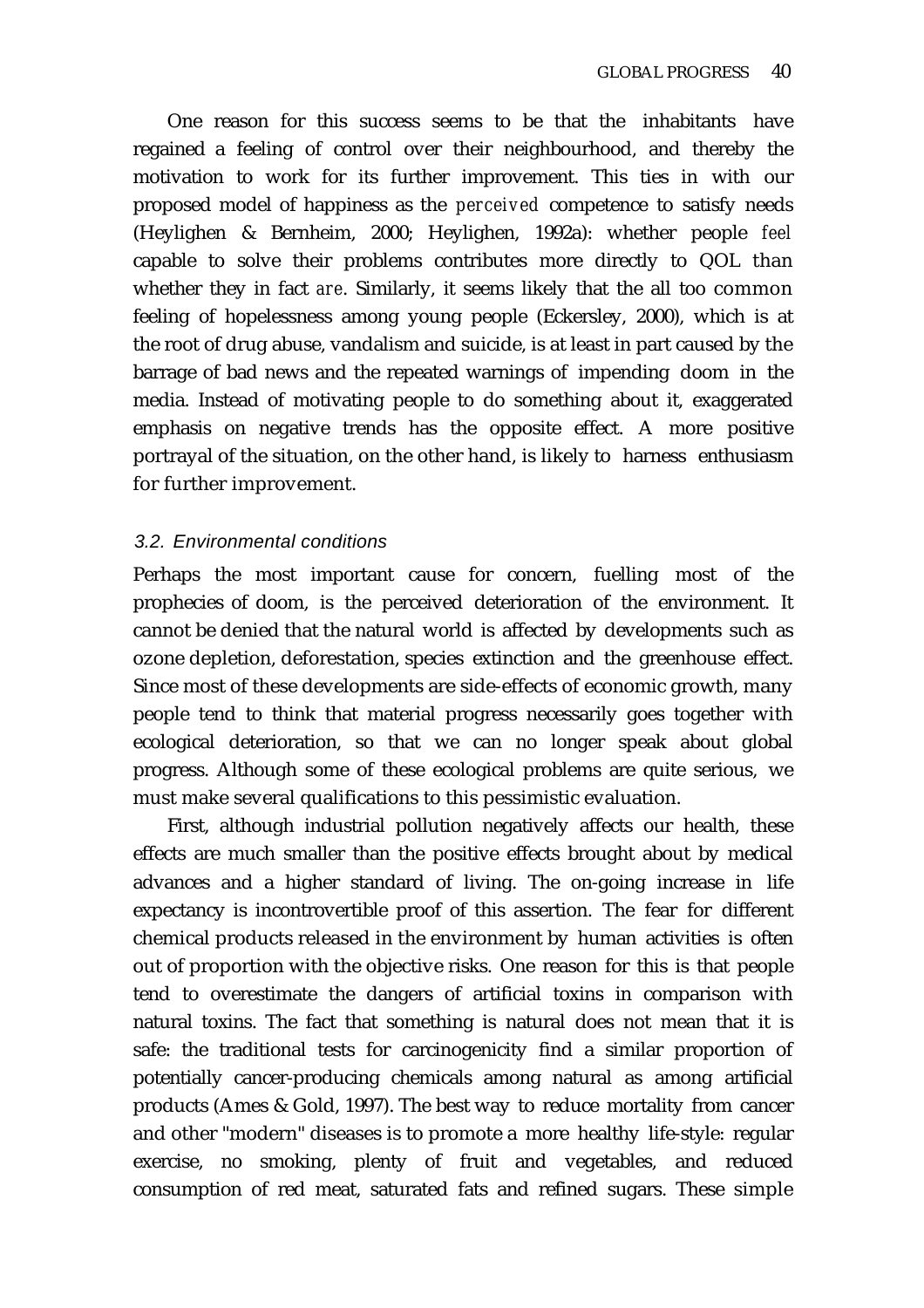measures are likely to add several years to our life-expectancy, much more than any reduction in pollution or pesticide use could (Ames & Gold, 1997).

Second, although pollution on the world scale is still increasing, there is a clear trend towards decrease in the developed countries. Statistics for air and water pollution in major cities and regions in Europe and North America show a consistent improvement over the last decades (Simon, 1995). The London smog, which was a notorious killer in the beginning of the 20th century, has all but disappeared. At the same time, the Thames river is teeming with fish again. As economy and technology advance, more money and better techniques become available for minimizing pollution. As the general quality of life increases, people are less willing to undergo the effects of pollution, and more motivated to enjoy a pleasant, natural environment. This leads to more stringent laws on emission of pollutants, and to more encompassing disposal and recycling schemes. There is no reason why the same development would not take place in the poorer countries once they reach a higher level of development.

Third, the problems of global change, although serious, should be considered in the right perspective. The tackling of ozone depletion is an unexpected success story, where the scientific discovery of the destructive effects of CFCs on ozone was followed shortly by the observation of a growing "ozone hole" in the atmosphere, and by an international treaty for the phasing out of CFC production. The release of CFCs has been significantly reduced since, and is expected to stop completely in the next two decades. The ozone hole is predicted to reach its maximum size a few years from now, and start diminishing from then on.

The tackling of global warming by reducing the emission of greenhouse gases is much less forceful, though. International agreements have as yet hardly managed to slow down the increasing production of carbon dioxide by burning fossil fuels. However, the dangers of global warming need to be put into perspective. Recent scientific developments have made it clear that the temperature of the Earth has undergone many large fluctuations during the past thousands of years, and has at times been both significantly colder (the Ice Ages) and significantly warmer than it is now (Stock, 1993). The hypothesized increase of the average temperature with 1 to 3 degrees Celsius by the end of the 21st century would therefore not be unprecedented. Moreover, there is some reason to believe that life and civilisation were in fact thriving better during the warm periods (Moore, 1998), as higher temperatures and rainfall increased crop yields. Though global warming would create a number of problems, its *overall* effect may be positive rather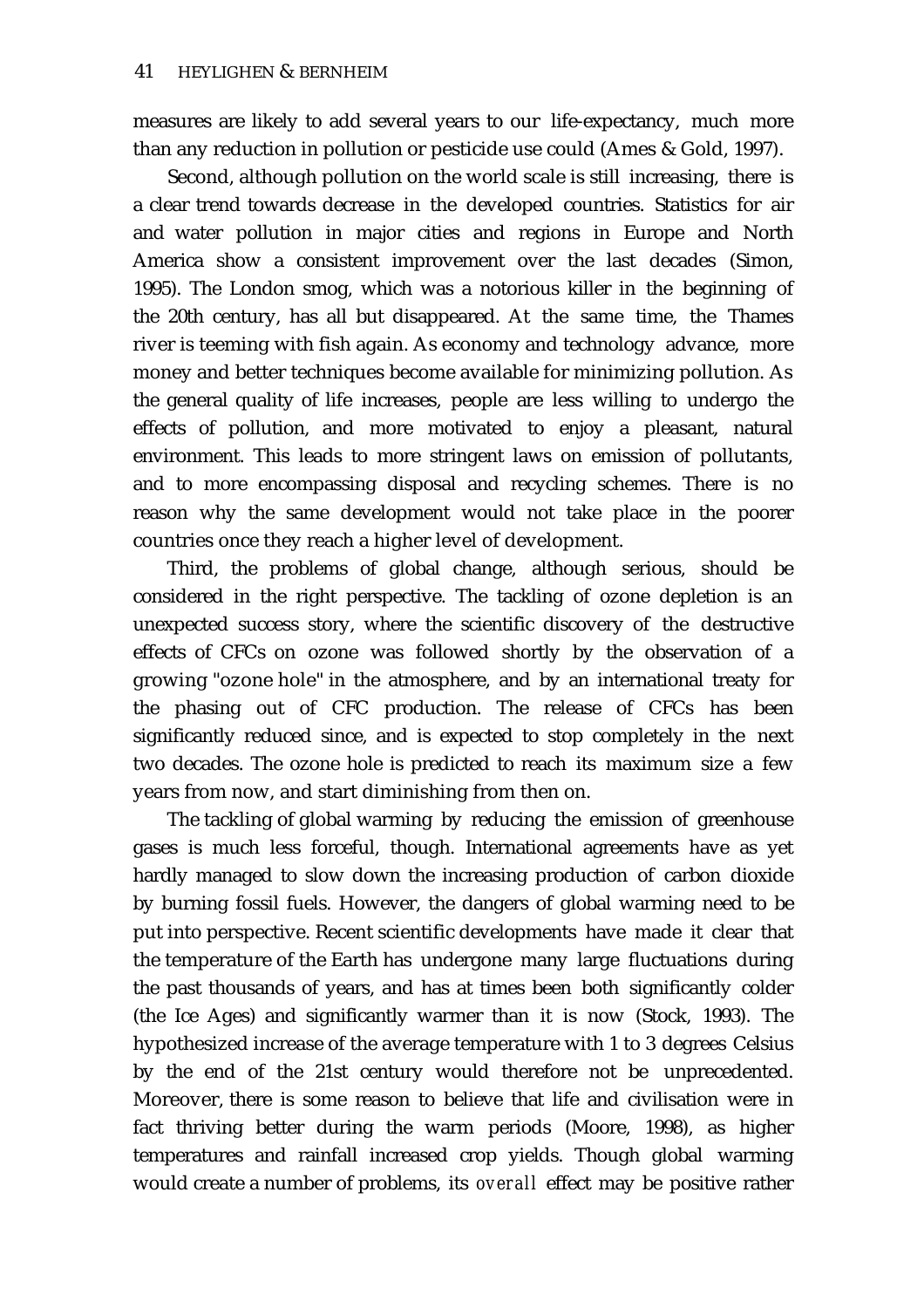than negative. If there are "losers" and "winners", then international solidarity can be organized to help the losers. Moreover, there are still plenty of alternative methods to tackle the increase in carbon dioxide, from "seeding" the oceans with minerals to boost the growth of algae, to the management of forests so that they absorb a larger amount of carbon-dioxide (Moffat, 1997). In any case there are still so many uncertainties concerning its intensity, effects, or possible ways to avoid it, that concern, further research, and vigorous precautionary action are in order, but pessimism seems inappropriate.

Perhaps the most serious environmental problem is the fast reduction in tropical rain forests, and the concurring loss of biodiversity. Although such losses seem largely irreversible, some qualifications are needed. First, loss of tropical forests is to some degree compensated by increase in temperate forests (Simon, 1995). As countries in the tropical regions get more economically developed, and curtail their demographic expansion, it is likely that they too will start to invest more in forest management, while reducing their need for farmland by increasing agricultural productivity. Second, the history of life shows that here too the Earth has witnessed very large fluctuations, both in forest cover and in species diversity (Stock, 1993). There have been periods where over 96% of known species have been extinguished, yet life always managed to recover and rediversify. With the growing number of natural reserves, increased protection of wildlife, and development of biotechnological means to maintain or increase biodiversity, it is unlikely that we will ever come near to such drastic levels of extinction. The key novelty is that for the first time mankind not only has the power to destroy the natural environment, but also the means to save it.

Finally, the problem of the population explosion (Ehrlich, 1976) has lost much of its urgency. Since it came to the fore in the 1960's, population growth on the world level has consistently decreased. In the developed countries, population growth is practically zero, in the developing countries it is rapidly decreasing. According to the latest median projections of the UN Population Division, world population is expected to stabilize at less than double the present level by the year 2100. The increase in population density causes major problems only in very poor, agricultural countries, such as Rwanda or Bangla Desh, where more land would be needed to feed the population. In Rwanda, for instance, contrary to elsewhere the Malthusian apocalyptic predictions have been verified by the 1994 genocide, which literally decimated the population. The introduction of vaccines and antibiotics broke the balance between maximal fertility and high mortality,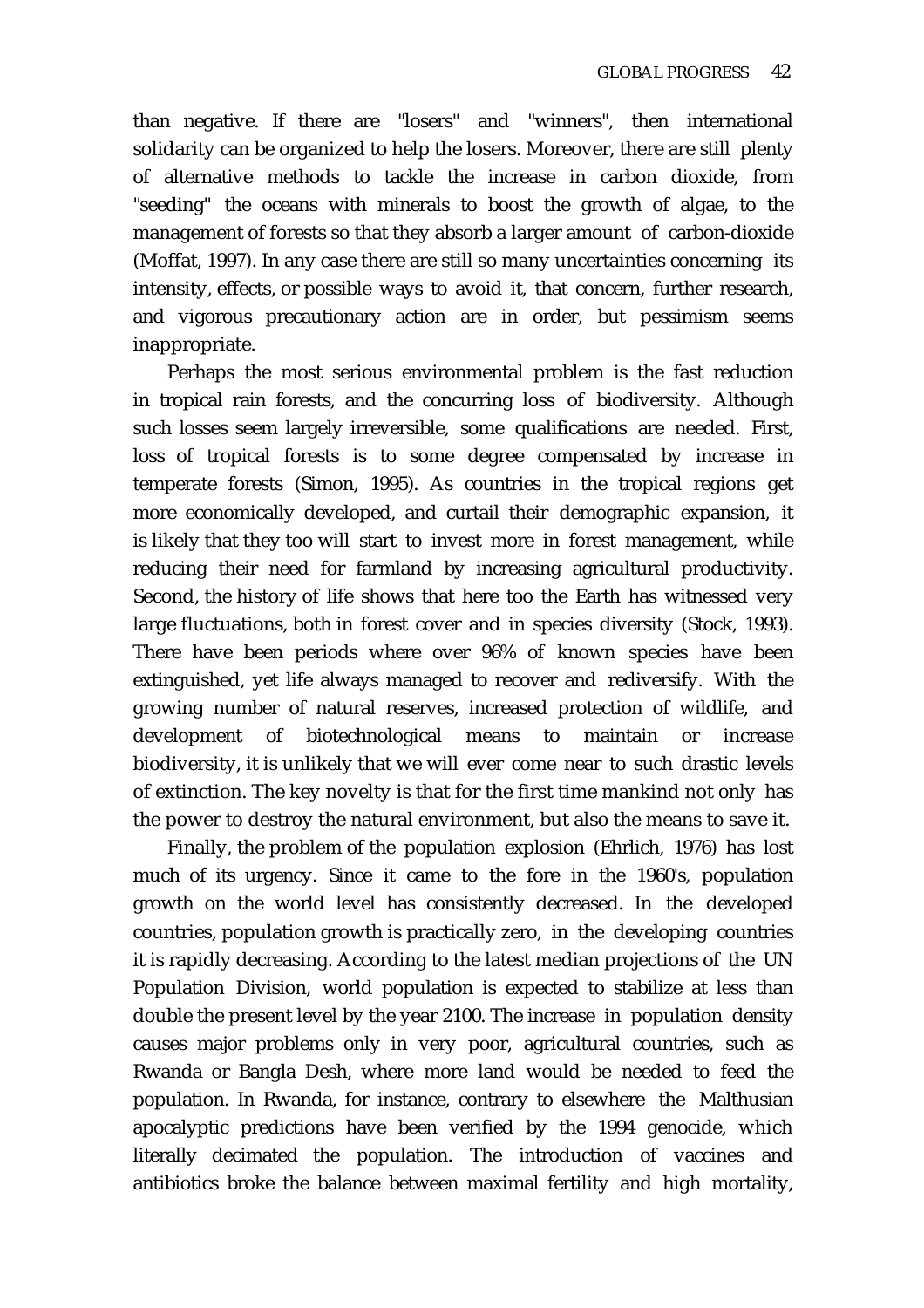leading to extreme overpopulation. In these circumstances, political conflict degenerated into wholesale massacre. In Bangla Desh, on the other hand, the education of women and spread of anticonception methods has produced a spectacular drop in fertility, making the problem much more manageable.

Countries such as the Netherlands, Singapore and Japan show how a high population density can very well go together with high economic and social development levels. As we noted in part I of this paper, overall QOL is independent of either population density or population growth. Since productivity increases in general more quickly than population, population growth at the world level should not lead to the exhaustion of resources or farmland. However, it is clear that for the densely populated agricultural countries mentioned before, population control remains a high priority.

# *3.3. Change and Information Overload*

The most difficult problem of all may be the ever accelerating speed of change in our present society. Scientific, technological, cultural and social innovation are taking place at such a breathtaking pace that no one can really keep up with them. People constantly need to revise their skills in order to adapt to the changing circumstances. The problems of unemployment and growing disparity between richer and poorer classes in most Western nations are largely due to the fact that not everybody can cope as well with this need for constant re-education. As traditional agricultural and industrial jobs are disappearing, employees need to adapt to the intellectually much more demanding jobs of the information society. Many lack the necessary educational background. Even the intellectually most advanced groups, the researchers, educators, managers and technologists, often feel overwhelmed by the changes in their domain.

It is obvious that too much change strains people and organizations. The futurologist Alvin Toffler (1970) has made a detailed study of the acceleration of change and its psychological effects. He suggested that it would lead to a set of severe physical and mental disturbances, which he called the "future shock" syndrome. Researchers have indeed found a positive correlation between change and physical illness. The "Social Readjustment Rating Scale" is a psychological tool which measures the amount of change experienced by a person over a given time interval (Holmes & Rahe, 1967). Using this scale, it was shown that individuals with high life change scores are significantly more likely to fall ill, and this as well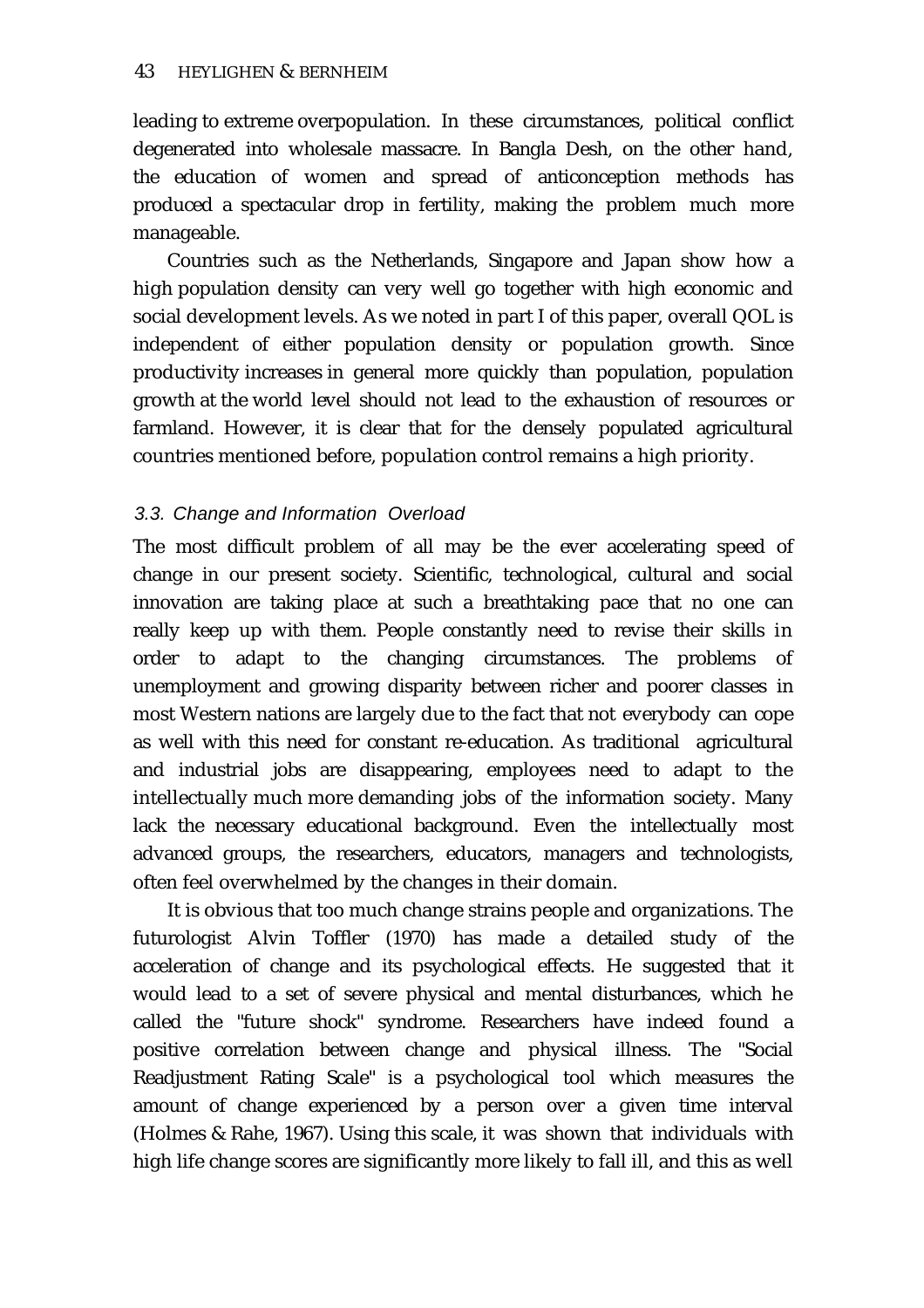for positive (such as marriage or promotion) as for negative changes (such as divorce or job loss).

The way change affects our physical state is evidently through its effects on our mental state. The instinctive reactions of an animal to stressful situations fall into three main categories: fight, flight or fright. The corresponding human emotions seem to be aggression, fear or anxiety, and depression or despair. These basic attitudes can be recognized in current patterns of social behavior. Wanton aggression seems to underlie phenomena like vandalism and hooliganism. Helplessness and despair can be recognized in the increasingly common "burn-out" syndrome, and in the ever so frequent depressions. But perhaps the most common neurosis in present society is anxiety, as illustrated by the record use of anxiolytic drugs, and the many irrational fears and scares, where far-away threats trigger disproportionate reactions. On the socio-economic level, anxiety is apparent in the growing feeling of insecurity and in the public's growing distrust of different authorities and institutions, whether they be government, police, health providers, or church (Nye et al., 1997). This distrust is stirred up by the media's ever more extensive reporting of cases of corruption, abuse of power or professional misconduct.

The acceleration of change is accompanied by an increase in the information needed to keep up with all these developments. This too leads to physical, psychological, and social problems. A world-wide survey (Reuters, 1996) found that two thirds of managers suffer from increased tension and one third from ill-health because of information overload. The psychologist David Lewis, who analysed these findings, proposed the term "Information Fatigue Syndrome" to describe the resulting symptoms. They include anxiety, poor decision-making, difficulties in memorizing and remembering, and reduced attention span (Reuters, 1996; Shenk, 1997).

Part of the problem is that technological advances have made the retrieval, production and distribution of information so much easier than in earlier periods. This has reduced the natural selection processes which would otherwise have kept all but the most important information from being published. The result is an explosion in often irrelevant, unclear and inaccurate data fragments, making it ever more difficult to see the forest through the trees. This overabundance of low quality information has been called "data smog" by Shenk (1997). Whereas information used to be scarce, and having more of it was a good thing, it seems that we now have reached the point of saturation, and need to limit our use of it.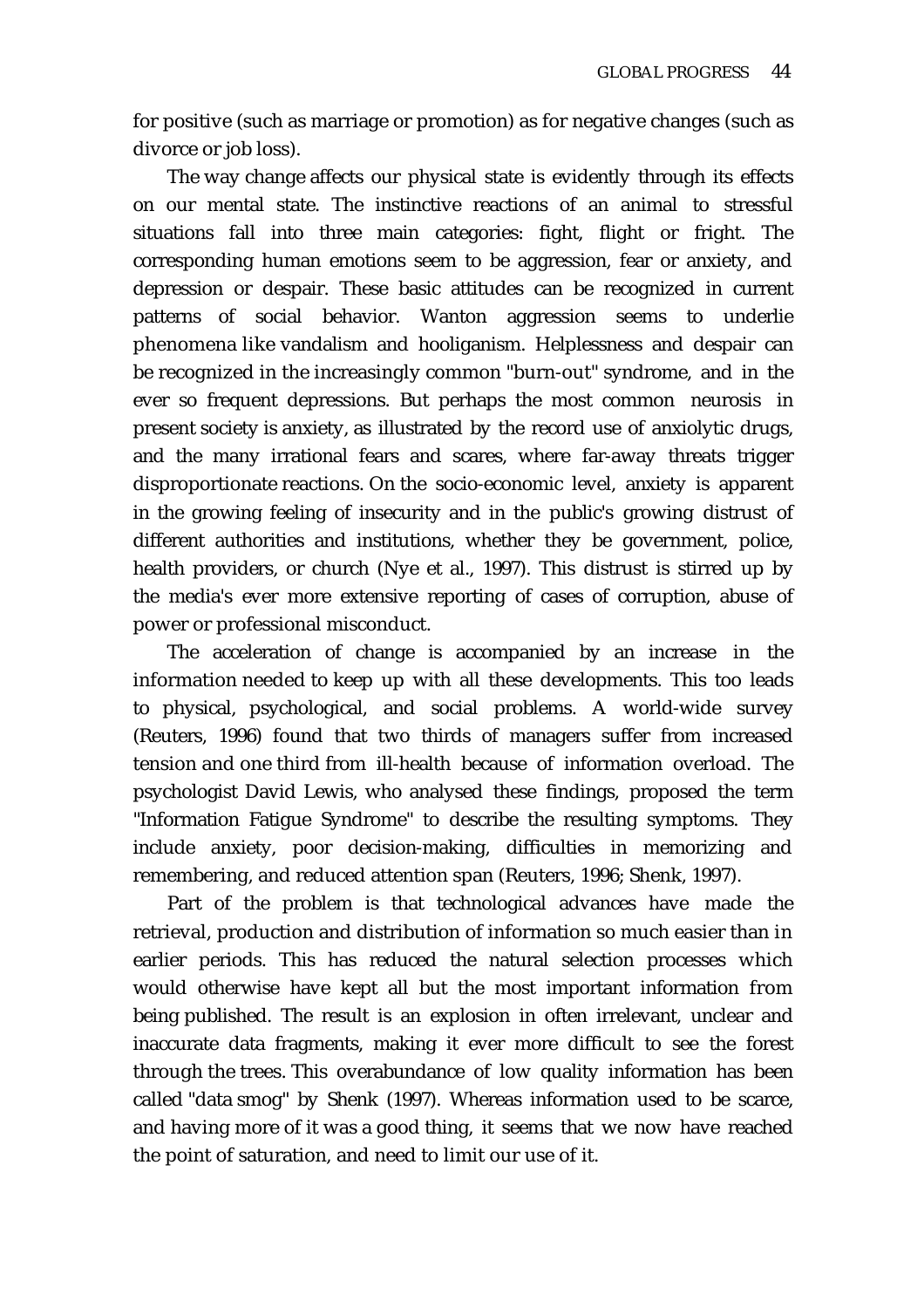Another contribution to the growing uncertainty comes from the erosion of belief systems: religions, such as Catholicism or Hinduism, and ideologies, such as Marxism or the 18th century philosophy of Enlightenment. Such philosophical systems provide people with a "world view" (Aerts et al., 1994), offering them a body of principles on which they can rely and a sense of how their own existence fits into the larger whole. Thus, people get a positive vision of the future, and a system of ethics and values that can give meaning to their life. The precipitous developments in science, society and culture, however, have invalidated many of the assumptions underlying these traditional systems of faith. As a result they have lost most of their authority. Since no new systems of belief have as yet had the chance to develop, many people have lost their sense of direction and of confidence in the "natural order" of things. Sociological research indeed seems to indicate that the feelings of insecurity and distrust are strongest among the people who profess the least faith in a religion or ideology (Elchardus, 1998). On the intellectual level, this fragmentation of traditional world views leads to the relativistic, "postmodernist" outlook which we criticized in part I.

In conclusion, it seems that the biggest problem facing present-day society is not that there is too little progress, but rather too much of it. Neither our mind, our physiology nor our social and philosophical systems seem fit to cope with such a rate of change and such an amount of new information. The resulting experience of ever increasing complexity in all domains of society may contribute to *alienation*, a feeling of powerlessness, meaninglessness and lack of understanding (Geyer, 1992). Unfortunately, change, complexity and information overload are abstract phenomena, which are difficult to grasp. Therefore, few people have as yet understood that they are at the root of the anxiety they feel. When trying to rationalize their vague feelings of unease, people will rather look for more easily recognizable causes, such as unemployment, pollution, crime, corruption or immigration. These phenomena, which have become both more visible and less tolerated, play the role of scapegoats: they are blamed for the lack of QOL which people experience, while being only tangentially related to it. This may lead to backlashes and irrational reactions, such as racism, intolerance and persecution of the groups that are held responsible (Geyer, 1992).

Because progress feeds back on itself, there is no slowdown in sight. We should rather expect a further acceleration of social and technological change, which will be limited only by our capacities to cope. In analogy with the Peter Principle, society may be "promoted" to a level of progress that is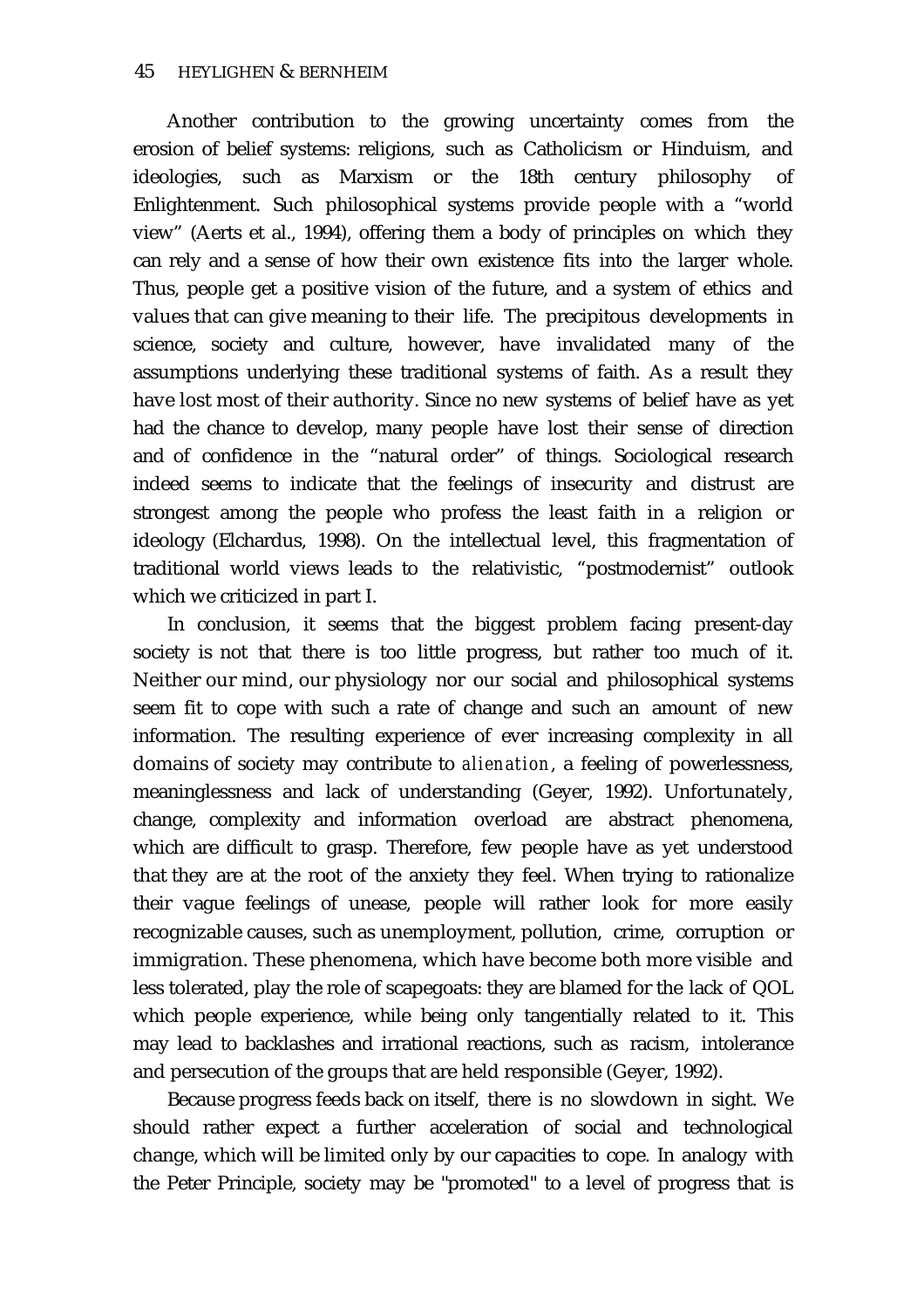more than it can competently handle, but less than the level where natural selection would intervene and "demote" society to a lower level of development. It is obvious that such an evolution would seriously limit our QOL if we do not learn how to better cope with change, or to gain control over the rate of evolution. In the longer term, we can hope that a new equilibrium will be reached, characterized by a type of social organization adapted to a much higher level of complexity. The corresponding higher level of functioning has been described by metaphors such as the information society or the "global brain" (Stock, 1993; Russell, 1995; Heylighen & Bollen, 1996).

In the meantime, we can only try to better manage change, controlling as much as possible its negative side-effects. One possible counteraction would consist in consciously postponing the widespread introduction of innovations until their usefulness has been proven and their implementation has stabilized (cf. Toffler, 1970)—although this might be difficult to implement in a competitive market economy. Such a policy seems particularly in order for the domain of information technologies, where market pressure has forced producers to bring out new versions of their hardware and software every few months. This leaves insufficient time for the producers to duly test and streamline their products and for the consumers to gather the necessary experience to use them efficiently. The result is poor quality of work, and increasing stress among both producers and consumers.

Another counteraction is to support permanent education, so as to avoid the formation of an underclass of "information poor", while maintaining or developing a decent level of social security, so as to minimize people's fear that they too might drop out. We must devise new educational strategies, devoted less to learning static facts and more to learning how to learn. A complementary measure would be to promote rules of "information hygiene" (Shenk, 1997), teaching people how to control the amount and quality of the information they take in or produce, so as to minimize information overload, "bad news" biases, and the spread of parasitic ideas (Brodie, 1995). Finally, we should investigate and develop methods and technologies to more intelligently process and filter the available data, so that only the most relevant, most accurate and clearest information would need to be given attention to (cf. Heylighen & Bollen, 1996).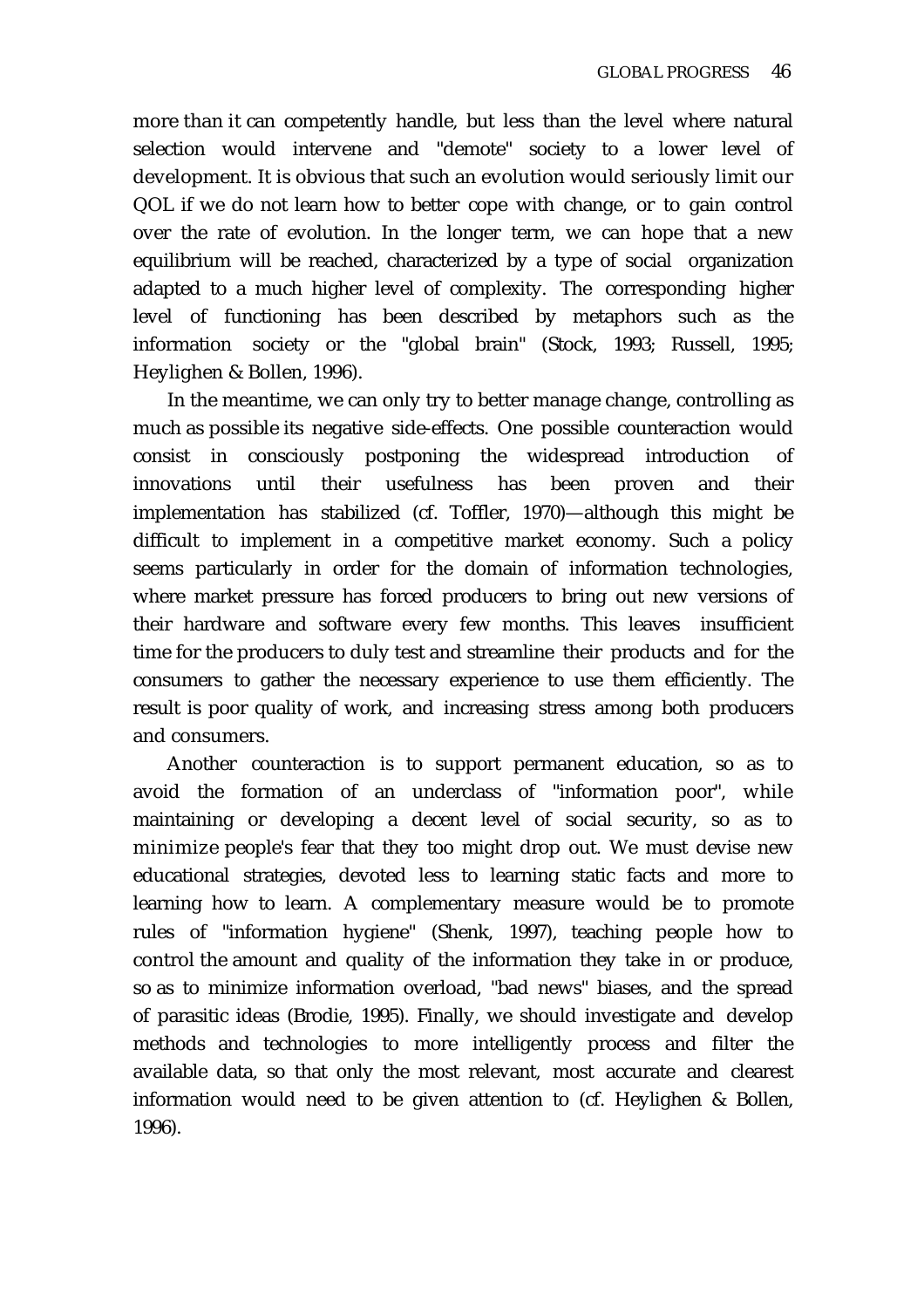#### **4. Conclusion**

In part I of this paper, we proposed empirical evidence that all major indicators of quality of life are increasing for the world as a whole. In this second part we focused on the real and potential negative side-effects that accompany this global progress. We concluded that they pose real problems, which need to be tackled. Yet, we also noted that their effects on QOL are probably less severe than they are usually portrayed and that there exist effective methods to tackle them. Although the environmental situation is still deteriorating on the world level, the first signs of improvement are unmistakably there. The problems of too rapid change, increasing complexity and information overload are more subtle, though, and have as yet hardly been addressed. Although their long-term effects are perhaps not as menacing, they threaten to seriously reduce global QOL, while slowing down progress in other domains. They may well be at the root of the widespread anxiety in our present society.

Unfortunately, the resulting tendency to worry is amplified by a needless media bias towards bad news. It seems to us that much of the resulting pessimism and despair could be avoided by a more realistic—and therefore more positive—portrayal of the global situation. We hope that the present paper will contribute to the creation of such a more hopeful and optimistic outlook, which may produce the enthusiasm and energy needed to tackle the remaining problems. In particular, we hope that our universalist vision of progress may provide a building block for a new world view (Aerts et al, 1994), which may give people a renewed sense of hope and confidence in the future. Such a progressive world view would replace the mechanistic picture—which sees us as separate, atomized individuals governed by deterministic laws—with the notion that we are creative participants in a global evolution towards the greater good for the greater number.

As a first step towards the establishment of such a world view, we had to explain on theoretical grounds our observation that evolution is progressive. Natural selection on its own is already sufficient to explain why positive developments tend to persist and develop, while negative ones tend to be aborted sooner or later. However, to explain the unprecedented speed and efficiency of progress during the last centuries we had to invoke additional mechanisms. The growth of knowledge allows us to ever more efficiently anticipate and control the results of our actions. The resulting acceleration in development is further boosted by virtuous cycles, where progress in one domain accelerates progress in other domains. Still, the fact that evolution is intrinsically uncertain means that we must remain on our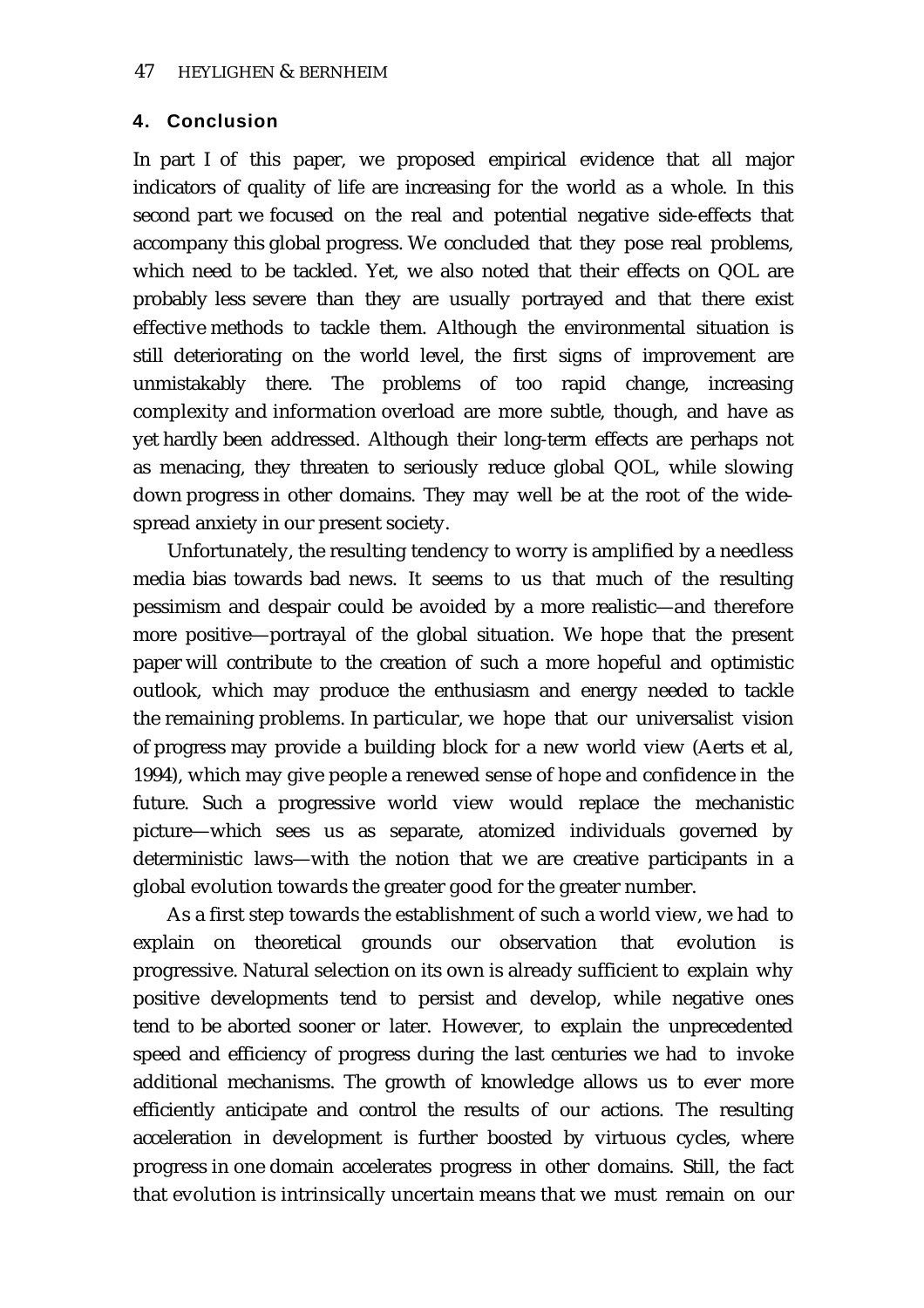guard for foreseeable and as yet unforeseeable problems. We must in particular be ready to take action against potential new forms of parasitism, and against the side-effects of overshooting: overabundance, exhaustion and pollution. The best guarantee for continuing success is an open mind and a pragmatic attitude, unrestricted by dogmas or prejudices, but confident in the feasibility of progress.

#### **Acknowledgments:**

Francis Heylighen has been supported during these investigations by the Fund for Scientific Research - Flanders (FWO) as a Research Associate. Jan Bernheim's research on Quality of Life has been supported by the Federal Services for Science, Technology and Culture.

#### **References**

- Aerts, D., Apostel L., De Moor B., Hellemans S., Maex E., Van Belle H., Van Der Veken J. (1994): Worldviews: From Fragmentation to Integration, (VUB Press, Brussels).
- Ames, B. N., Gold, L. S. (1997), Environmental Pollution, Pesticides, and the Prevention of Cancer: Misconceptions, FASEB Journal 11, p. 1041-1052.
- Bernheim J. (1999a): How to Get Serious Answers to the Serious Question: `How have you been?': Subjective Quality of Life (QOL) as an Individual Experiential Emergent Construct, Bioethics 13: 3&4 .
- Bernheim J. (1999b): "The Cognitive Revolution and 21st Century Enlightenment: towards a progressive world view", in: Aerts D., S. Gutwirth, Smets S. & L. Van Langenhove(eds.), Science, Technology and Social Change (Kluwer Academic Press, Dordrecht).
- Brodie R. (1995): Virus of the Mind : The New Science of the Meme, (Integral Press).
- Campbell D.T. (1974): "Evolutionary Epistemology", in: The Philosophy of Karl Popper, Schilpp P.A. (ed.), (Open Court Publish., La Salle, Ill.), p. 413-463.
- Cullen B. (1999): "Parasite Ecology and the Evolution of Religion", in: F. Heylighen, J. Bollen & A. Riegler (eds.) (1999): "The Evolution of Complexity" (Kluwer, Dordrecht).
- Dawkins R. (1976): The Selfish Gene, (Oxford University Press, New York).
- Eckersley R. (2000): "The state and fate of nations: implications of subjective measures of personal and social quality of life", Social Indicators Research (in press).
- Ehrlich P. R. (1976): The Population Bomb (Amereon Ltd).
- Elchardus M. (ed.) (1998): Wantrouwen en Onbehagen (Distrust and Unease), (VUB Press, Brussels).
- Fisher R.A. (1930): The Genetical Theory of Natural Selection, (Clarendon Press, Oxford).
- Geyer R. F. (1992): "Alienation in community and society: effects of increasing environmental complexity", Kybernetes 21(2): p. 33-49.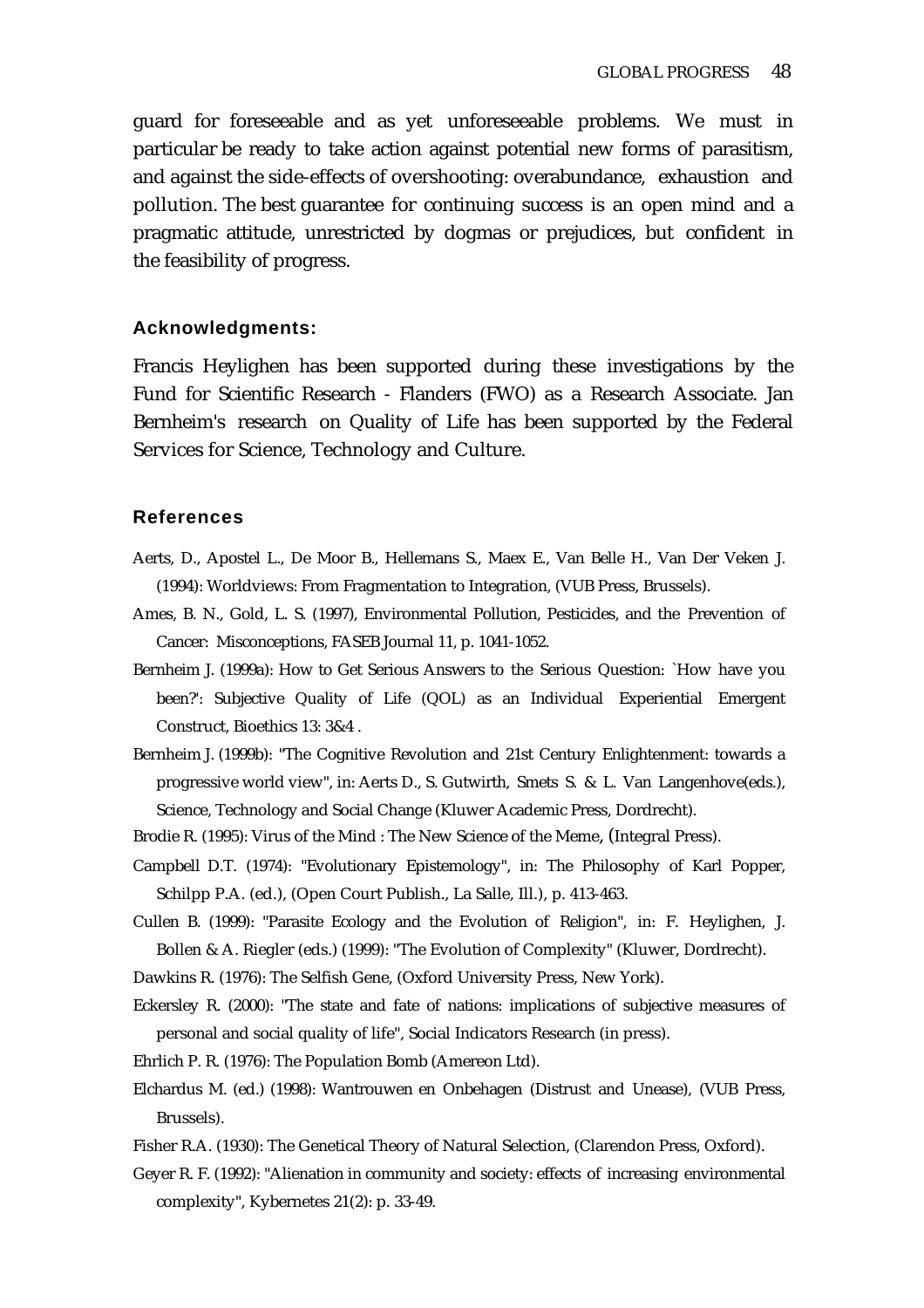- Gould S.J. (1996): Full House: The Spread of Excellence from Plato to Darwin (Harmony Books).
- Heylighen F. & Bernheim J.(2000): "Global Progress I: empirical evidence for increasing quality of life", *Journal of Happiness Studies* (this issue).
- Heylighen F. & Bollen J. (1996) "The World-Wide Web as a Super-Brain: from metaphor to model", in: *Cybernetics and Systems '96* R. Trappl (ed.), (Austrian Society for Cybernetics).p. 917-922.
- Heylighen F. (1992a): "A Cognitive-Systemic Reconstruction of Maslow's Theory of Self-Actualization", *Behavioral Science* 37, p. 39-58.
- Heylighen F. (1992b): "Principles of Systems and Cybernetics: an evolutionary perspective", in: *Cybernetics and Systems '92*, R. Trappl (ed.), (World Science, Singapore), p. 3-10.
- Heylighen F. (1997a): "Objective, subjective and intersubjective selectors of knowledge", *Evolution and Cognition* 3:1, p. 63-67.
- Heylighen F. (1997b): "The Economy as a Distributed, Learning Control System", *Communication & Cognition- AI* 13, nos. 2-3, p. 207-224.
- Heylighen F. (1999): "The Growth of Structural and Functional Complexity during Evolution", in: F. Heylighen, J. Bollen & A. Riegler (eds.) (1999): "The Evolution of Complexity" (Kluwer, Dordrecht).
- Holmes T. and Rahe R. (1967): "Social Readjustment Rating Scale", Journal of Psychosomatic Research, vol.II p. 214.
- Ito, T. A., Larsen, J. T., Cacioppo, J. T. (1998): Negative Information Weighs More Heavily on the Brain: The Negativity Bias in Evaluate Categorizations, Journal of Personality and Social Psychology 75 (4), p. 887.
- Kelling G. & C. Coles (1996): Fixing Broken Windows: Restoring Order and Reducing Crime in Our Communities (Free Press)
- Moffat A. S. (1997): "Resurgent Forests Can Be Greenhouse Gas Sponges", Science (July 18) 277 (5324), p. 315.
- Moore T.G. (1998): Climate of Fear: Why We Shouldn't Worry About Global Warming (Cato Institute).
- Nye J.S, Zelikow D., et al. (eds.) (1997): Why People Don't Trust Government, (Harvard University Press, Cambridge MA).
- Peter, L. and Hull, R. 1969. The Peter Principle. (Morrow, New York).
- Reuters (1996): Dying for Information? An Investigation into the Effects of Information Overload in the UK and Worldwide (Reuters Business Information report).
- Russell, P. (1995): The Global Brain Awakens: Our Next Evolutionary Leap, (Miles River Press).
- Shenk D. (1997): Data Smog: Surviving the Information Glut (Harper, San Francisco).
- Simon J. L. (ed.) (1995): The State of Humanity (Blackwell, Oxford).
- Simon J. L. (1999): Hoodwinking the Nation, (Transaction Publishers).